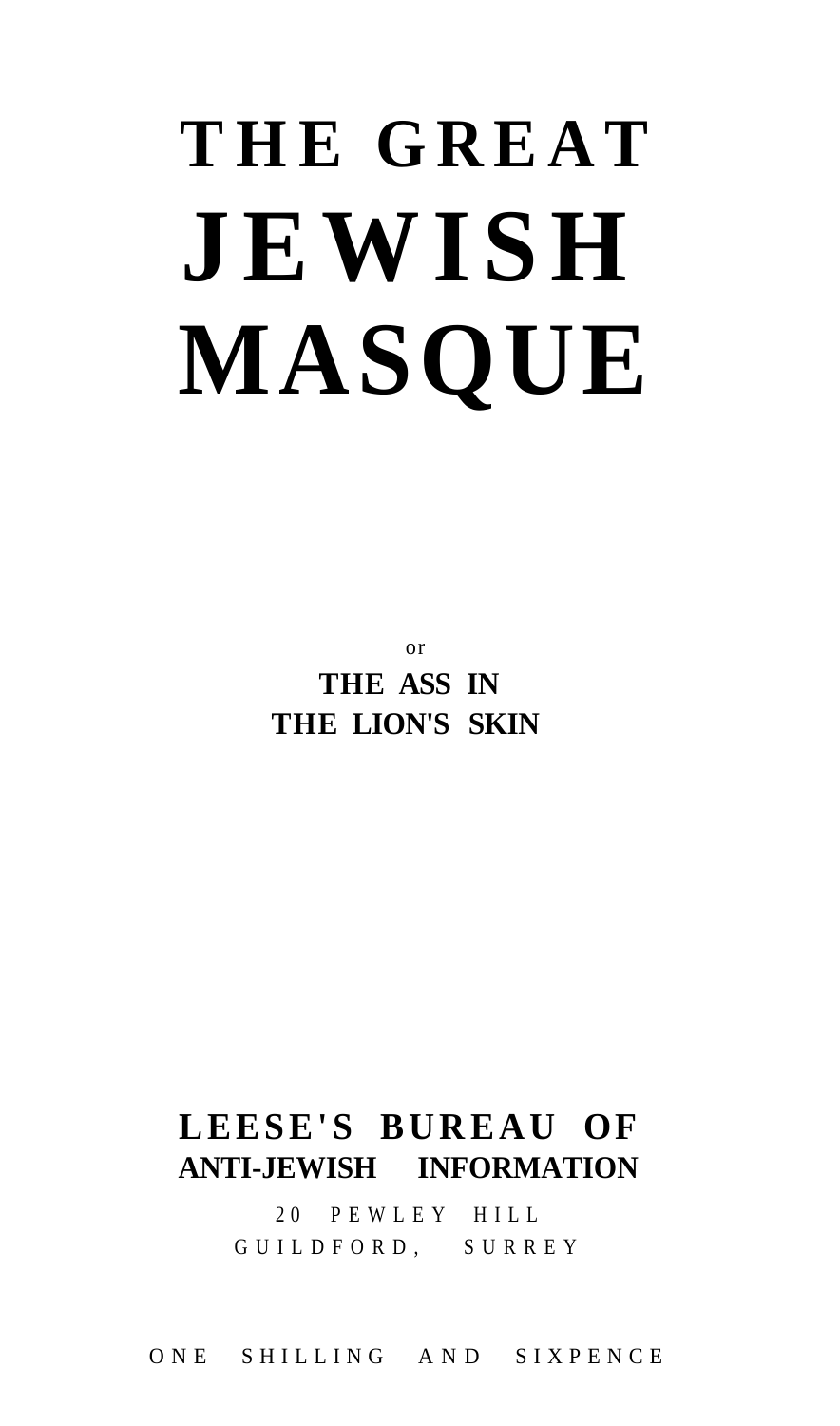This is a reprint by permission of its erudite author of a book published about 20 years ago in South Africa. An Index has been added.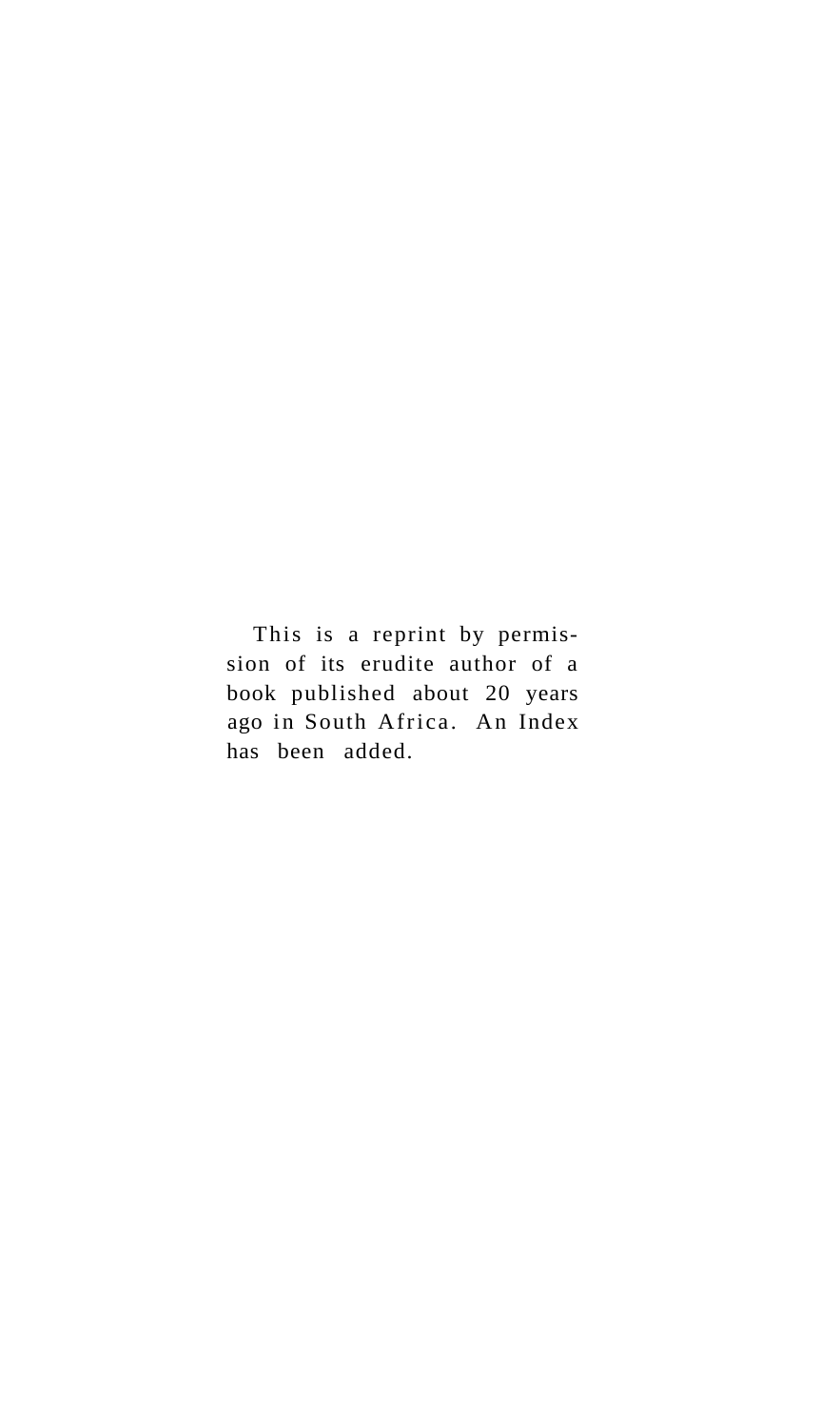# **THE GREAT JEWISH MASQUE**

#### O R

### **THE ASS IN THE LION'S SKIN**

**"Good woods burn silently, but thorns crackle loudly, crying out all the time 'We are wood! We are wood!' "**  —Old Persian Saying.

THE Jews, like other childish people, enjoy pretending, and when pretending brings them the tribute due to the character assumed, they revel in it.

In this way they have obtained much credit which should not have been given to them.

They first were tricked out in borrowed traditions and supplied with an entirely false idea of themselves about 430 B.C.

Then commenced the Great Jewish Masque, a pretence which has been maintained to the present day.

In recent times it has never lacked support. Indeed, Jewish propaganda has been so insidious and persistent that voluntary aid, in addition to other kinds, has always been available. At a mere hint, troupes of highly placed carpet-baggers don ass's ears, or a long nose, and vie with each other, and with the kosher mummers, in endeavours to lead the rout.

The Masque, naturally, is extremely popular with the Jews. It appeals to their vanity and panders pleasantly to their self-esteem. Special arrangements are made for them, and each may blow his own trumpet confident that his efforts will be supported by blasts from the massed shofers of the management, and cheers from the claque.

Everything possible is done to keep the Jews in the Masque, apart from other people, submissive to the will of the international directors, and enthusiastically working for the greater glory of the showmen who use them.

The Jews are addicted to propaganda. From small beginnings their propaganda, like their methods of supplying one another with "information," have become very elaborate. They themselves have fallen victim to it; by it they flatter themselves, and, from long and admiring contemplation of themselves in fancy dress, they have become so infatuated that they have made a fetish of the object of their adoration, and are unable to understand why mankind does not pause in its pursuits and join them in adulation.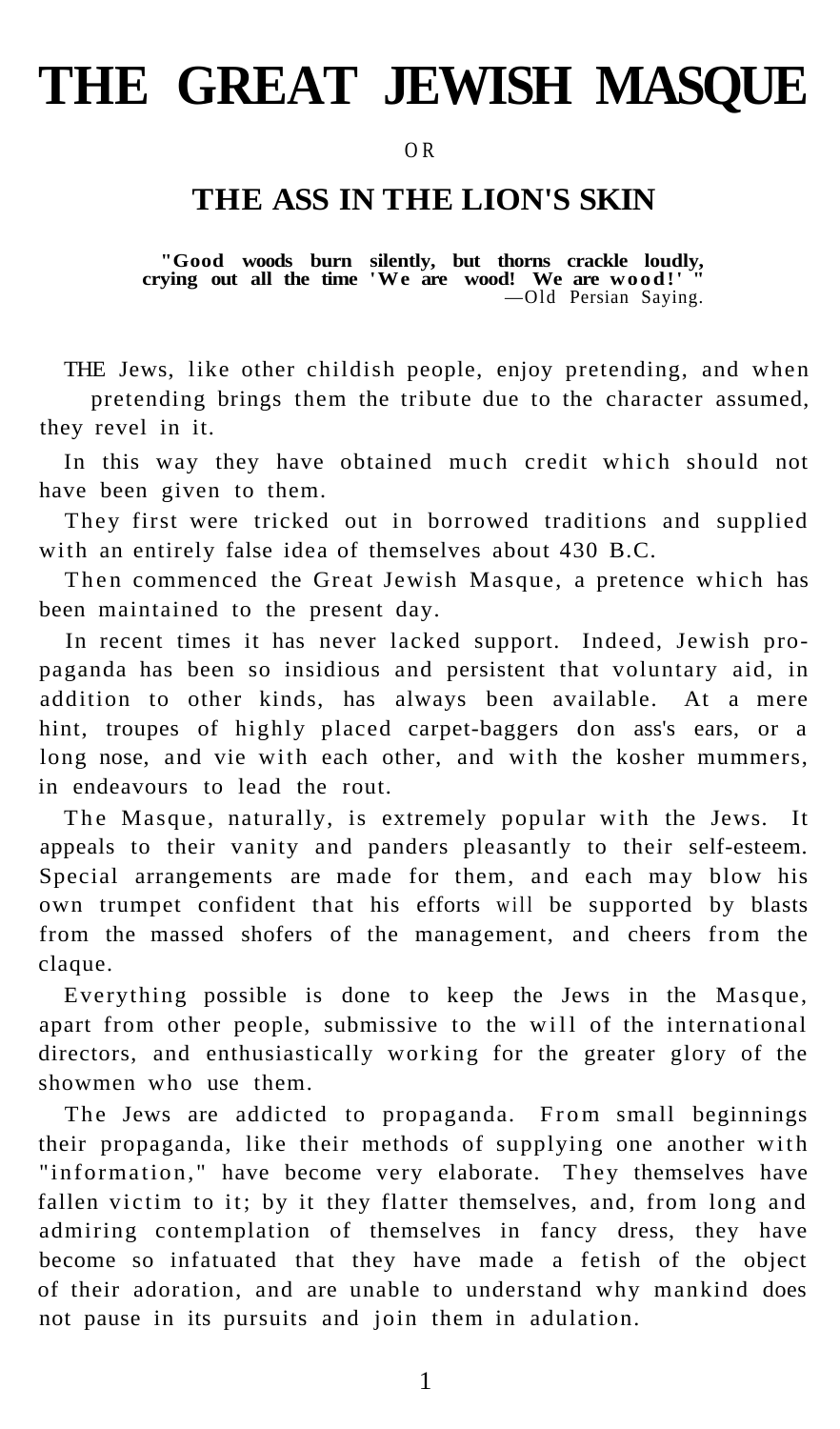They like to tell, and be told, of the "lofty idealism," of the "spirituality," and of the "uniqueness" of the Jews, and to pretend that the outstanding personalities of all time, from Adam and Noah to Columbus and many of the Spanish Inquisitors, were Jews, even if they did not know it, to say nothing of the red rulers of latter day Russia.

They feel gratified, too, when they reflect that by this time nearly everybody must be aware that every Jewess is "pretty," and every Jew "a genius," that all Jewish rabbis are "learned" and "great scholars," and that Jews in general are "clever at business," make good spouses, and are kind to animals.

Conceits, such as these, do not call for comment, their accuracy is demonstrated daily in the streets, in the Press, and in the law courts.

Less venial, however, are the other boastings of the Jews, more especially as it is upon these that they base their claims to preferential treatment and special consideration.

When it is pretended, for instance, that the Jews are an unique and exceedingly ancient race, and that they are the originators and sole possessors of unique and original traditions, writings, customs, rites, laws, and religious tenets, peculiar to themselves alone, and different from and superior to those of all other peoples, investigation is invited and, when undertaken, at once exposes the hollowness and effrontery of the pretence.

What the world would be like, if two or three other sects became obsessed with their own importance, spirituality, and uniqueness, and demanded a part of some populated country from which to inflict their ideas about themselves upon long suffering humanity, and, moreover, organised themselves in order to do this effectually, may be imagined!

The Jews are not, and have never been, a race.

If the Jews were ever a nation with a language and traditions of their own, the place where that nation lived, in ancient times, has yet to be discovered.

Palestine was never in the possession of the Jews; they were never masters of the country west of the Jordan, nor of the sea coast. Many Phoenician and other Canaanitish cities were impregnable to Jewish strategy. The Jews occupied portions of the country only, and even these they had to share with the Canaanites.

The sanctuaries of Palestine, such as Bethel, Beersheba, Gezer, Gibeon, Gigal, Hebron, Jerusalem, Shechem, etc., were not Jewish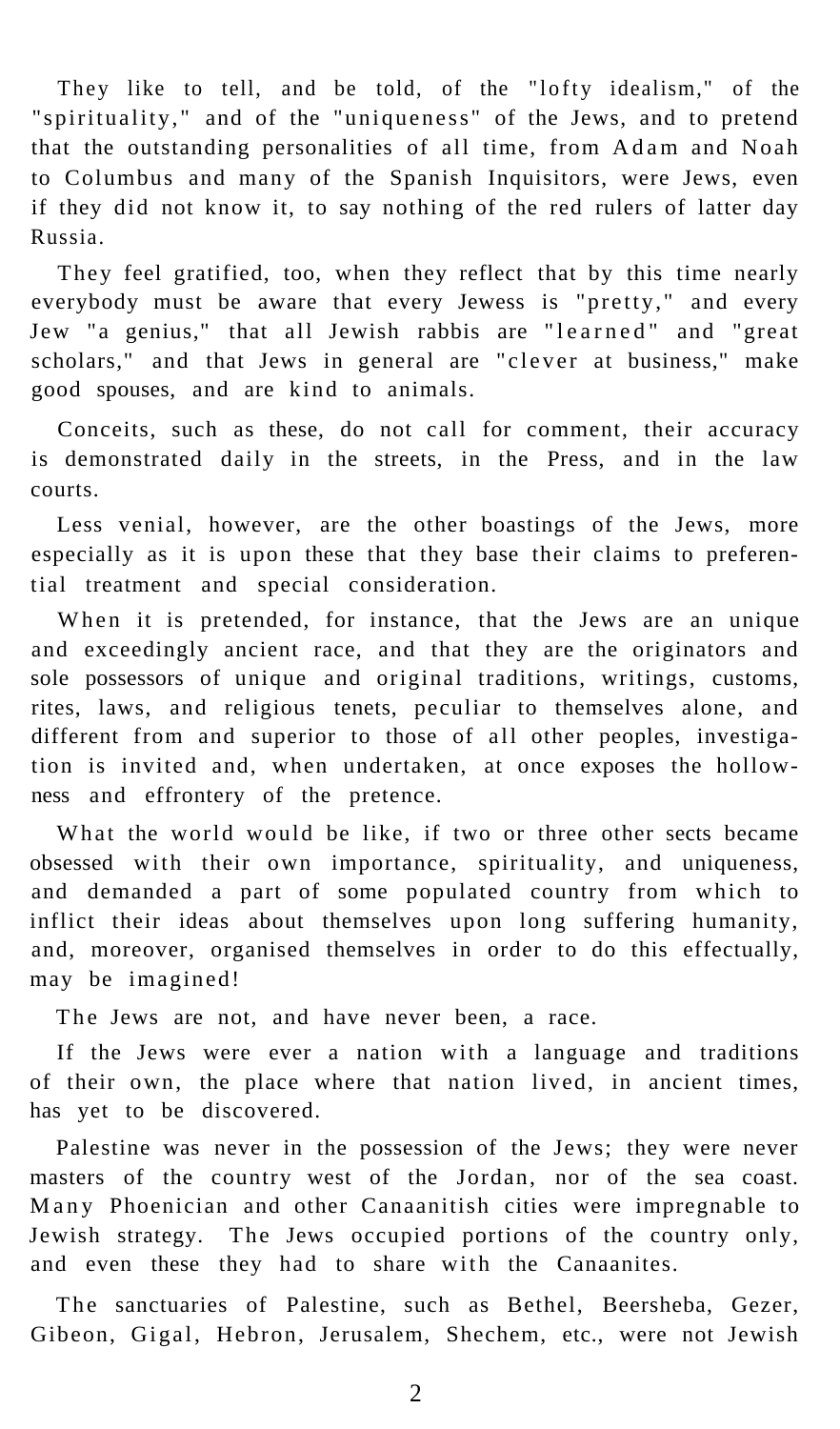holy places, but ancient sanctuaries of the Canaanites "adopted" as such by the Jews, who, in most cases, "adopted" also the "hero" of the place.

Among the "heroes" thus "adopted" by the Jews were: Terah, the deer-god; Ram, the god of darkness; Abram, the begetting or father-god of the dark heights, associated with the moon-god of U<sub>r</sub>; Sara, the cloud-goddess of the Caucasus, who was likewise associated with the moon; Esau, the goat-god; Jacob, the Hermes-like pillar-god of Bethel; Laban, the white one, lord of bricks and foundations, associated with the moon-god of Haran; Joseph, the divining or interpreting god of the ancient Canaanites; Nun, the fish-god of Northern Palestine; Dan, the judging pole-star god of Southern Arabia, whose female form was  $D$ inah: Gad, a form of the bull-god; Israel, the Phoenician "Saturn," to whom children were sacrificed; Lot, the concealing or veiling incense-god; Moab, the rain-god, father of waters; Ashur, the Assyrian archer-god; Saul, the Babylonian sun-god, who came to Palestine, the land of the sons of the ass, to find his father's asses; Rammah, the storm-god; and many others such as Ishmael, Isaac, Leah, Rebecca, Deborah, and Samson, as well as composite "heroes" such as Moses, David, Bathsheba (the daughter of the moon-god), and Solomon, besides fragmentary "heroes" such as Esther, Mordecai, Rafael, and Asmodeus, etc.

Having "adopted" what they did not understand, the Jews became muddled, not only with regard to "heroes," but also in connection with customs, histories, beliefs, and sites.

Thus the Jews do not know the real site of Mount Zion, nor, apparently, why they are unable to identify it.

Sinai is not the mountain of Jehovah, but, as its name implies, of the Babylonish moon-god Sin, "Lord of Law," and, especially, "Lord of Hosts": whose territory, also, is the desert or wilderness of Sin, and whose worship dates from at least 3200 B.C.

Jericho is not the city of delightful odours and palm trees, but is the yellow moon city; and the Jordan is the yellow moon river.

Jerusalem, on the other hand, even if in later times its women did wear "crescents," is not a "moon city," it is not old enough; nor, as is pretended, is it the abode of peace; but it is, as its name implies, the city of "Uru, " the plague-god, the war-god, and "Salem," the sun-god (in his malevolent and destructive role as god of the dead and lord of Hell).

Abdul Shipa, who was Governor of Jerusalem about 1430 B.C., states, in a letter to his overlord Amenophis IV of Egypt, that Jerusalem, or "Urusalem," is the city of Beth Ninip, (the god of war, whose name there was Salem) and of Uras.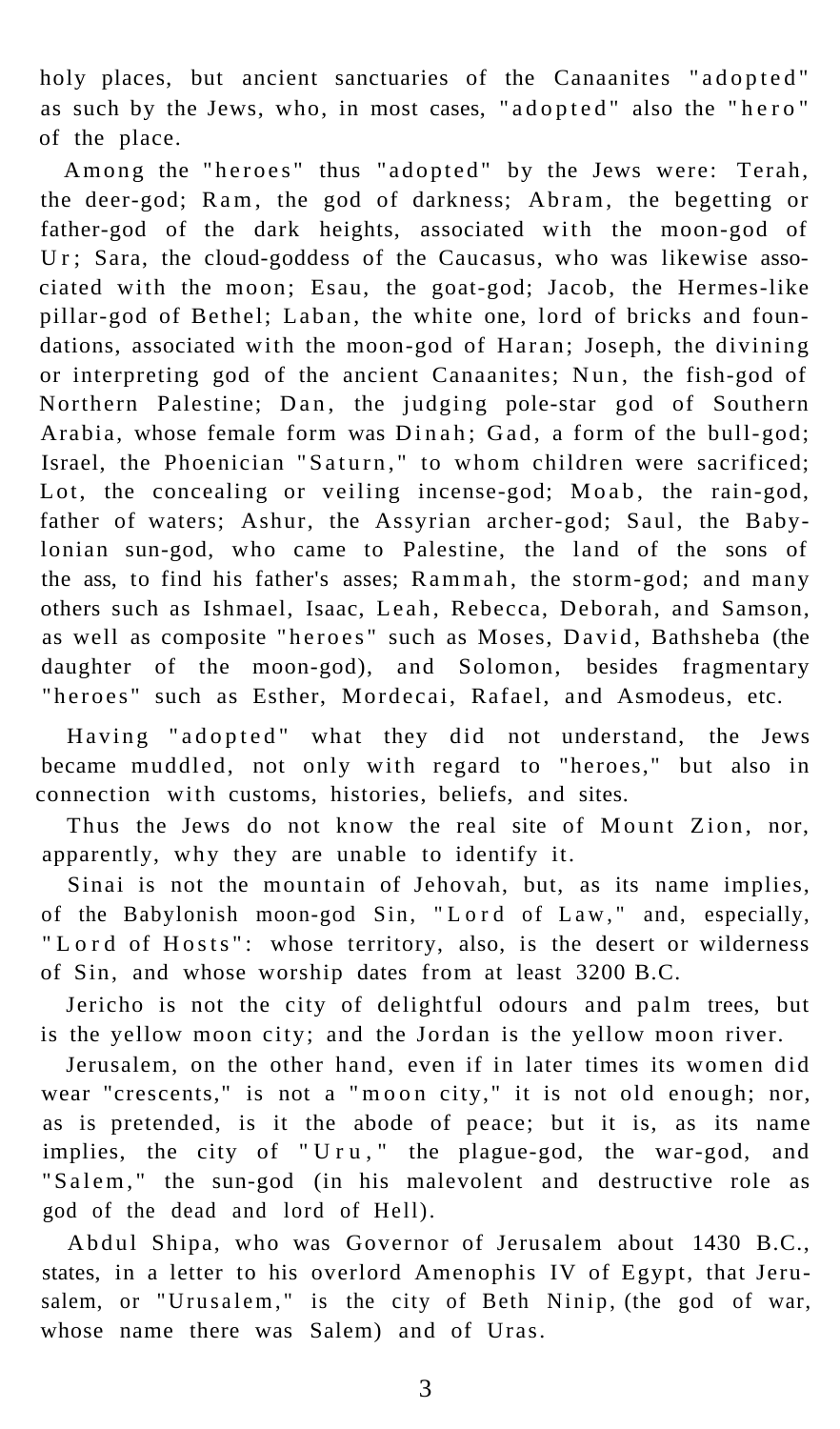Uru was a disease-demon and god of the pestilence before he became a god of war, and Salem, or Shalem, has been identified with Set, Israel, Saturn, Adar, Dionysus, etc.

In ancient times, as might be expected from the many caves and caverns found in the vicinity, there was, in the district where Jerusalem now is, a temple of Ninip, the Babylonian creating god who let loose the Flood.

To Ninip the swine was sacred, and, therefore, taboo to his worshippers. Ninip, like Dionysus, was lord of the underworld and of "the spirits of the earth," before he became a sun-god, and the rock Sakhra (Sakhra was the mother of the sun-god) with the cavern or "well of spirits" beneath it, is to the Jews the most sacred part of Jerusalem. Here they say is the "House of the Lord God," here they pretend was the Holy of Holies of the temple supposed to have been built by Solomon, and here "the pestilence was stayed"!

Pigs entered into the rites and myths of Adonis, Attis Tammuz, Set, Semele, Demeter, Rimmon, Dionysus, etc., as well as of Ninip, and were often cast into caverns as a sacrifice. In the cavern at Gezer, which is not far from Jerusalem, many pig-bones have been found.

By the Egyptians pigs were sacrificed only to "Bacchus" and the moon-god.

The Hare, which is tabu to the Jews and the Hottentots, is associated with both the moon-god and the plague-god, and so is the mouse, which the Jews used to eat, as well as swine's flesh, sacrificially (Isaiah LXVI, 17).

The Jews pretend that Jerusalem dates from the time of David, but it has yet to be proved that there ever was a Jewish King David. Jerusalem possesses not a single relic of either David or Solomon, nor of the temple which it is pretended Solomon, the wise fish-god of the Assyrians, built on the "sun-rock " there.

The so-called "Stables of King Solomon" are vaulted foundations of Roman masonry, and of the church of St. Mary, built by Justinian, about A.D. 529.

Jerusalem was not built by the Jews; the city and its name Urusalem were in use long before the Jews "adopted" them.

Sargon of Akkad incorporated Palestine in his Empire about 2750 B.C., and from the twenty-third century B.C. to the fifteenth, Palestine was under Babylonian suzerainty; it was paying tribute to Babylon about 1780 B.C. From 2200 B.C. to after 1400 B.C. Palestine, thus, remained under the influence of Babylonian culture and Babylonian literature.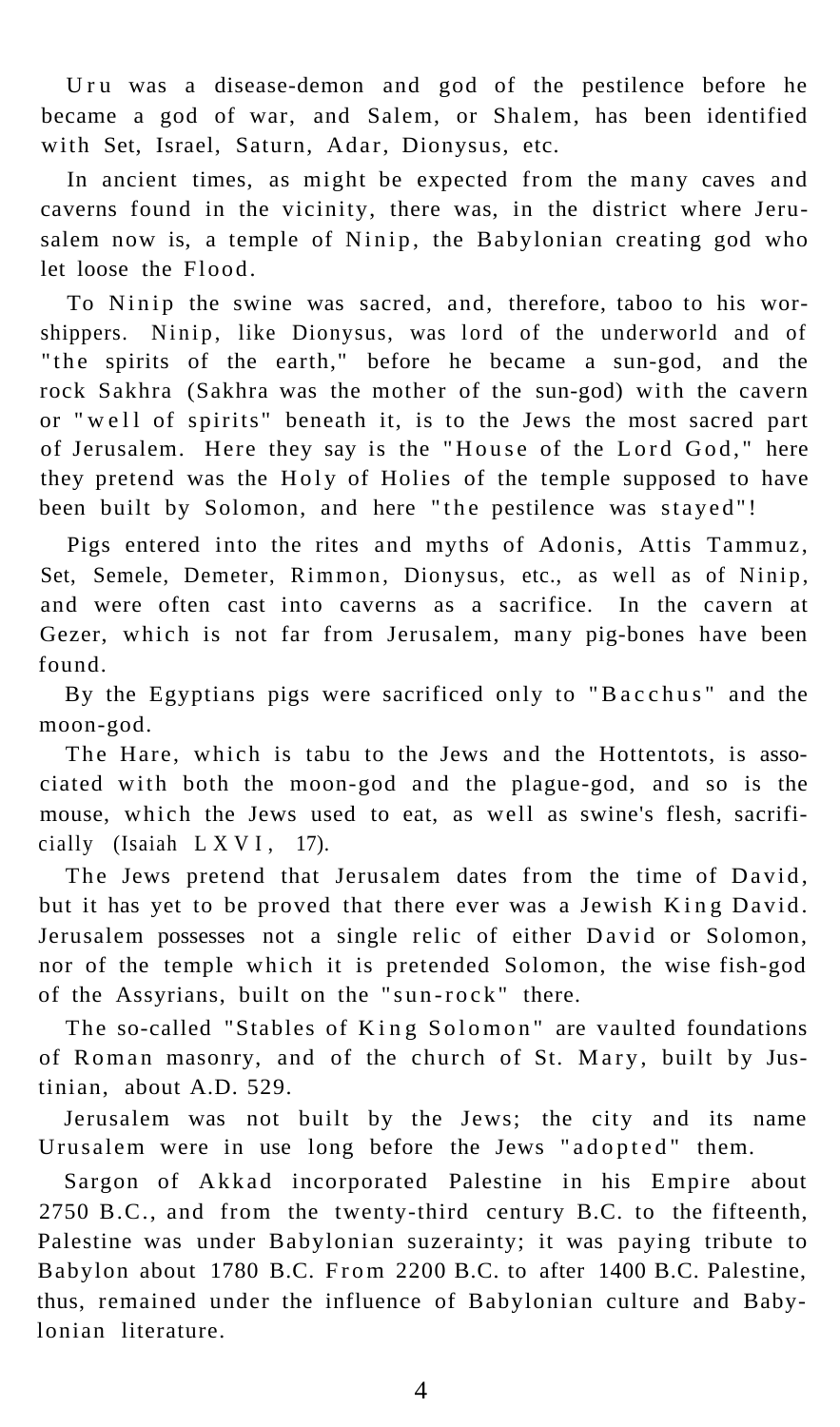From the fifteen century B.C. to the tenth Palestine was a province of Egypt; and after the tenth century B.C. Palestine was a vassal of Assyria, until 608 B.C.

Egyptian bowmen were stationed in Jerusalem in the reign of Amenophis III, and despatches, dating from about 1430 B.C., from the Governors of Jerusalem to their suzerain Amenophis IV , have been found.

The rule of Ramses II extended for more than 100 miles beyond Jerusalem, and Ramses III records that, about 1275 B.C., he pursued his enemies as far as Aleppo and Carchemish. He does not mention any such people as the Jews, who still have to explain when and where their alleged exodus took place.

In 925 B.C. Shashanq I of Egypt marched on Palestine and sacked Jerusalem.

In the meantime Assyria had become a great power, and by 877 B.C. Ashurnazirpal, who had made his name a terror, was hunting lions and other animals in the Lebanon. In 842 B.C. his son Shalmaneser II was receiving tribute from Palestine, which was twice overrun by his troops.

In 795 B.C. Adad-nirari III swept through Palestine and imposed taxes and tribute upon its people.

According to the Jews' own stories, the alleged kingdom of David broke up immediately after the death of his son Solomon (despite the promise of their god Jehovah that it would continue for ever), and the Jewish people split into two factions.

There were never, of course, at any time really "twelve tribes" of Jews; the phrase "the twelve tribes of Israel" has the same significance as the phrase "the twelve labours of Hercules." The only sub-divisions, of the Jews, which have been traced with any degree of certainty are a group called "the sons of the jack-ass" (Hamor), and a "post-exilic" clan called Bene Parosh, "the sons of the flea."

Nevertheless, according to the Jews' own stories there were "twelve tribes of Israel," and, after the death of their king Solomon, these divided into two factions; a larger known as "Israel," which consisted, it is said, of "ten tribes" who occupied the country about Shechem, and worshipped a golden calf at Dan and at Bethel; and a smaller known as "Judah," which, it is said, consisted of "two tribes," who occupied the country about Jerusalem, where they worshipped a brazen serpent.

These factions, although each was distracted with internal dissensions, were continually bickering and quarrelling with each other and with their neighbours, so that Tiglathpileser III found it neces-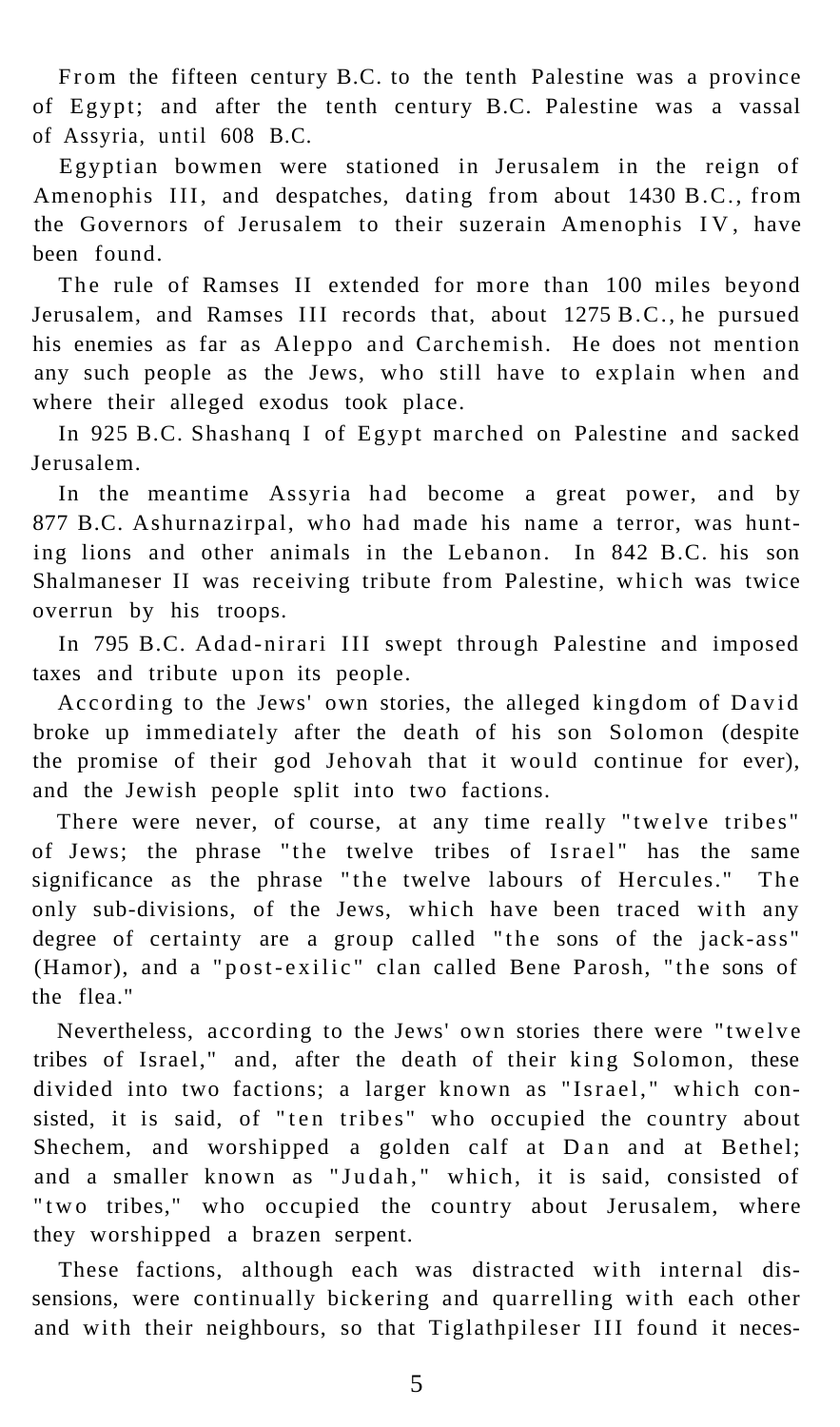sary to deal with both. In 738 B.C. he levied tribute on the larger faction, and in 732 B.C. he received homage and tribute from the smaller.

Being utterly unreliable and untrustworthy, these people were constantly giving trouble, and about 726 B.C. Shalmaneser IV had to take punitive measures against the larger group, again. The Jews avoided punishment by offerings of money and fair promises, but it became evident that they were all the time intriguing with his enemies, and Shalmaneser IV again invaded the country, and carried away the "king" into captivity. His troops remained in Palestine until, in 721 B.C., his successor Sargon II carried away both the golden calves and the "ten tribes," and together they vanished from the page of history.

Though nothing more is ever heard of the "ten tribes" called "Israelites" (since they were distributed among other peoples and entirely assimilated), the "two tribes," called "Jews," continued to give trouble to their Assyrian overlords. No promise or oath was binding to them, and in 712 B.C. they were again intriguing with the enemies of Assyria, and in the following year Sargon II overran their territory and inflicted a heavy fine. About 700 B.C., for precisely similar reasons, his son Sennacherib ravaged Palestine and exacted costly tribute.

By 675 B.C., however, the Jews seem to have forgotten this painful experience, and Esarhaddon found it necessary to invade the country again. He had no sooner been mollified by specious promises than, for the customary reasons, he was forced to return. He carried away the "king " in chains, and cast him into prison for a time as a lesson, and settled strangers in the country about Jerusalem.

He was, however, unable to stop the plotting of the Jewish "priests," who have always been the bringers of misfortune upon their followers, and during the ensuing half-century the territory occupied by what was left of the "two tribes" fell into its accustomed state of disorder; human sacrifices were offered and bitter religious feuds prosecuted.

According to the Jews' own stories, it was during this period that the much bepraised Josiah is supposed to have "reigned" at Jerusalem.

Reared by the Jewish priests, who had murdered his predecessor's son, he developed into a fanatical bigot. The flattery evoked by his religious exploits apparently turned his head, for in 608 B.C. he obstructed the march of the Egyptian army and was killed. For his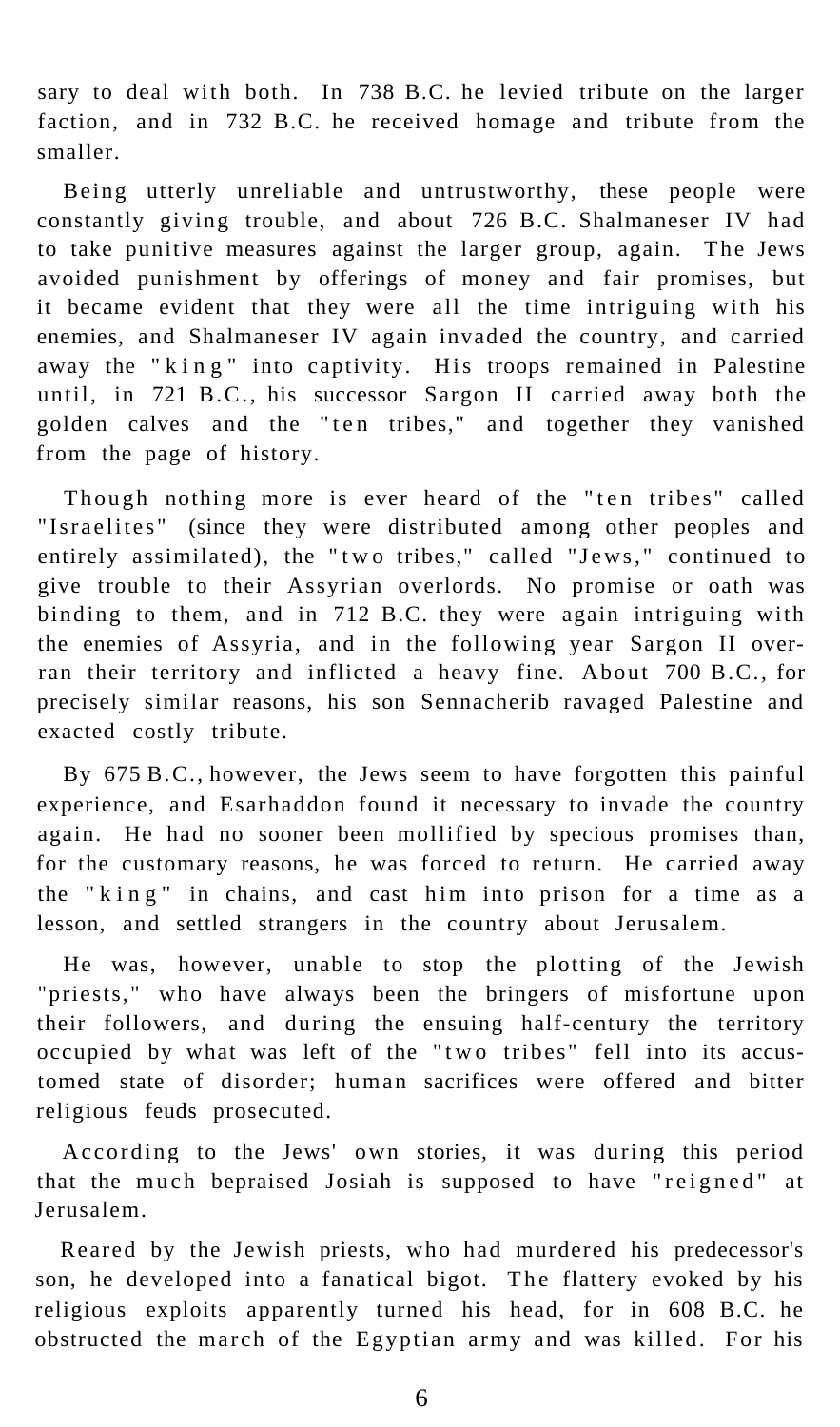interference the King of Egypt, upon his return from Assyria, looted Jerusalem, which remained his vassal until 605 B.C. when it became tributary to Babylon once more.

The Jews continued their usual tactics, and in 597 B.C. Nebuchadrezzar came down to Jerusalem and carried away its wealthier inhabitants to Babylon; but within a few years the Jews were again plotting with the enemies of their suzerain, and in 587 B.C. Nebuchadrezzar, losing patience, marched on Jerusalem, and burned and razed it. He took away the king in chains, and also a great many more of its people as captives. In 582 B.C. the authorities in Babylon found it necessary to deport a third batch of the "Jews. "

These three great herds of captives from Jerusalem remained in Babylonia, together with thousands of other prisoners from all parts of the Near East, for half a century.

This "exile" was profitable to the Jews, and they found it so advantageous that, when they received permission to leave Babylon, less than 43,000 elected to return to Jerusalem; and 80 years elapsed before a second and much smaller group could be persuaded to leave Babylon for Jerusalem.

Notwithstanding this, the Jews are under grave suspicion of having intrigued with the Persians to accomplish the downfall of Babylon. Many people believe that the favour shown to the Jews, by Cyrus in 538 B.C., was bought by their services, in spreading sedition, etc., within the city while the Persian troops were still outside. If this is so, and the authorities are correct who hold that the disaffection of the common people in Babylon was due largely to the monotheistic tendencies of the Court and the aristocracy, the Jews must have been either opposed to monotheism, at that time, or guilty of double treachery.

Those Jews who did return to Jerusalem found the countryside occupied by the unfortunate people planted there by Esarhaddon. In order to obtain shelter and ready-made homes, many of the Jews inter-married with these unsuspecting people, who received the Jews kindly and even offered to assist them in rebuilding Jerusalem. The Jews, however, having established themselves in the country, repudiated these offers of help with scorn and contumely; and, later, in 458 B.C., celebrated the arrival of the second horde of "Zionists" from Babylon by driving out of the district all non-Jewish wives and their children.

Meanwhile Jerusalem was still in ruins, and the "returned Jews " refused to live in it; now, however, they were forced to do so by their priests, who placed guards at the gates and locked in the unwilling citizens at night.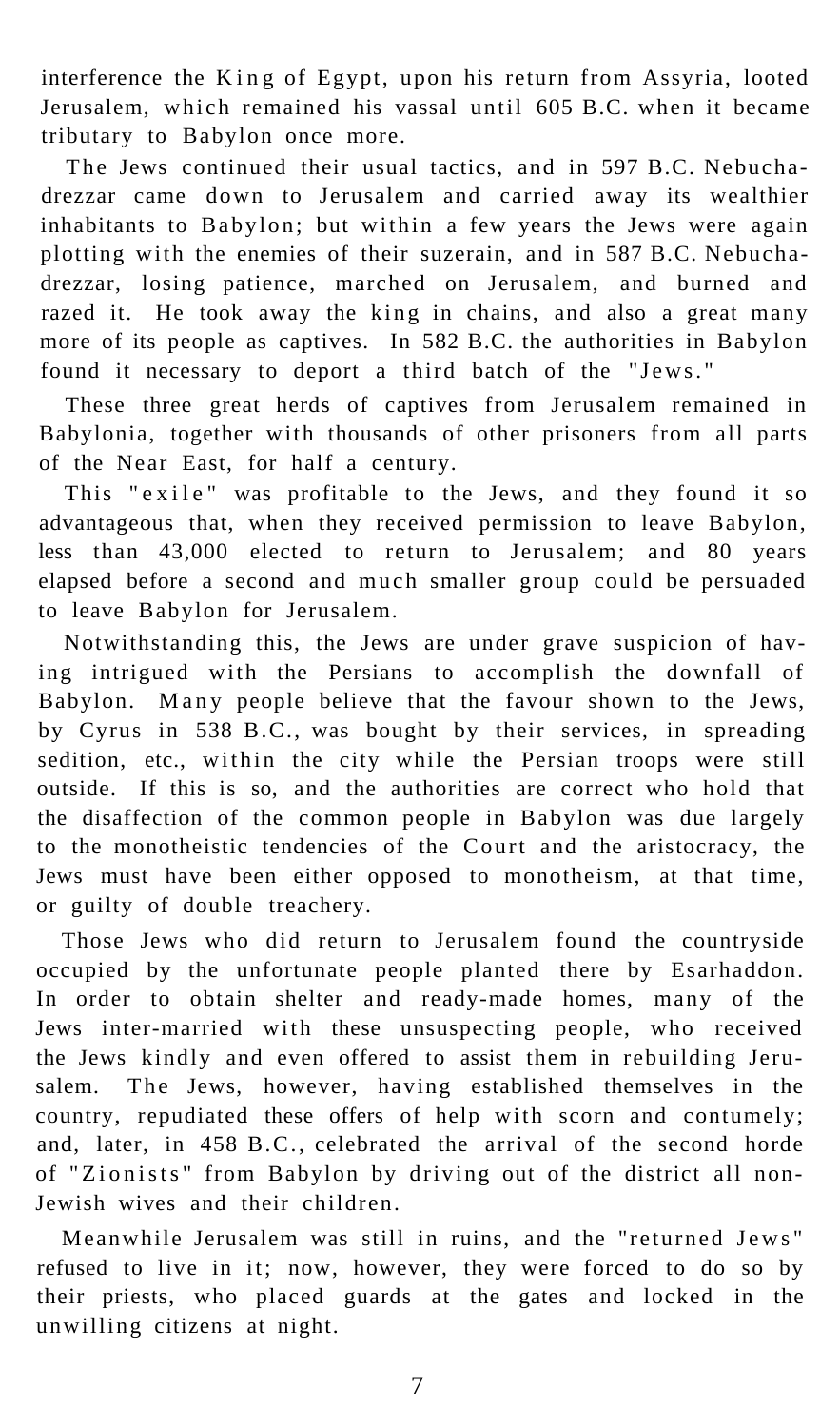Later these first "Zionists" were required to co-operate in certain crude restorations and rough building. Most of their clumsy efforts were soon swept away, but by 430 B.C. the Masque had been started, and the "adoption" of holy places, heroes, traditions, and religious tenets proceeded apace. The immigrants had brought with them a muddled idea of the Babylonian calendar, the Babylonian system of numeration, weights, measures, and money, and also such scraps of mythology, ritual, sacred writings and philosophy, etc., as they had been able to absorb or obtain; "history" began to be fabricated and sacred writings to be adapted; and the result of *these*  equivocal labours have come down to the present day.

Of the history of the Jews during the 600 years following the fall of Babylon and their coming under Persian rule, little reliable information is available.

Their own highly coloured stories . . . of their spirituality, lofty idealism, patriotism, endurance, fearless valour, feats of arms, heroism, and nobility of character, etc., . . . plentifully interspersed with miracles, are unsupported. None of their contemporaries seem to have been aware of the prodigy in their midst, nor even to have liked or respected the Jews; on the contrary, by the Assyrians and the Medes "the Jews were deemed the vilest of all peoples," and among the Greeks and the Romans they aroused dislike and contempt; Marcus Aurelius said he was "sick of the filthy, noisy Jews."

No other history corroborates the Jewish tales, which are suspiciously like, and appear to have been formed in the same unscrupulous manner as those in the Books of Joshua, Esther, Judith, Daniel, etc., which, likewise, were put together during this period.

The "wonder tales" of the renegade Jew, Josephus, who lived at ease among the Romans and wrote in Greek, are untrustworthy.

It seems, however, that by about 350 B.C. the Jews had so angered their well-disposed Persian masters that the latter plundered part of Palestine and carried off many Jews as captives.

In 332 B.C. the Jews came under Greek rule, and in 320 B.C. Ptolemy took Jerusalem and carried away a number of Jews to Egypt. Palestine remained under the Ptolemys for nearly a century, but by 246 B.C. the country had reverted to its accustomed state of anarchy and disorder.

In 198 B.C. the Jews made submission to Antiochus III, but owing chiefly to the jealousies of the Jewish priests, and their religious feuds, the state of Palestine did not improve. From 175 to 170 B.C. Jerusalem especially seems to have suffered through the greed and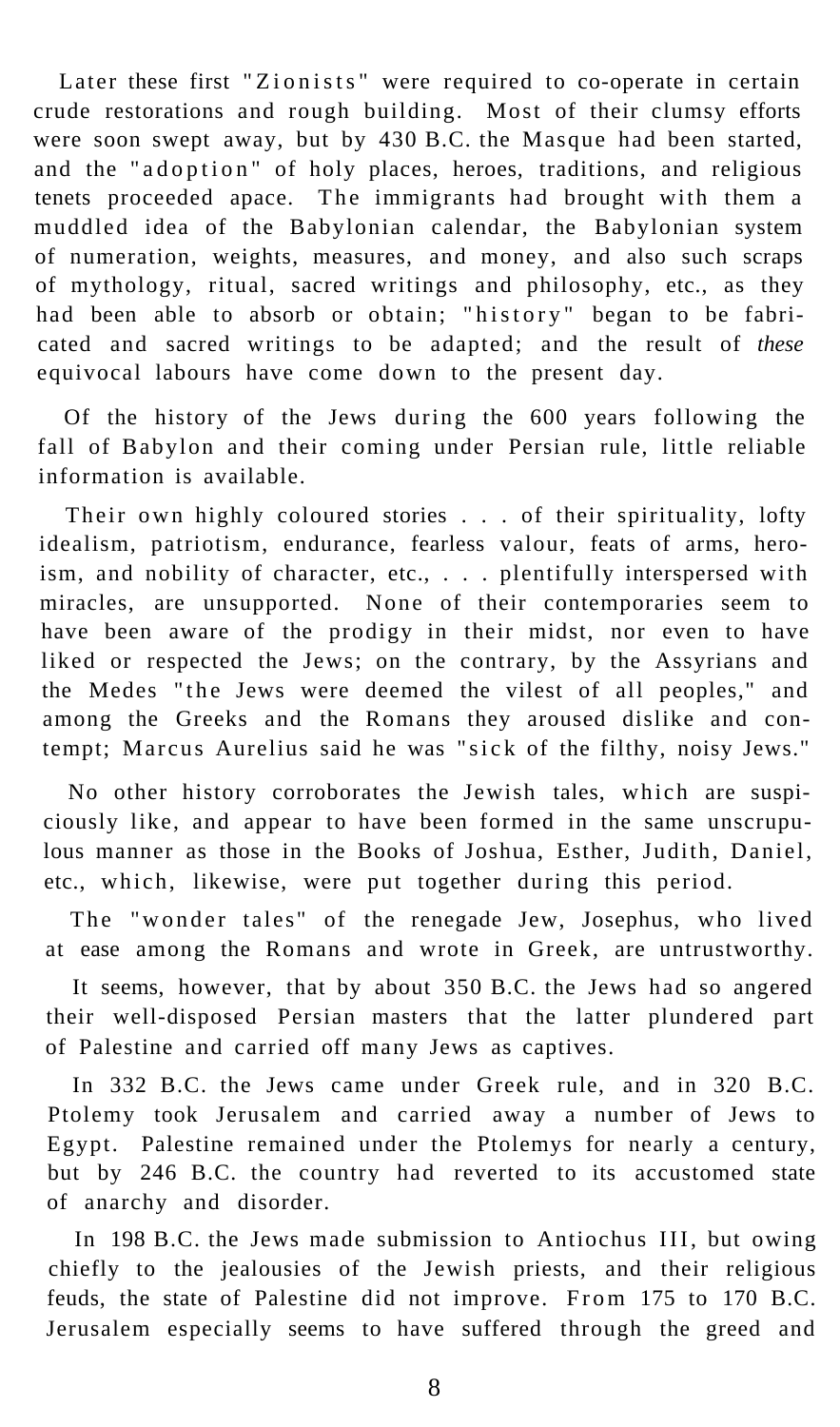brutality of two Jews, who adopted the Greek names of Jason and Menelaus and made the city a bone of contention, until it was sacked by Antiochus IV in 169 B.C.

In 168 B.C. Antiochus IV tried to establish a uniform religion throughout his domain, but the Romans were antagonistic to him and encouraged everything that would embarrass Syria, and this enabled the Jews to revolt in 167 B.C. With the influence of Rome against her and pre-occupied with other troubles, Syria was unable to deal effectually with the Jewish insurrection, which continued with varying success until about 146 B.C.

The Jews, however, entirely lacked the ability to govern themselves, and jealousies, dissensions, brigandage and civil war speedily brought Palestine to such disorder that it became necessary for the Romans to interfere. In 63 B.C. Pompey took Jerusalem by assault and laid the Jews under tribute to Rome.

Like the Greeks, the Romans soon discovered that the Jews were tiresome subjects; they created a community within a community, lived in a state of ceaseless friction with their non-Jewish neighbours, and were constantly lashing themselves into a frenzy over barbarous customs and ideas which appeared ridiculous to the practical Roman mind.

Nevertheless the Romans granted to the Jews many privileges and immunities, all of which the Jews abused; and from 63 B.C. until they were finally quelled by Hadrian in A.D. 135 (except during the reign of Herod), the history of the Jews is mainly a record of rebellions against Roman rule.

Herod, whose father had been poisoned by the Jews, was appointed King by the Romans, and captured Jerusalem in 37 B.C. He dispersed the bands of robbers and brigands which infested Palestine and inaugurated an era of comparative peace and order. Between 19 and 9 B.C. Herod built for the Jews the only admirable place of worship they have ever possessed.

Since the Jews had no architecture of their own, Herod's temple was built in the Greek style, but no expense or pains were spared by Herod to ensure that its construction should be carried out with meticulous regard for the religious susceptibilities of the fanatical Jews and for the traditions which they pretended were theirs, even to the placing of a great vine bearing clusters of grapes under a golden heaven (the symbol of Dionysus) over the entrance.

It is characteristic of the Jews that, while they have never tired of boasting of the magnificence of the structure, they would not allow its builder to enter the more sacred parts of the building. They have never evinced the slightest feelings of gratitude to Herod,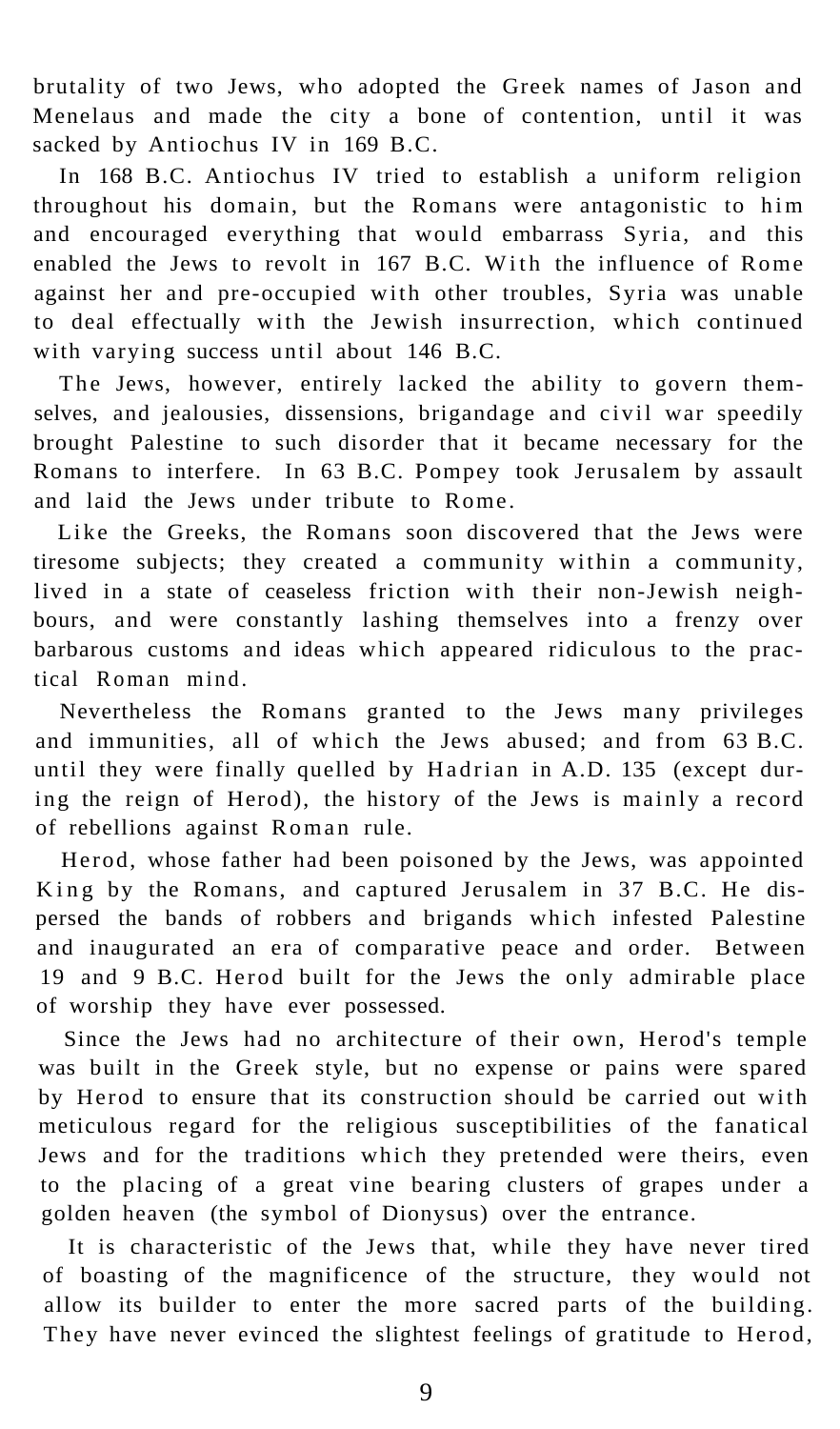and have never even mentioned his name if this could be avoided. The principal reason for this attitude seems to be . . . Herod was not a Jew.

Herod died in 4 B.C., and immediately the Jews rebelled again. Bands of robbers and marauders, led by slaves and pretenders, sprang up in different parts and plunged Palestine into the turmoil to which it was accustomed. Order was restored by the Romans, but in A.D. 6 the Jews rebelled again, apparently because they objected to the Roman method of taking a census.

The practical common sense and easy-going tolerance of the Romans was hateful to the Jews, while, to the Romans, the Jews seemed a race of bigoted fanatics, whose dire and credulous superstition rendered them the implacable enemies not only of the Roman Government but of all mankind.

An unchanging characteristic of the Jews, too, has been their unfailing success in earning the dislike of the peoples among whom they have settled; sooner or later all these peoples have come to regard the Jews with extreme disfavour. So it was with the Assyrians, the Medes, and the Greeks, and so it was with the Romans.

By A.D. 19 the number of Jews in Rome had become very large, and, as they insinuated themselves among all classes, especially among the women, exploiting frailties, credulity and vice, they became unpopular; and, when their dishonest and disreputable activities came under the notice of the Emperor, he enlisted 4,000 Jews and sent them to garrison Sardinia. About A.D. 39 their genius for exciting dislike led, in Alexandria where they were very numerous, to bloodshed.

Among the privileges granted to the Jews by the Romans was permission to meet together, a liberty frequently denied, after the establishment of the empire, to the Romans themselves. This immense concession was abused by the Jews, as was the latitude allowed their teachers of religion.

The Jewish teachers of religion used the freedom allowed them to turn the synagogues into schools of sedition. From childhood the ignorant and fanatical Jews were trained by them to hate the adherents of all other sects; while visions of world domination and world-wide empire were kept constantly before them, and a wellorganised system of secret inter-communication was maintained.

At the very time that the Aryans were refining and purifying their own religion, and preaching good will to all men, the rabbis were inculcating amongst the Jews a more intense hatred of the Gentiles and all their works. It was an act of disobedience to the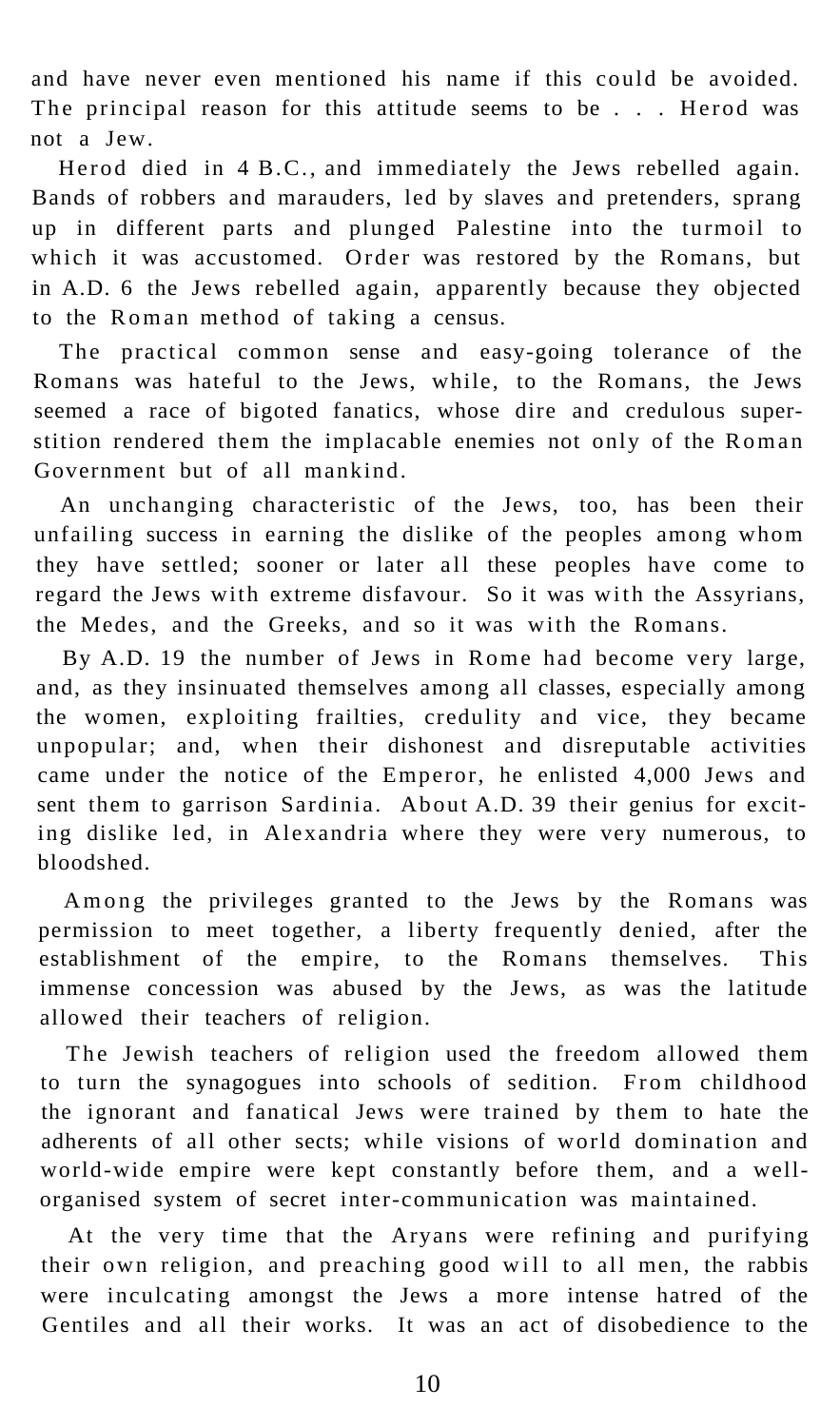Jewish law, they taught, to hold any intercourse whatever with non-Jews. All Gentiles, said the rabbis, were base-born, and all non-Jewish women were unclean. To marry a non-Jewish woman was a heinous offence; the children born of such an alliance were bastards, and could have no inheritance. It defiled a Jew, the rabbis said, to sit at table with non-Jews, or to enter a Gentile's house, which was to be regarded as a fold for cattle is regarded. Jews were forbidden to counsel or to befriend a non-Jew, and any benefits conferred upon a Jew by a non-Jew were, it was taught, no better than serpent's poison. The Gentiles are not human beings, asserted the rabbis, non-Jews are merely beasts, they are God's enemies and when they make inquiries of a Jew respecting his religion, it is the Jew's duty to answer with a suppressed curse, and to give a false explanation. It is written, the rabbis pointed out, "Everv goy who studies Talmud, and every Jew who helps him in it ought to die." and "Those who do not own Torah and the prophets must all be killed"... openly where no risk is incurred, and where there is, by artifices.

This depraved state of the Jewish mind was kept hidden, as far as possible, from the Romans; and inflamed by the teachings of the synagogue, and greedy for world domination, the Jews broke out into one insurrection after another, usually simultaneously in different parts of the Empire on each occasion.

Thus about A.D. 65 the Jews rebelled again, and having overrun the ill-protected rural districts of Palestine, they directed their efforts against the small Roman garrison. The Romans were so few in number that they agreed to surrender on condition that they be allowed to withdraw from Palestine. The Jews agreed to these terms, and ratified their agreement by solemn oath, but, immediately the Romans laid down their arms, they were basely massacred by the Jews. According to the Jews' own stories, the Romans died without asking for mercy but deriding the sanctity of Jewish oaths; while, it is said, pungency was added to their remarks by the fact that the massacre took place on the Jewish Sabbath.

Palestine must be rid of non-Jews, said the Jews, and wherever they out-numbered the Gentiles they perpetrated revolting massacres; as a result, from about A.D. 66 to about 69, a state of anarchy and bloodshed, extraordinary even for Palestine, prevailed. In A.D. 70 Titus burned Jerusalem and razed it.

By the first century B.C. the Masque was already well organised, and it continued to display great activity for nearly 200 years. The later stages of this activity showed remarkable similarities to those of the Masque as it exists today. It differed, of course, in detail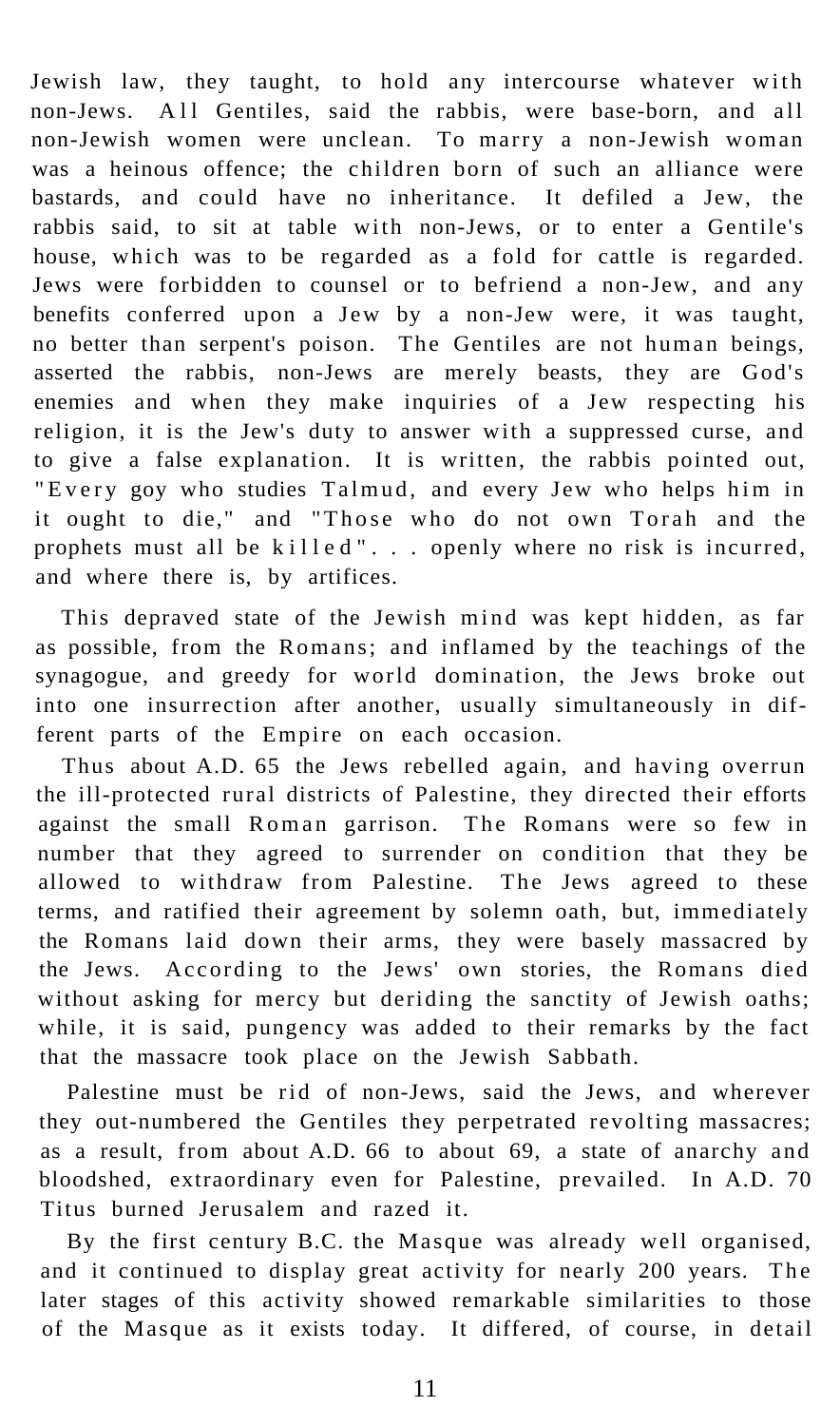. . . for example, the Jews, of that time, constantly pretended that their numbers were greater than they actually were, whereas they now constantly pretend that their numbers are smaller than they are; and they also, in those days, devoted much time to proselytizing, especially among the women of other peoples; . . . but the policy was the same.

The number of Jews living in other countries was already great, and soon increased until they by far out-numbered the population of Palestine, and the "Jews of the Dispersion" behaved very much as their successors do today.

The overthrow of all Gentile institutions was believed to be imminent; the Messiah was confidently expected; and the assumption, by the Jews, of the Empire of the World and of Domination over all the non-Jewish peoples of the Earth was impatiently awaited.

From the time of Ptolemy to the third century A.D. a great many Jews, chiefly those of Alexandria, devoted themselves to the extraordinary task of forging texts, and other writings, to support and strengthen the Great Masque and Jewish pretensions.

Detribalised Jews, such as Philo (who frequently reached heights of which the rabbis of Palestine had never dreamed) and Josephus (who, according to his own writings, was a very resourceful and remarkable man), made propaganda openly and unashamed, but others, equally sly but less pert, adopted more insidious methods; these usually put forward their ideas under the cloak of some distinguished name.

Thus books were circulated bearing the names of mythical personages, or of people who, although they were well known, had never written a line.

Newly compiled literary productions were put forward as writings of the greatest antiquity; verses were forged, and philosophers had fathered upon them writings which represented them as taking a profound interest in the Jewish scriptures; poets were falsely represented as being deeply impressed by the Jewish religion, and oracles were deceitfully quoted as predicting a mighty destiny for the Jews.

Forgery, indeed, became a science among the Jews . . . the only one. Among the many fictitious compositions forged by the Jews about this time was the so-called "letter of Aristeas."

Orpheus was dragged into the service of the Jews; Hesiod and Homer were made to sing of the Jewish Sabbath; and Aeschylus, Euripides, and Sophocles were made to avow Jewish ideas of God ; while a most impudent forgery of the Jews outside Palestine was a large collection of the Sibylline Oracles. The private manner in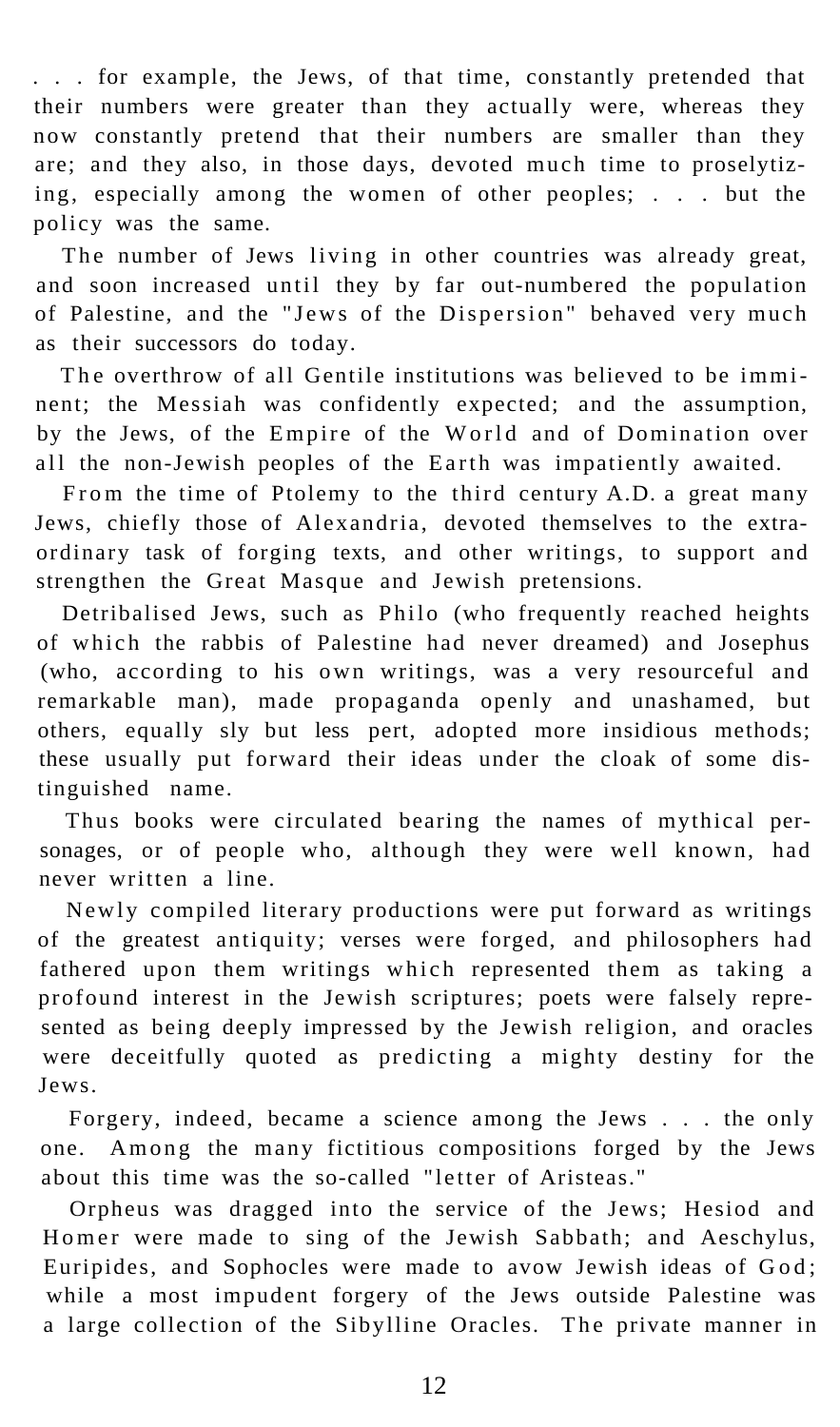which the Sibyl communicated counsel and warning to men rendered her an admirable instrument in the hands of the Jewish propagandists; by them she was transformed into a prophetess of Jehovah: terrible wars and dreadful calamities were foretold, after which, it was said, the Jews would assume the supremacy and lead the nations into a blessed era of universal peace, etc.

In spite of all this mendacity and artfully disguised propaganda, and of the barefaced attempts of Philo and the allegorical school to foist Jewish tales upon the Greeks, the Jews continued to be regarded with contempt by the Greeks and the Romans, who laughed at their vain glorious pretensions and flatly refused to take part in the Masque.

The pretensions of the Jews to an honourable and remote antiquity, for example, were ridiculed. For the Jews to pretend that the gifts of civilisation were made through their instrumentality was, said the Greeks and the Romans, preposterous; what, it was asked, had the Jews done for art, literature or science? Instead of being the teachers of Plato and the Greek philosophers, as the Jews impudently pretended they had been, it was pointed out that the Jews were barbarians when Greek culture had arisen, and that of all the horde of small peoples, shifting from slavery in one country to servitude in another, the Jews were the least productive and the poorest in civilisation.

The Jews, the Greeks and the Romans insisted, were the descendants of the dregs of the Egyptian populace, a despicable rabble, suffering from leprosy and "a pestilential disease which disfigured the body," unclean and diseased morally as well as physically. Jerusalem, they pointed out, was a refuge for "the scum and refuse" of all the adjoining nations. The Jews, they said, offered human sacrifices (like the worshippers of Israel and Saturn, whose "day" the Jews kept holy) and were "a people of unbridled lust," "tainte d with execrable knavery."

Meanwhile the Jews dissimulated, and secretly determined to make another attempt to exterminate their non-Jewish fellow-citizens.

When the exigencies of the Parthian war had depleted the Eastern provinces of Roman troops, in A.D. 116, a sudden pre-concerted uprising of the Jews took place, characterised by revolting atrocities. Humanity is shocked at the horrid cruelties which the Jews committed in the cities of Egypt and Cyprus and in Cyrene, where they dwelt in treacherous friendship with the unsuspecting inhabitants.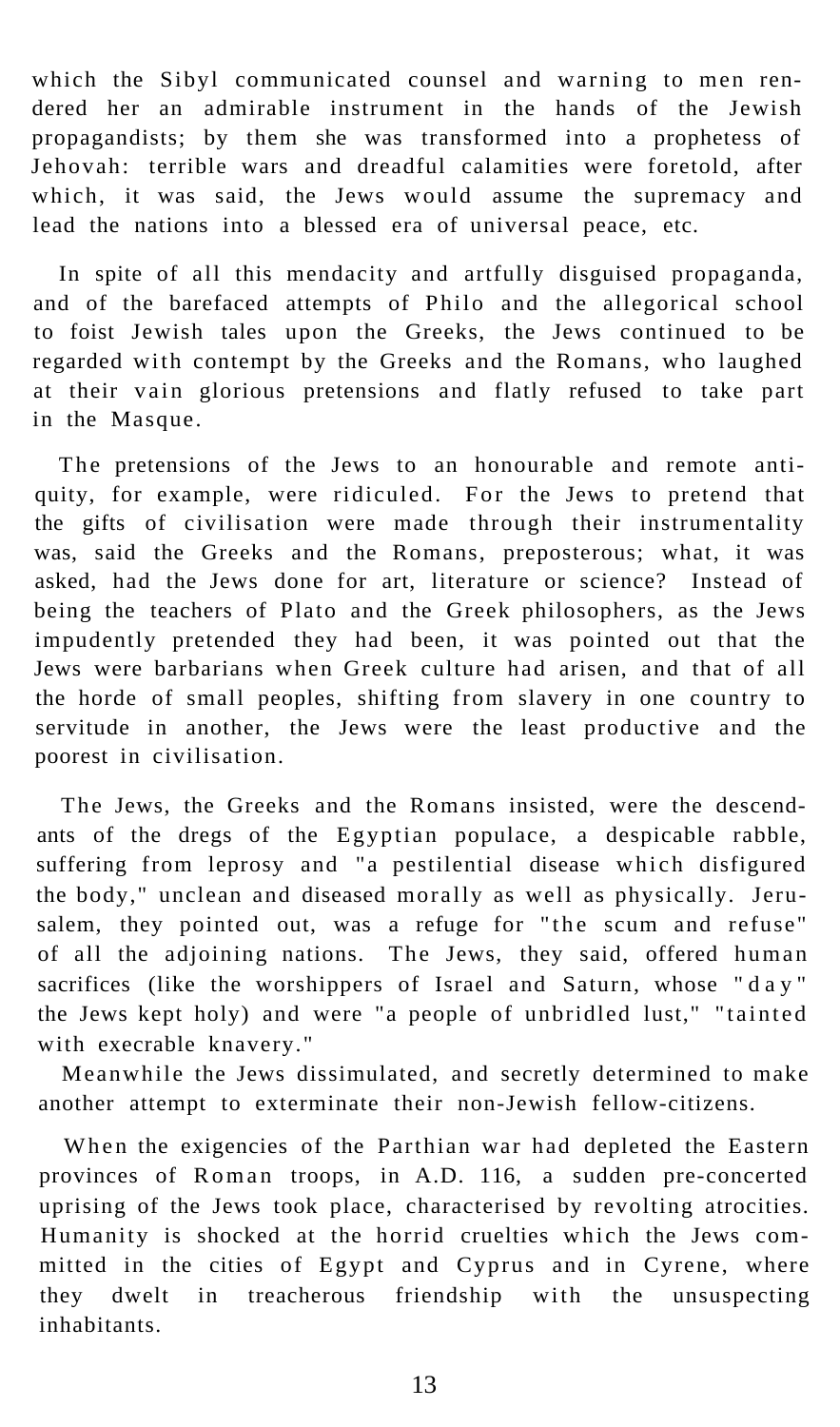In Cyrene, the Jews massacred 220,000 Greek and Roman citizens; in Cyprus 240,000; and in Egypt a very great multitude. Wherever the Jews out-numbered the rest of the population and their uprising was successful, the Jews behaved in the most revolting manner; many of their Gentile neighbours they sawed asunder, in emulation of their mythical King David, and they licked up and smeared themselves with the blood, and devoured the flesh of their victims, and twisted the entrails of the non-Jews about their bodies.

After this exhibition of their "spirituality" the Jews were forbidden to set foot on the island of Cyprus, and Cyrene had to be re-colonised.

This outbreak was suppressed by Roman reinforcements under Turbo, despatched by Trajan, and the Jews learned once again that, however successful their secret machinations might be, the frenzied onrush of Oriental fanaticism was unavailing against the cool bravery of disciplined Roman troops.

Trajan died in A.D. 117 and was succeeded by his relative Hadrian, and once more the Jewish agitators became active. Rebellion was encouraged by the statement that it was unlawful to pay taxes to a Gentile master, flattering promises were made that a conquering Messiah would soon appear and invest the favourites of Jehovah with the Empire of the Earth and domination over all the non-Jewish peoples.

This propaganda produced an extraordinary ferment among the credulous Jews, who, it is said, had their fanaticism still further stirred up by a rabbi called Akiba. Thus, according to the Jews' own stories, after the Jews had been thrown into another paroxysm by fanatical frenzy by the fact that Hadrian had issued edicts against mutilation and circumcision, and, about A.D. 130, had ordered Jerusalem to be rebuilt in Roman style, it was by announcing himself as their long expected Messiah that a man called, apparently, Simon, attracted followers.

His name does not appear in Roman records, and it is not known whether he was a fanatic or an impostor, but he was immediately acclaimed as the long expected Messianic King by the rabbi Akiba, who became his armour-bearer.

The Roman forces in Palestine were, as usual, small, and a "holy war" against the Romans being proclaimed, nearly all the Jewish towns which had no Roman garrison joined the "Mullah," who was thus enabled to persecute cruelly the Christians who refused to follow him, to kill many Jews suspected of desiring to live at peace with Rome, and to raise a formidable revolt.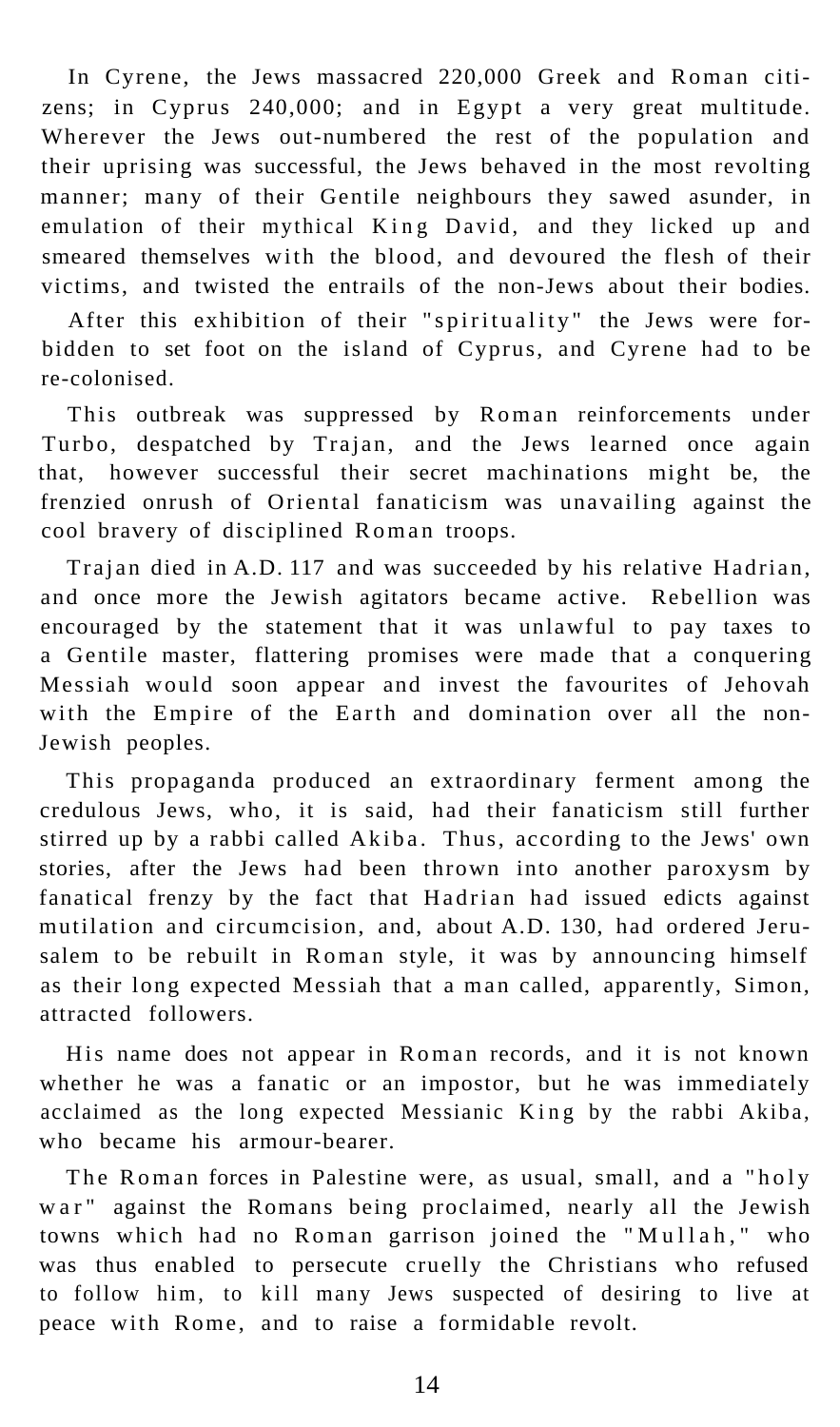To his adherents this rebel Messiah seems to have been known as Bar Cocheba, "the son of the star," but by the rabbis he was called Bar Coziba, "the son of deceit."

Severus, recalled from Britain by Hadrian, quelled this rebellion, and the Jews were forbidden to set foot in Jerusalem, which became a Roman town.

Under succeeding emperors, the Jews, taking advantage of the facilities afforded by the caves and caverns of Palestine for leading a lawless life, sometimes caused disturbances, but these, although professedly patriotic, were mainly outbreaks of brigandage, and never assumed a serious aspect.

Some people imagine that about A.D. 135 the Jews were scattered abroad by some mysterious agency, which, since then, has prevented their return to Palestine. This absurd superstition is encouraged by the Masque and by the misleading phrase "the dispersion of the Jews."

Many Jews were carried off by their conquerors, of course, to such places as Babylonia, Greece, Alexandria and Rome, but a far larger number of Jews left Palestine of their own accord and for their own gain.

This was so, especially, during the later stages of Persian rule, and later, when the Greeks offered special inducements to occupiers of new colonies; and among the very large numbers of Jews who emigrated for their own benefit must be included all those Jews who left Palestine because of the seemingly endless disorder and anarchy maintained there by the few who preferred to remain.

Since the first century A.D. the "Jews of the Diaspora," that is the Jews who prefer to live outside Palestine, have always been much more numerous than those who have had to live in Palestine; but the Jews outside could have "returned" to Palestine if they had desired to do so.

The prohibition by Hadrian against their presence in Jerusalem soon lapsed, and although it was revived by both Constantine and Omar, it never applied to the other parts of Palestine.

The truth is that Palestine fell a victim to Jewish lust for world power, to religiously fostered hatred, and to selfish greed; after ruining her, the Jews abandoned Palestine.

The Masque, however, the Jews did not abandon; its activities may be traced in many countries at many periods of history; particularly noteworthy are its phases of feverish activity towards the end of the eighteenth and nineteenth centuries, and in the first few decades of the nineteenth and twentieth centuries A.D.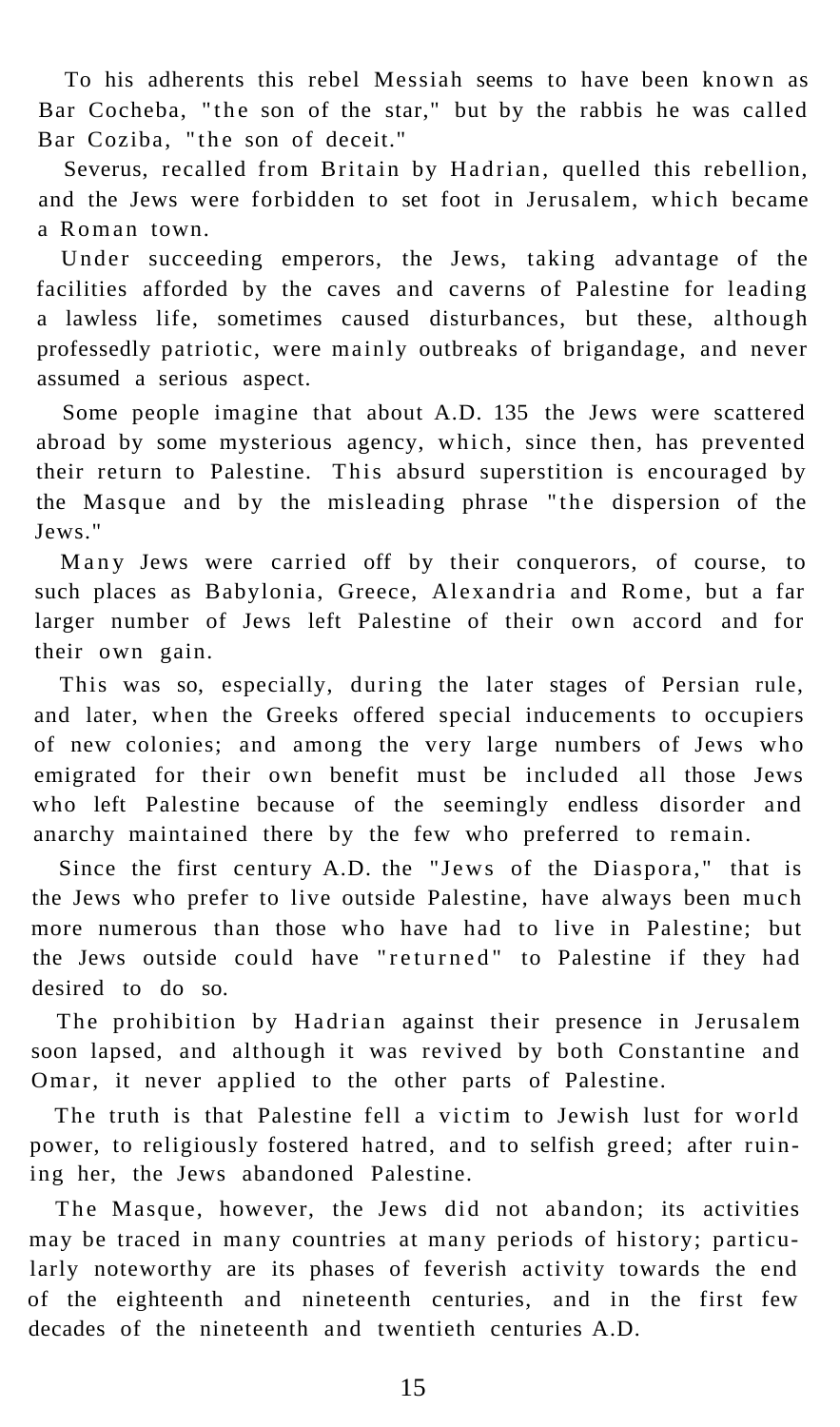It is not known what language was spoken by the Jews in ancient times. The Jews like to pretend that the original speech of mankind was Hebrew, and that they originated it; but Hebrew is not even as old as Arabic , and it is not Jewish; even the word "Hebrew " is not Jewish.

Hebrew is a patois of the despised Canaanites; it is a mixture of fragments borrowed from all the languages spoken by the people with whom the Canaanites came in contact, expressed in an alphabet borrowed from the Phoenicians, about 800 B.C. This alphabet and the Hebrew vocabulary are imperfect. Ancient Hebrew had neither vowels nor punctuation marks, nor any division between words or between sentences; while some of its consonants are so like others that mistakes in reading occur repeatedly. Indeed, it is authoritatively stated that some 800,000 various readings of the consonants in surviving manuscripts (which are not very old) have been counted. Copies vary so much that it is impossible to say which is the correct version.

Apart from this difficulty with the consonants, the value of any essay on scientific, legal, historical, or religious subjects written in ancient Hebrew may be demonstrated by setting out in like manner (without vowels, and without punctuation marks, or divisions between words or sentences) a few paragraphs from any modern book.

Hebrew has been "a dead language" since the fourth century B.C., so that, on account of the imperfections of its written form, no one now knows how it should be pronounced. Since, however, it has been resuscitated and become part of the Masque, the Jews are tinkering at it, and no doubt in time, when vowels and a sufficiency of artificial words have been added, it may become almost as useful as the pidgin German, known as Yiddish, which is spoken by most Jews today.

Nowadays, Yiddish is commonly written in Hebrew characters. This serves several purposes; those who know Hebrew but not Yiddish cannot read it; and those who know Yiddish but not the Hebrew characters cannot read it; it looks like Hebrew, and so pleases the less educated Jews and flatters their vanity.

For centuries the Jews of Palestine spoke Aramaic, and both the Jerusalem and the Babylonian Talmuds are written in a mixture of Aramaic and Hebrew. Many Jews, apparently, were unable to understand even this mixture, and so translations and explanations, called Targums, were made for the more ignorant Jews, who seem always to have found language difficult.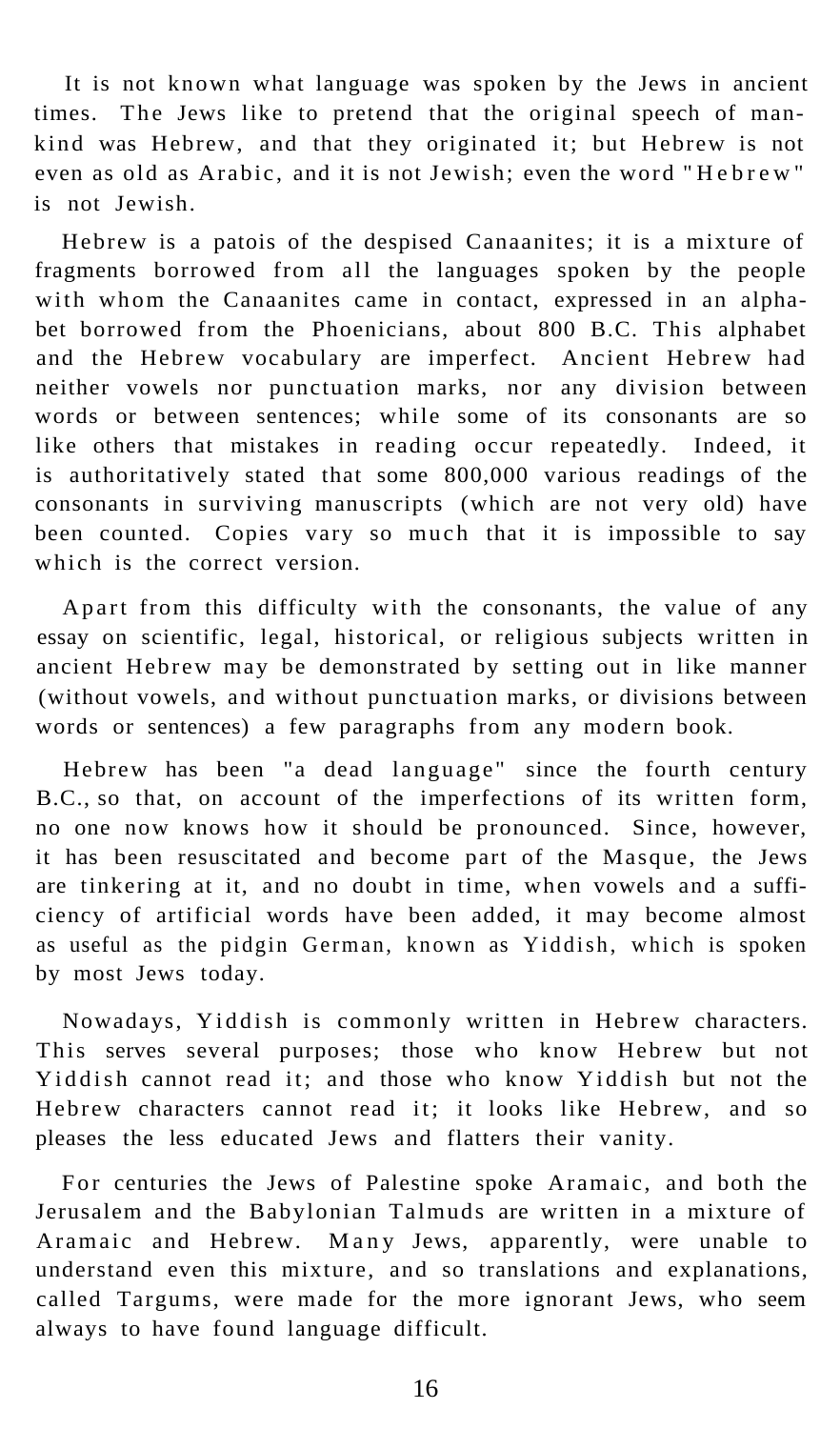Notwithstanding this difficulty of language, it is pretended that the Jews are the originators and possessors of an unique literature of inestimable antiquity; a literature which is a vast storehouse of knowledge, science, law, poetry, history, and religion, and which is without an equal among the literatures of the world.

Upon examination, however, these claims are found to be exaggerated. The Jewish writings are not unique, except in this that they do not present a single original feature. The language employed, the style, thought, mode of presentation, the metre, the manner in which what is written is set out (for example, the system of placing the title and the first words), many of the phrases, similes, sentences, and even whole portions of works, may be shown to have been "adopted" from the writings of the Babylonians and other peoples. For instance, just as the 23rd Psalm may be shown to have originated in Babylonia, so many verses of the 104th Psalm are almost word for word the same as those of one of the hymns written by Akhnaton, who reigned over Egypt from 1385 to 1375 B.C.

"Hallelujah" is placed at the beginning and end of many Psalms, in exactly the same way as the ancient Greeks used to place "Eleleu Ie" at the beginning and end of the much older hymns to Apollo.

Nor are the Jewish writings old. The Jews, if there were any then, did not possess the art of writing before, at the earliest, 900 B.C. Hence no Jewish "document" can be much older than 800 B.C. That is to say, more than four thousand years after the deeply religious Psalms of the earlier Akkadians had been written . . . the Jews were learning to write !

In the British Museum are preserved inscriptions recording the expeditions of Sargon I of Akkad and his son Naram Sin to Sinai and to Palestine, which Sargon I incorporated in his Empire. These inscriptions were made about 2800 B.C., the same period as that in which Naram Sin laid a pavement in the south-eastern temple court at Nippur.

At Nippur have been found more than 30,000 contracts and accounts, some of which likewise date from the fourth millenium B.C., in addition to some 3,000 literary texts, many of which date from the Sumerian period. Here no less than twenty-one different strata, representing different periods of occupation, have been noted, and the pavement laid by Naram Sin has been uncovered. The time which elapsed between the laying of this pavement, about 2,800 B.C., and early Arab times, is represented by thirty-six feet of superimposed debris, but it lies thirty feet above the virgin soil!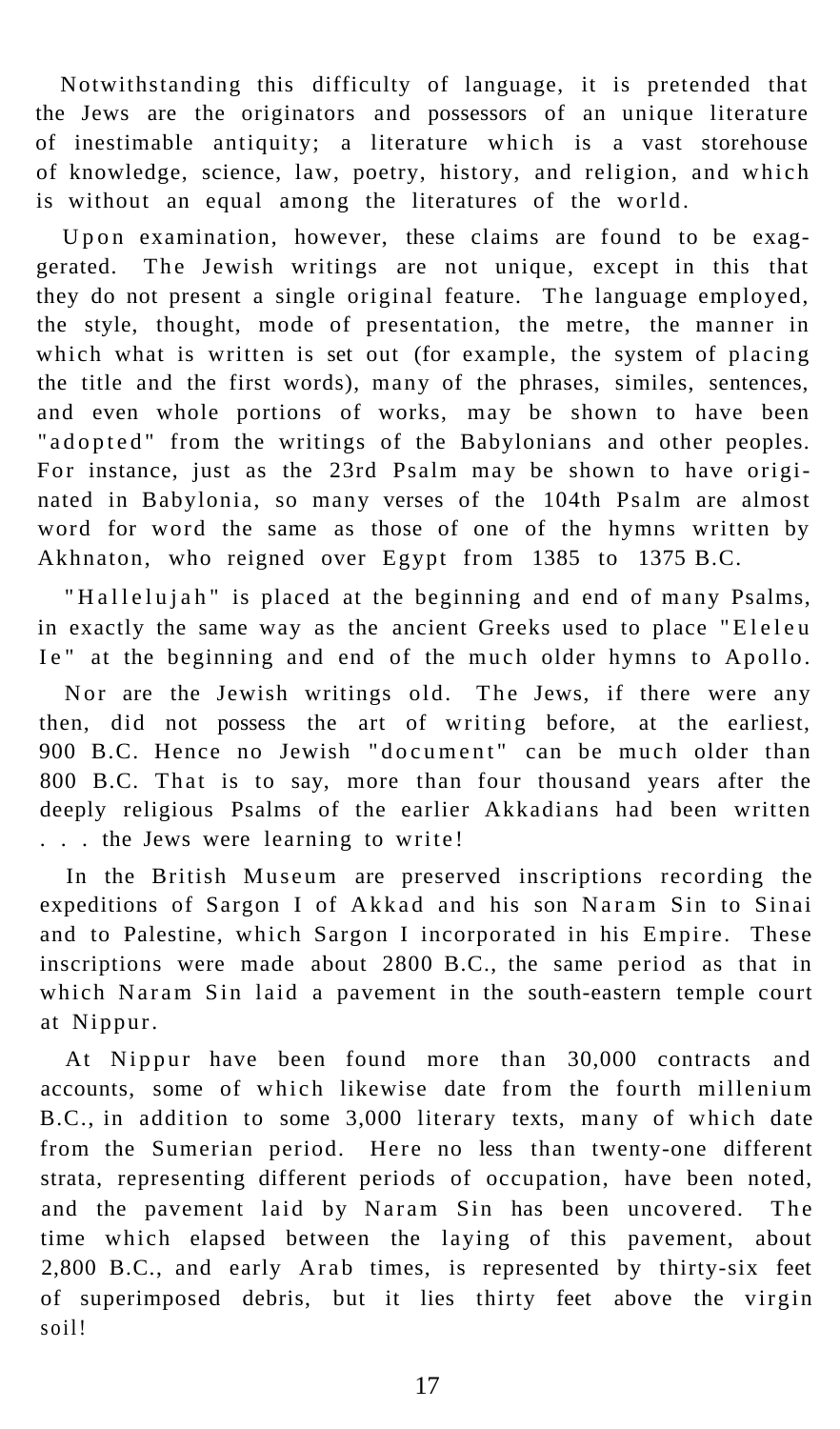The Jews' own stories, too, provide a sidelight on the "high antiquity" of their scriptures. Thus the Jews assert that precisely 100 years after the "ten tribes" had been carried away, there occurred the outstanding event which made glorious the reign of the priest-ridden Josiah. In 622 B.C. his priests suddenly "found " the "Book of the Law"! Apparently, in spite of its pretended age, no difficulty was experienced in reading it, for the king, the high priest, and the people were all alike astonished at its contents. In order to be quite sure that the book "found" was really the word of their god, Jehovah, they asked a woman called Huldah, "the weasel," and she said it was, and that ended the matter.

Hence it is evident that the "ten tribes" never heard of this "Book of the Law," and that less than 40 years before those that were left of the "two tribes" were themselves carried away to Babylon, the latter were still ignorant of its existence and of its contents.

The Jews possess no original documents of any kind whatsoever. The seeker after these is patiently reminded that the originals including the Decalogue and the Targums of Onkelos and Johnathon  $-$ all of which were traced by the finger of the god of the Jews, were all destroyed when Jerusalem was sacked. It is explained, however, that this makes no difference worth mentioning, since they were all completely "restored" about 149 years afterwards by a priest called Esra or Esdras, about 444 B.C.

Thus what must be regarded as the second editions of the god-given originals should date from about 444 B.C., but even this is not so. Misfortunes befell these also, and "changes and additions " continued to be made in them until A.D. 287, when some of the latest editions were translated into Greek, and so assumed a fixed form. Other versions did not become fixed until they were translated into Latin about  $A$   $D$   $401$ .

The successors of Ezra collected together such works on history and religion and such songs and sayings as they could obtain, and, "adapting" these to suit their own purposes, added the "modified" versions to the "works " of Ezra . In course of time, the Jews came to regard some of these books as sacred, but they were not agreed as to which were sacred and which were not. The Alexandrian Jews adopted books into the sacred group which the Jews of Jerusalem did not

This difference of opinion lasted until the second century A.D., when all the books which are comprised in the "Old Testament" acquired "divine authority." It is not known, however, exactly how or when the canon of the "Old Testament" was formed.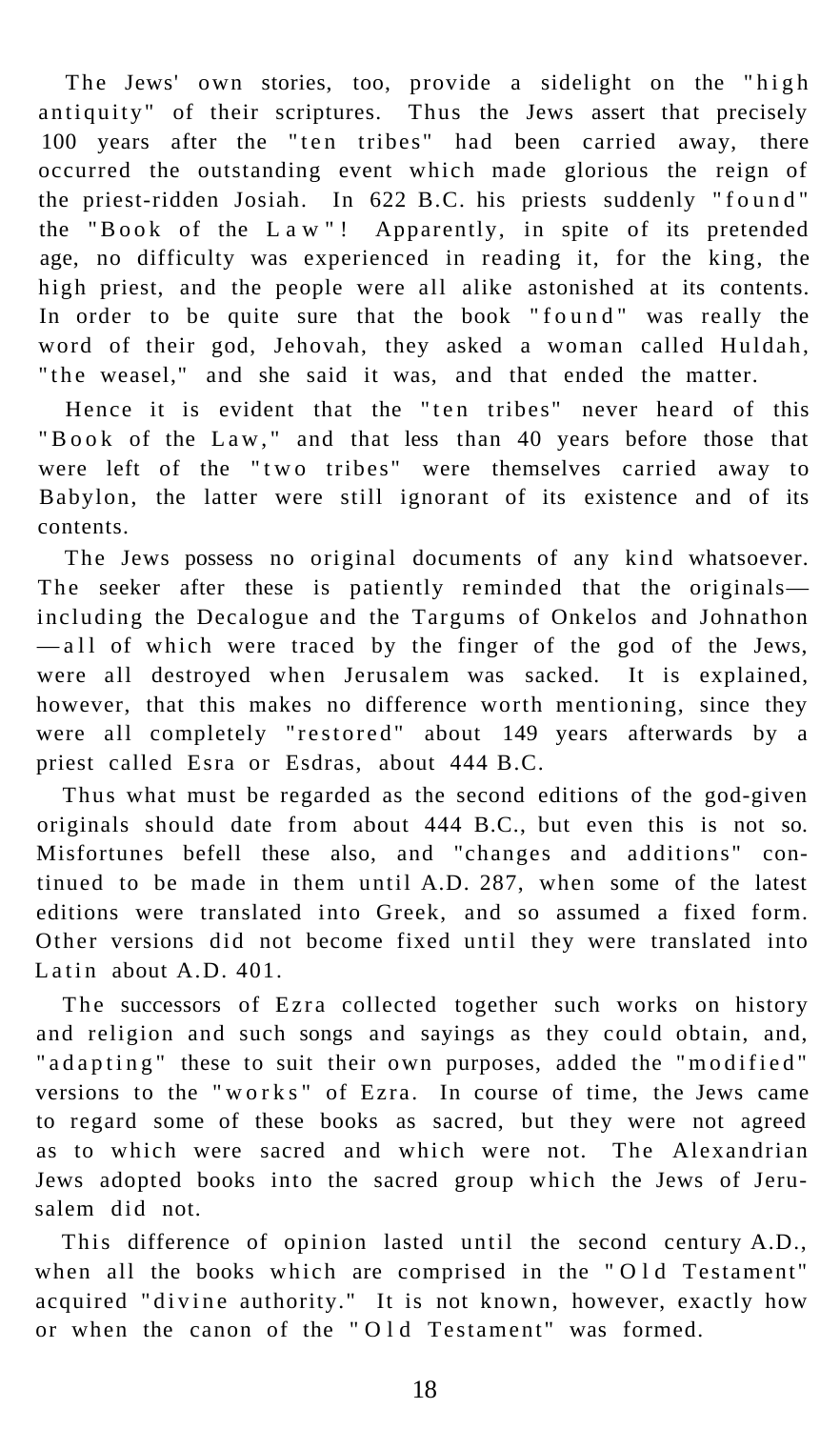The Jews like to pretend, about these writings, that Moses wrote all the laws, David all the Psalms, Solomon all the Proverbs, etc., but the books themselves fail to support this idea. In every case they prove to be the work of many writers, and, moreover, proof is required that the reputed authors ever lived among the Jews, since nearly all of them are "composite heroes," made, apparently, by the Jews who made the books.

In addition, the books of the Torah, and the others, show numerous contradictions, and contain different stories relating to the same things, but disagreeing with each other; for example, in Genesis  $X$   $X$  a tale is told of Abram which in Genesis  $X$  $X$   $V$  I is told of Isaac, and no less than six acts attributed to Moses are later ascribed to Joshua, who, of course, is a "myth-duplicate" of **Moses**.

Deuteronomy was not written until nearly a thousand years after Moses is supposed to have lived, and large portions of Genesis, Exodus, Numbers and Leviticus were not compiled until after the "two tribes" had been deported to Babylon. The Psalms are among the most recently compiled books of the "Old Testament"; not one Psalm was composed by David, some are of the Greek period. Proverbs, the Song of Solomon, and the Wisdom of Solomon owe nothing to Solomon, who, if he lived among the Jews before 900 B.C., would not have been able to read or write. These books were put together more than 500 years after Solomon is supposed to have reigned.

The book of Joshua is an example of how the Jews manufactured false history, out of the popular myths of other peoples, to increase their own prestige. It is the work of seven or eight writers.

The books of Isaiah and Judges are each the work of some half a dozen writers; and the book of Daniel is an example of the manner in which the Jews confused and falsified history to further their own ends. It was written for the purposes of propaganda, to stir up rebellion and gain adherents for the revolt of 167 B.C. against Greek rule. That is to say, it was written about 350 years after the time in which it pretends to have been written, and long after the events "prophesied" in it had taken place. In spite of this, the writer's knowledge of history was remarkably inaccurate. Although it is pretended that the book was written at a time when the Greeks were not yet known, it contains a number of Macedonian words, and refers to events which occurred in the period of Greek rule over the Jews.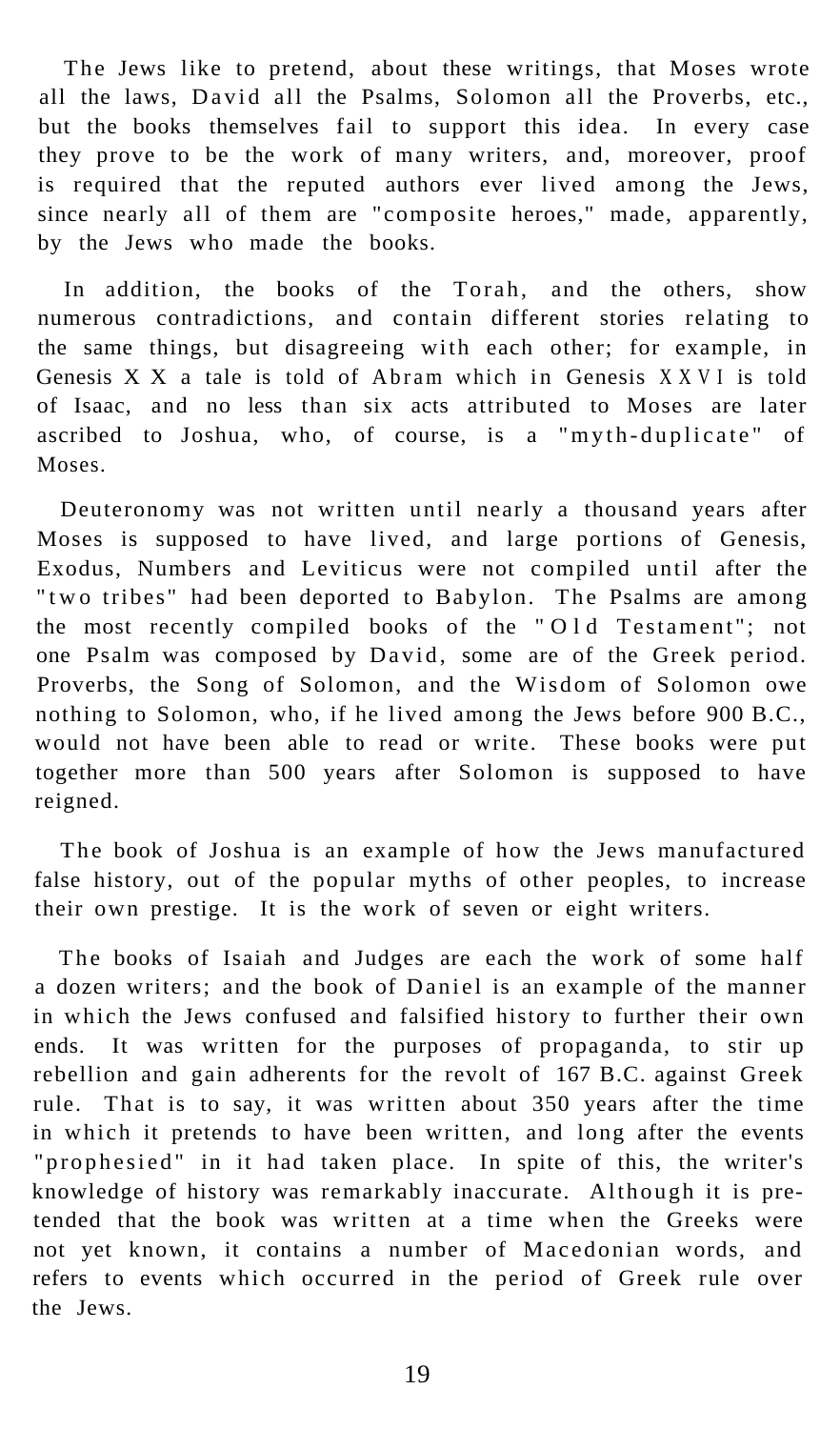The history contained in Jewish books, such as Esther, Judith, etc., is unsupported. The writer of Judith knew little geography and less history. The ancient traditions were systematically altered by the Jews and applied to themselves. The story of Job is not Jewish, it was "adopted" from a Babylonian original. Psalm after Psalm may be shown to have been copied from a Babylonian original.

While the Jews were engaged in putting together questionable books like Judith, Maccabees, the Wisdom of Solomon and the Psalms of Solomon about 100 B.C., writers like Virgil, Horace, Cicero, Ovid, Lucretius, and others, had appeared in Rome, to say nothing of the writers of the Greeks and the Aryans; while the works catalogued under the name "Zoroaster," in the library at Alexandria, contained two million lines!

The oldest Jewish manuscripts belong to the tenth century A.D., and are neither original nor authentic. Each is the work of many writers and has been edited and re-edited many times.

The tales and legends of the Jews are not their own; in nearly every case the Jews have "adopted" these from their masters or their neighbours.

Thus the first eight chapters of Genesis were made from fragments adapted from the writings of Babylonia. The stories of the Creation, the Garden of Eden, Lilith, Adam and Eve, the Tree of Life, the Serpent, the Temptation, the Fall, the Cherubim, the ten Antediluvian patriarchs, the Tower of Babel, Noah, the Flood, the Ark , the Dove, the Olive branch, the Raven, Noah's sacrifice, the Rain bow, the Covenant, etc., were all "adopted" from the Babylonians. All these stories had been cast into poetic form and written down in Babylonia thousands of years before the Jews appeared.

The stories of Abram's sacrifice, Jacob's wrestling, Jacob's socalled "ladder" (which was a Babylonian "Ziggurat"), Joseph in the pit, Potiphar's wife, the infancy of Moses, his wonder-working rod, the contest of the Magicians, the Plagues of Egypt, the dividing of the waters, the pillar of fire and pillar of smoke or cloud, the striking of the rock, the mountain of the god enveloped in mist and emitting thunder and lightning, the tables of the law, Moses' shining face, his horns, his leading a great multitude, his name, his brazen serpent (a brazen cobra was discovered recently at Gezer), etc., Aaron's breastplate, the golden calf, the sedition of Kora, making the sun and moon stand still, the slaying of the dragon by Jehovah (Isaiah 11, 9, and Psalms LXXIV , 13, etc.), Samson's locks, Samson and the lion, the witch of Endor, David and Bathsheba, the wisdom of Solomon, the judgment of Solomon, his harem,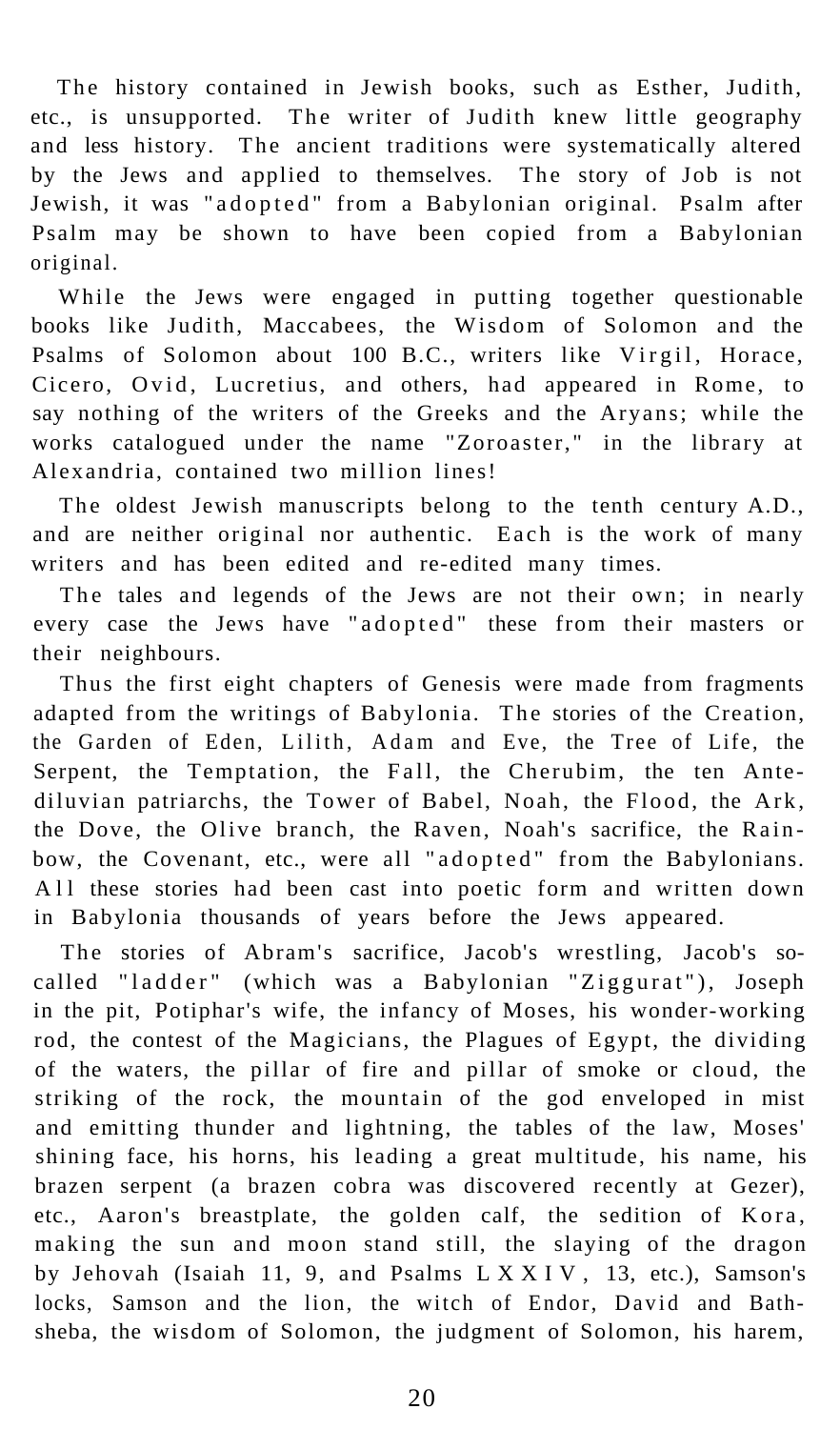his palaces, his temple and gorgeous court, etc., ordeal by drinking holy water, etc., can all be shown to have been derived from the folklore of peoples very much older than the Jews.

An example of the way in which the Jews became muddled, through "adopting" tales, etc., they did not understand, is the Jewish story of the baby Unicorn which splashed along in the wake of the ark, to which it was tied by its horn. In the original story, which was old before there were any Jews, the ark was towed to safety by a "great fish" (evidently a kind of Narwhal) by a cable tied to its great tusk or fin.

Moses, David and Solomon were never leaders of the Jews; these are all "composite" or "patchwork" figures, made of "fragments" which were, for the most part, old before the Jews, in order to give greater verisimilitude to their boastings about their "wonderful and age-old past," "adopted" them.

Thus, "Moses " was made by the Jews from Babylonian originals, to which they added tales from Egypt and Arabia . Whether or not the Babylonian originals are to be identified with Dionysus, few unprejudiced investigators will deny that the acts of "Moses" are merely a later version of the acts of Dionysus. In view of the identification of "Moses" with Dionysus, it is interesting to note that the Greeks and the Romans asserted that when Antiochus entered the innermost shrine of the god of the Jews, at Jerusalem, he found therein "a stone image of a man with a thick beard sitting upon an ass, and holding a book in his hands": this image, they asserted, represented "Moses." The story of the infancy of "Moses" was current about 2,800 B.C.

"David" was made by the Jews of "fragments" of the Stormgod and of the Pig-god, with some history added—the history, however, belonged to Assyria, not to Judah.

"Solomon" was made by the Jews of "fragments" of the wisefish Sun-god of Assyria, mixed with some historical tales concerning two or more Kings of Assyria. The descriptions of "King Solomon's world-famous Court," the gorgeous ceremonial, the harem, the two high priests, the eleven great feudal vassals, the system of worship, etc., were "extracted" en bloc by the Jewish fakers of history from descriptions of the Court of the "King of the Four Quarters of the World," during those periods of magnificence in Assyria and Babylonia which dazzled the world at a time when the Jewish "kings" were raiding one another's waterholes and dancing naked before their gods.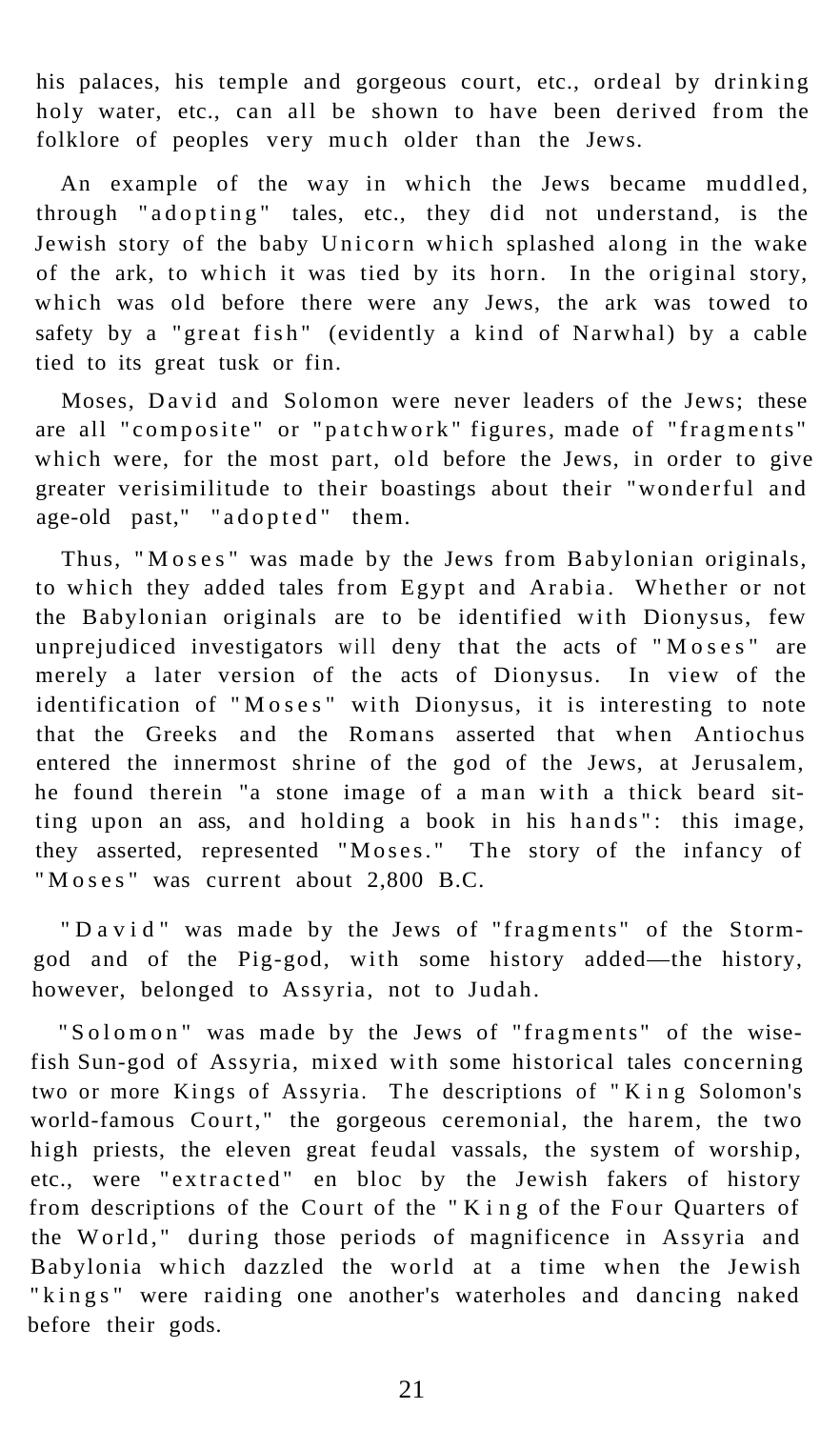It is characteristic that while pretending to despise utterly the builders of these great empires, the Jews, nevertheless, appropriated without scruple the legends and heroes and even the history and religious ideas of these great peoples whom they so bitterly hated.

A frequently reiterated boast of the Jews is that they have survived great states such as Assyria, Babylon, and Rome. What merit accrues from this feat is not clear; many sects in India are very much older than the Jews; and it is at least doubtful whether, say, Sargon II, if given the choice, would have exchanged the 16 years of his reign for the 1,600 years of Jewish history which began with his accession.

The hollowness of the Jewish pretensions have forced supporters of the Masque to adopt various subterfuges in order to hide the sordid truth. This is everywhere apparent. Thus a well-known popular "History of the Jews" devotes a whole chapter to the magnificence of Assyria, and divides the rest of its contents equally between anecdotes concerning individual Jews (including some obscure immigrants in America) and unsupported tales from the Jewish scriptures and the writings of Josephus; while an article on "Jewish art," in a "well-known encyclopaedia, consists of a description of "King Solomon's Temple" (in style of Josephus) and nothing else!

The truth is that excavation in Palestine, although long continued, has failed to unearth any relic of either David or Solomon or of their alleged works; and not a single example of Jewish work that might be regarded as "art" has been found. Indeed, so careful an investigator as Mr. Osgood has said: "There are few more absolutely crude and hideous human creations than the clumsily daubed pottery of Judea, the almost sole relics of its artistic (?) endeavours. 'Jewish art' is as nearly a contradiction of terms as can be found. The artistic horizon of the ancient Hebrew was made up of conventional flowers, mythic beasts . . . and the baldest of architectural lines."

"King Solomon's Temple," complete in every detail of architecture, furniture and ritual, was "taken over" from Babylonia by the Jews. The great brazen "sea" supported on twelve brazen oxen, for example, has no meaning for the Jews, but it is an essential feature of the Temples of Babylonia; it seemed important so the Jews "adopted" it.

The office of High Priest, with hat and dress complete, the hierarchy, the idea that the palace of the king should adjoin the temple in which the king could offer sacrifice, the outer court, the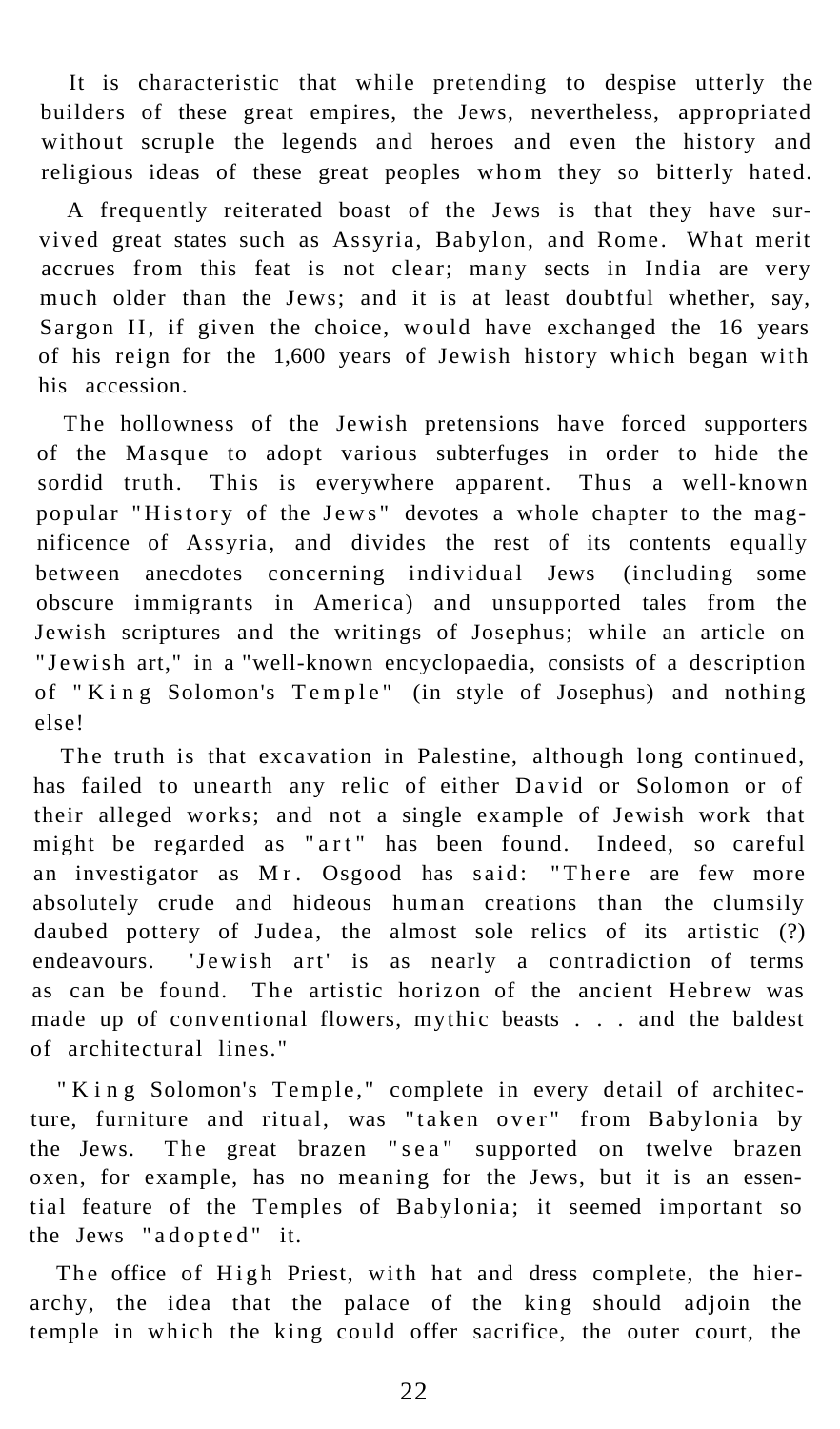inner court, the great gates, and even some of their names, the chambers for the priests, the columns at the entrance, the two altars, the caverns underneath the temple, the brazen serpent, the sacred tree, the veil, the ever-burning lamp, the Holy of Holies, the ark, the mercy seat, the cherubim, the sacredness of the number seven, the incommunicable name of the god, the seven-branched candlestick, the table of shewbread, the incense, the methods of sacrifice, the qualifications required of victims, the buying and selling in the temple, the smearing of blood on the door-posts, the seers, the prophets, prophetesses, the cantor, the singers, the musical instruments, the sacred vessels, the treasury attached to the temple, the Tabernacle of the Congregation, Sheol complete in every detail, the penitential psalms, "psalms of ascent," the very terms: Cohen, Sabbath, Torah, Kippur, Qorban, etc., were each and all "adopted " from Babylonia by the Jews.

The entire ritual of the Jews is, thus, not their own; not a single feature has been evolved among the Jews; theirs is a ritual made, even to the smallest details, of items "adopted" from the Babylonians. In Babylonia the uncivilised Jews found religious ideas and ritualistic practices, which had not only been evolved but which had also been carried all over the world, ages before the Jews became acquainted with them. This is the reason why primitive peoples in such widely separated places as South, Central and North America and India, Australia and Africa are found in possession of rites, customs, words and objects which the Masque has always pretended are the unique and peculiar property of the Jews.

The ignorant Jews could not understand nor appreciate as other nations did the wonderful science of the Babylonian astronomers, and looked upon all their elaborate studies for date keeping as mere necromancy. Even after a residence of fifty years in Babylon the Jews knew how to fix the date of new moon only by direct observation, and were unable to give notice of the date beforehand. All the dates in the book of Maccabees are "Greek" dates.

The money, monetary system, names of "coins," the weights and measures, names of "weights," etc., the calendar, and (so far as the Jews could follow these, which was not very far) the methods of measuring time, the names of the days of the week, the idea of a week of seven days, the sabbath, the sabbatical year, the names of the months, feasts and fasts, and the time of the year at which these were held, observance of the new moon, etc., used by the Jews are not their own, but were each and all "adopted" fully evolved from the Babylonians by the Jews.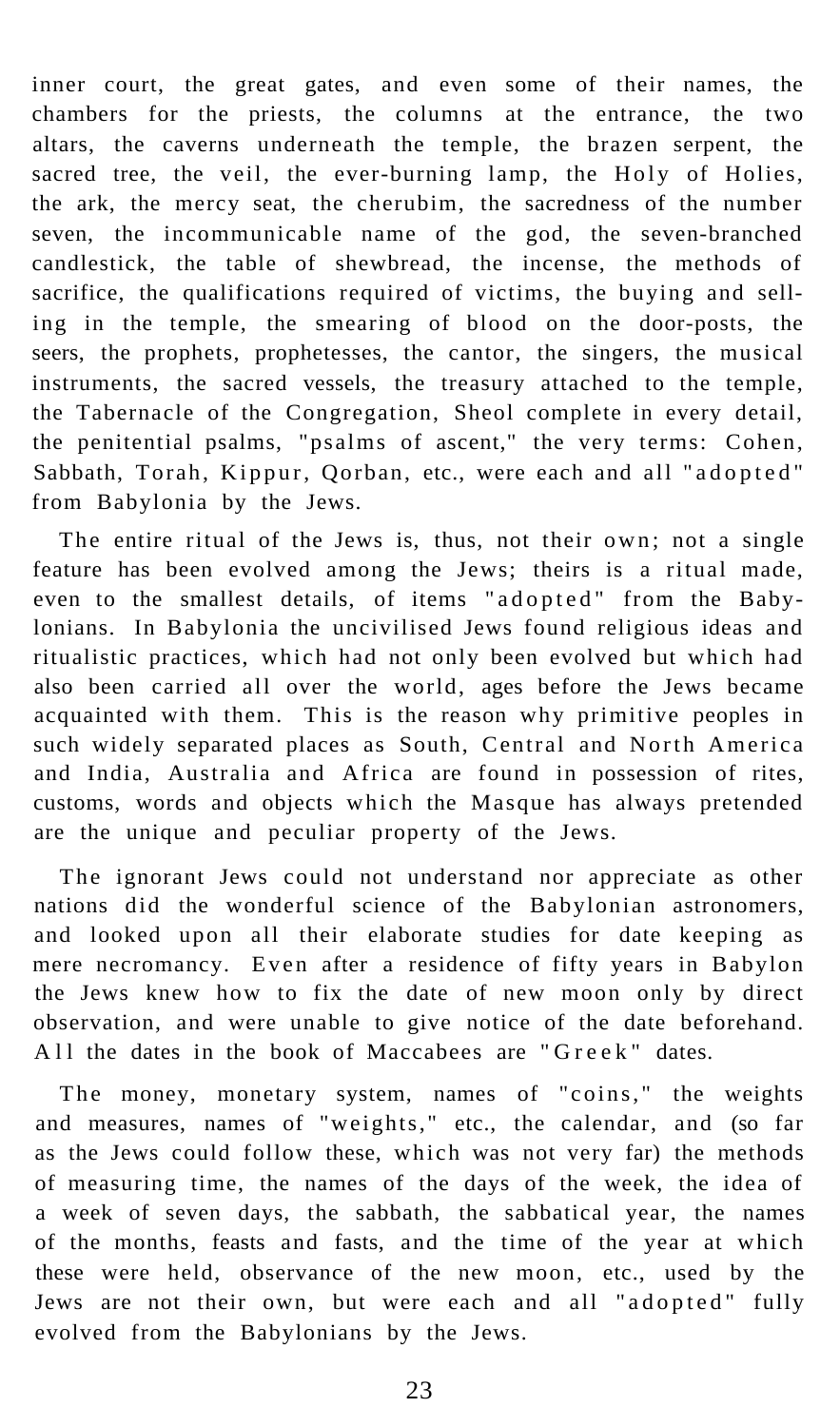The numerical system, "Gematria," and the assigning of numbers to names, and the "dates," etc., used by the Jews were "adopted " from the Babylonians and the Greeks. From Babylon the Jews "adopted," too, the idea that the capital is the centre of the world; the Jews, evidently, did not know the age-old reason for this, but as the idea seemed likely to add to their own importance, they "adopted" it and applied it to Jerusalem.

The customs in vogue among the Jews are not their own; nor are these customs "unique" except in this, that the peoples among whom they arose have, almost without exception, outgrown them. The Jews "adopted" what they did not understand and often became muddled, but they cling tenaciously to what they have "borrowed"—mostly because they are continuously subjected to an intensive propaganda designed by their exploiters to keep them "separate" from other people. For some reason they have been permitted to discard the "cast mark" which they "adopted" under Persian rule, but the other customs which they have "adopted" they are compelled by strong pressure to continue, just as they are compelled to subscribe to many "funds. "

Circumcision is not peculiar to the Jews, nor did the Jews originate it. Circumcision, indeed, was many thousands of years old and had been carried all over the world, to Australia, Central and South America, and to many Pacific Islands, before the Jews "adopted" it. The Egyptians practised circumcision at least as early as the time of the Fourth Dynasty (about 3766 to 3566 B.C.).

Neither Greek nor Roman culture was sufficiently potent to suppress this barbarous practice, although under the influence of the beauty-loving Greeks many Jews became ashamed of so ridiculous a mutilation, and some even underwent a second operation designed to hide the disfigurement caused by the first. About 100 years later, however, during a period of fanatical frenzy, the Jews modified the methods used so as to render the mutilation more difficult to hide.

Tabus, such as those against eating the flesh of the pig, the hare, the sinew of the thigh, blood, etc., and the custom of eating fish, garlic and pepper on Friday evening, etc., were not evolved by the Jews, but were "adopted" by them, "ready-made" from other peoples who had. The idea that anyone who touched a dead body became unclean and might communicate the uncleanness to others, for example, was "adopted" by the Jews from the Babylonians.

The "Passover," it is pretended, "celebrates the formation of the Jewish people," whereas it may be shown to be an equinoctial festival which the Jews "adopted," complete with Paschal Lamb and the sprinkling of blood on the door-posts, etc., from Baby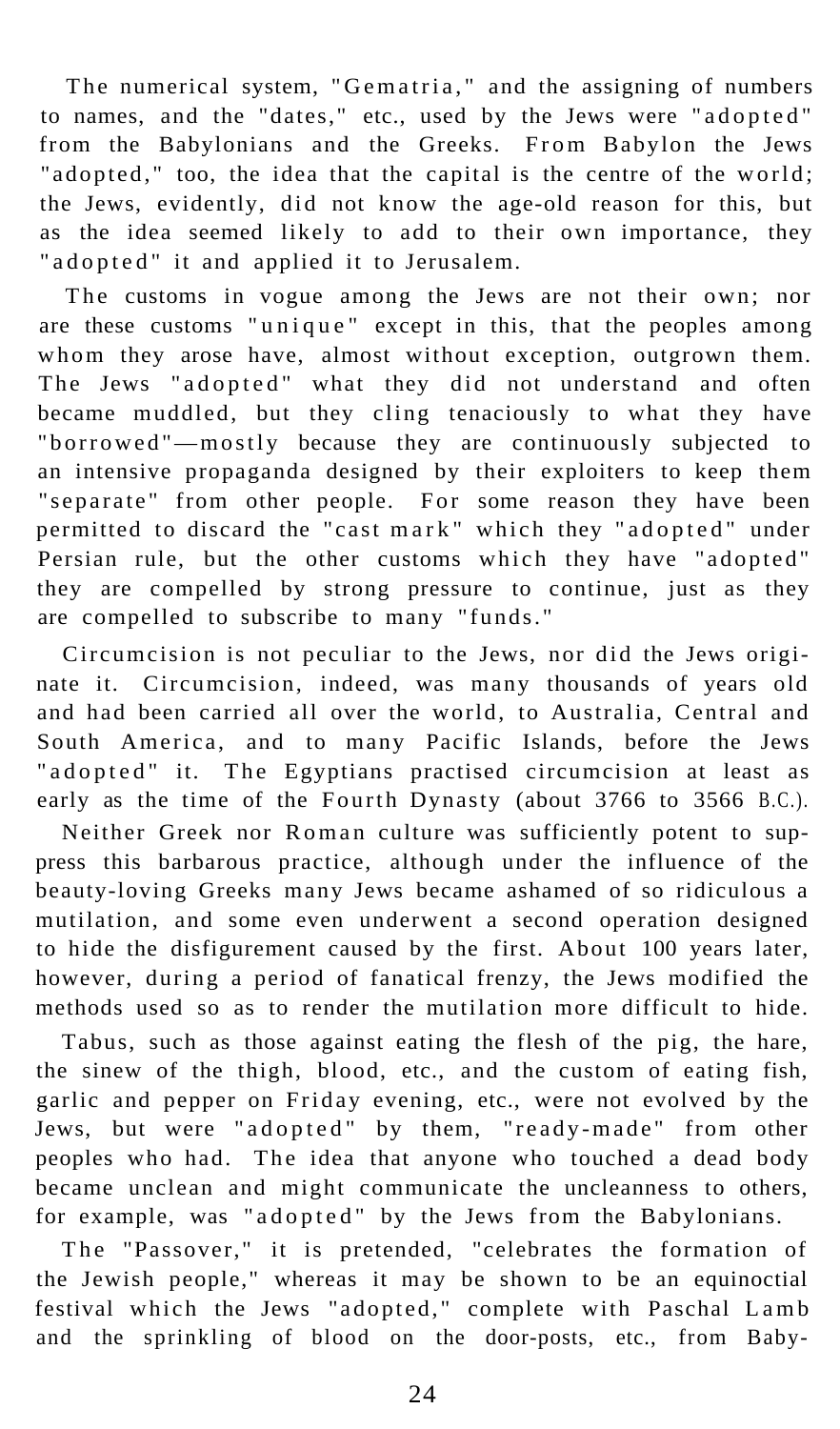lonia. The bunch of Hyssop was "adopted" by the Jews from the Mazdean priests; and the word "Pascha" (or "Passover") is Babylonian; but the festival and the customs connected with it had been carried to the most distant parts of the earth, even to the Americas, before ever the Jews so much as heard of them.

The "Feast of Lights, or Dedication, or Chanuka" is not peculiar to the Jews, nor did the Jews originate it; they "adopted" it "late," from the Babylonians, and seem to have muddled it with Other festivals. The "Feast of Lights," like the "Feast of the Dead" (including "All Saints" and "All Souls"), the lighting of wax candles to Saturn and the burning of lights for Osiris, etc., were customs "age-old" before  $165$  B.C., the date at which the Jews pretend the "Feast of Chanuka" was instituted. Ancient custom, and what the rabbis call "the garish lights of the Christmas Tree," proved so alluring and so many Jews "went after" these that their "great scholars" had to condone the lapse and gloss it over, in comparatively recent times, with fanciful history; and, just as the book of Esther was composed to explain the "Feast of Purim, " so, many maintain, the story of the "Dedication of the Temple" was invented to explain the "Feast of Lights or Chanuka. "

The "Feast of Tabernacles or Booths" is not Jewish, and did not originate in the wilderness, as the Jews pretend. It was a very ancient festival which appealed to the Jews on account of its licentious character, and so they "adopted" it from their masters and neighbours. Plutarch said this feast of the Jews was "exactly agreeable" to the rites of Bacchus, that is, it was Bacchanalian. At the "Feast of Jehovah" (that is, of Iaou, Iao, or Bacchus), as the "Feast of Tabernacles" was called, the Levites were in the habit of shouting "Hallelujah" or "Alleluia" ("Praise ye Ia") at frequent intervals, just as at the triennial festival of Bacchus or Dionysus the same repeated cry of "Ia " was made; moreover it was said "The time and manner of the greatest and most holy solemnity of the Jews are exactly the same as the holy orgies of Bacchus."

All booths or Succoth of ancient ritual were connected with the Kodeshoth, or "consecrated women," devoted to the great goddess of Syria: and "Succoth Benoth" may be translated "Booths of the women consecrated to Venus." It is, however, undesirable here to discuss more fully the original forms of this feast, or to deal with the indelicate aspects of Jewish life, thought, customs and religion, which such discussion would involve.

The "Feast of Weeks" ("Pentecost"), the Jews pretend, commemorates "the receiving of the Law on Mount Sinai," but it is not Jewish; it is a harvest festival of the despised Canaanites, which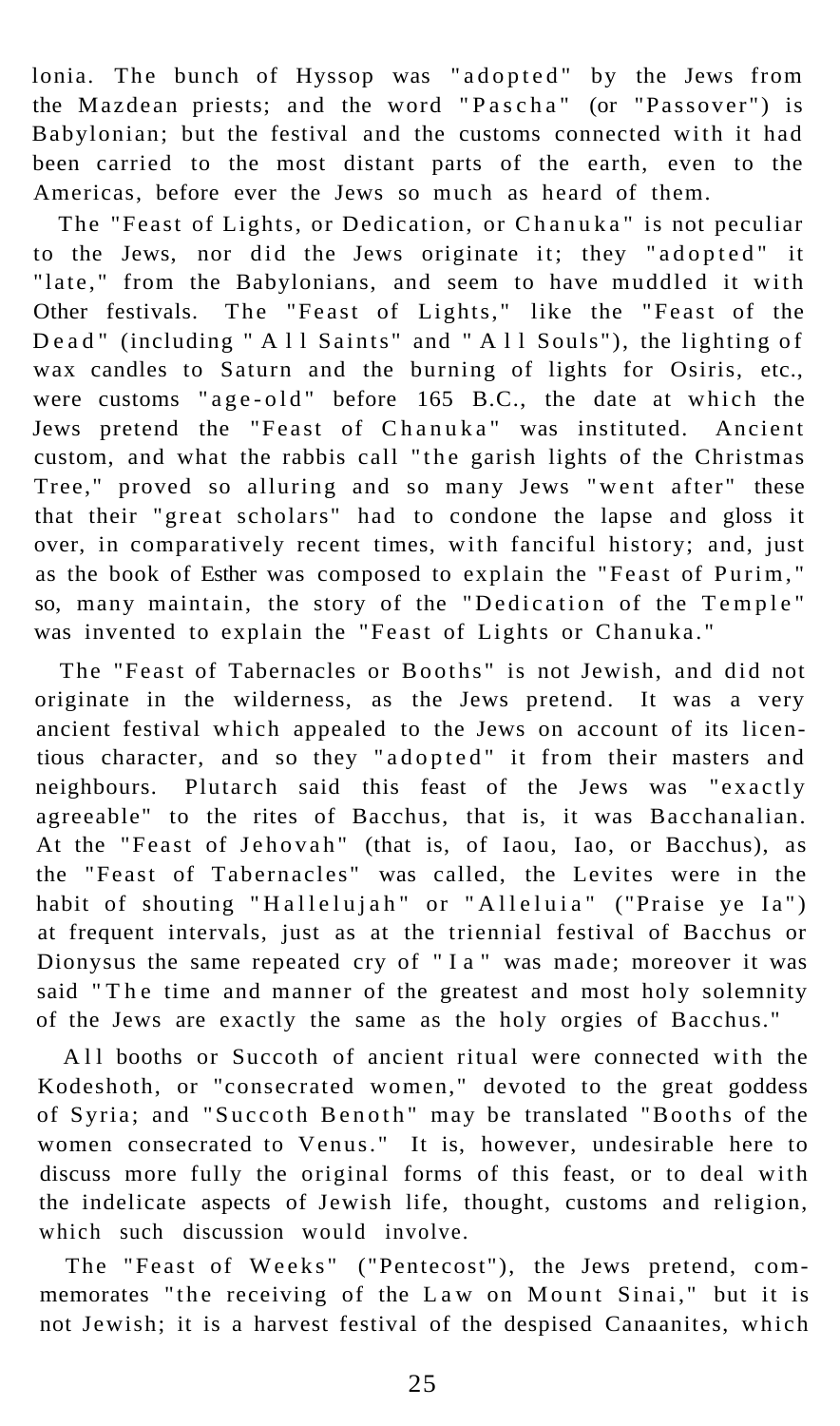the Jews have "adopted. " Apart from the fact that the Jewish scriptures contain three versions of the "Ten Commandments," and that the "Feast of Weeks " is mentioned in the version of Exodus XXXIV, 14-26, which is regarded as older than the versions of Exodus XX and Deuteronomy V, the Jewish story fails to impress. A much more admirable code had been in use in Egypt for ages, and a highly developed organisation of law had already existed in Babylonia for a thousand years before the alleged "receiving of the Law" is supposed to have occurred.

The Jews have lamented Jerusalem for a long time, and one of their most cherished customs is that of going to a sacred place in Jerusalem to weep, wail and rend their garments. They pretend, and some of them believe, that they weep and wail for the loss of "Jerusalem" and the "greatness" which they imagine the Jews formerly enjoyed.

According to the Jews' own stories, although the Jews were forbidden by the Romans to set foot in Jerusalem, nevertheless, afterwards they were permitted to go, once a year on the 9th day of the month Ab, "the anniversary of the capture of Jerusalem"  $(?)$ , to a sacred stone, called "lapis pertussus," in the city and to anoint this perforated stone with oil and to weep and wail around it.

The Jews pretend to attach great importance to this custom, and the universal (but obviously artificial and insincere) outcry raised by the Jews of the world recently—when the authorities in Jerusalem compelled the Jews there to abide by the terms of the agreement whereby they are privileged to wail on ground belonging to another sect—is an illustration of how the Jews regard an agreement with non-Jews and also of how the Masque works.

The reasons given by the Jews for this wailing are unconvincing, and other considerations make their acceptance difficult. Thus, lamentations for a lost city are not peculiar to the Jews, many small peoples have bewailed the loss of their towns—even on a cuneiform tablet from Taanach, the author, Akhi-yami asks whether there is still lamentation for the lost cities, or have they been recovered—but surely no people ever bewailed the loss of their city annually within the city itself.

Moreover, this annual mourning, weeping, wailing, tearing of hair and rending of garments was common to most of the peoples of the East and took place in Palestine most frequently just after midsummer, that is, about the 9th day of the month Ab.

The women of Egypt wept for Osiris, the Greek and Roman women wept for "the bewailed" or "the lamented" one, Bacchus, just as the women of China wept for Wutyune, and the women of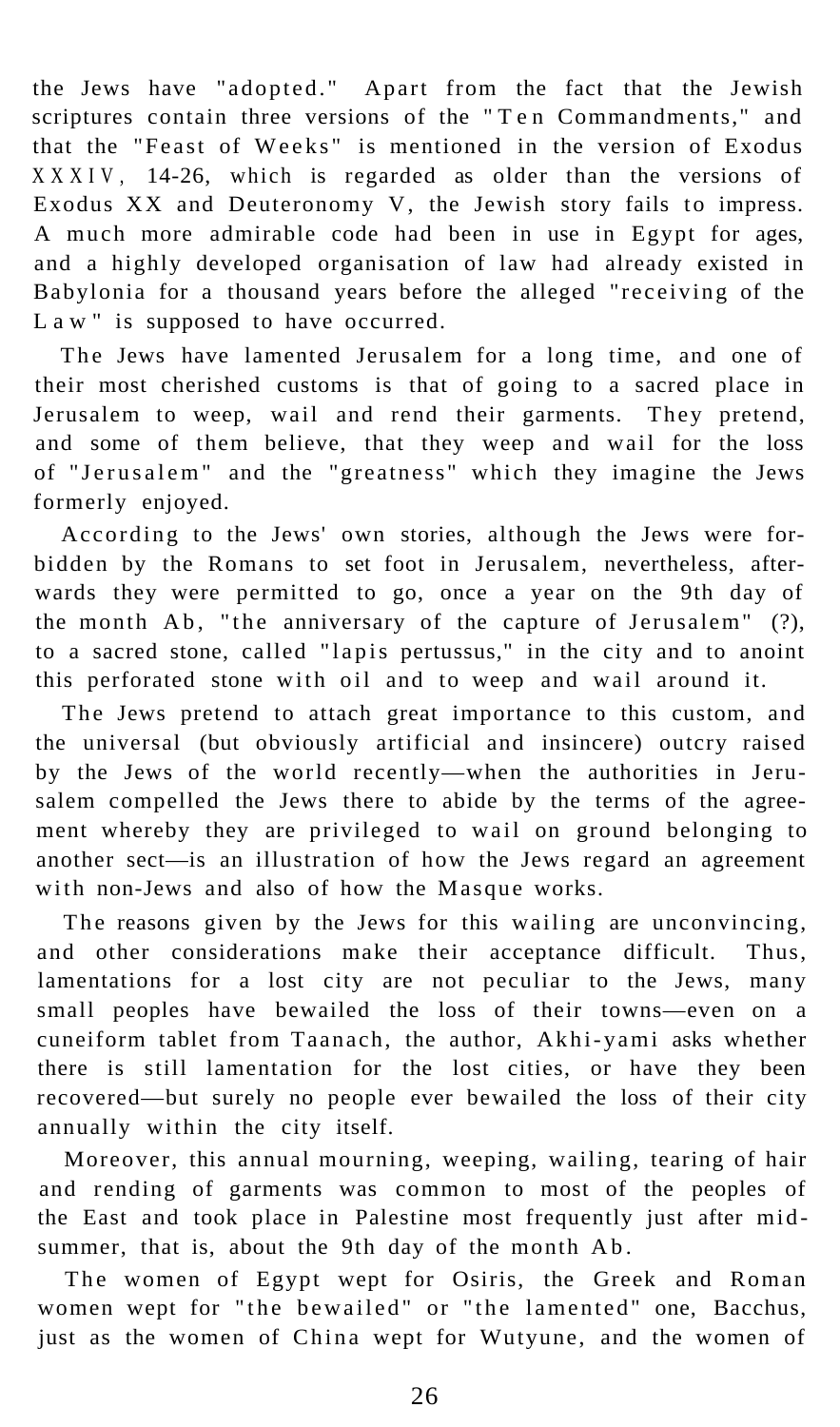Assyria and Phoenicia wept for Tammuz, as did the women of Babylonia, and the women of Jerusalem (Ezekiel VIII, 14).

Since the fourth century A.D. the Jews have managed to get into Jerusalem to indulge in this custom; at first annually, but later by bribing the soldiery they managed to prolong their lamentations and their stay in Jerusalem, until today they have an agreement with the Moslems, and wail ostensibly every Friday, but actually every day. At the "wailing place" they weep, wail, kiss the stones and pray, putting their mouths to the crannies and thrusting written petitions into holes in the wall.

That the wailing now takes place on the west of the "Sakhra," on Fridays especially, and that prayers are whispered and thrust into apertures in the wall, may be accidents; but the anointing of the perforated stone was not an accident. This "lapis pertussus" was invested with a sanctity second only to that of the Kaaba at Mecca, with which it is associated in myth, just as it is associated with "the well of spirits," and is identified with the sacred rock "Sakhra. "

"Sakhra" was the mother of the sun-god, and Tammuz, Attis, Dionysus, Bacchus and Adonis (with whom were associated the boar and such things as "perforated stones") were all sun-gods, who may be identified with Ninip, "the great hog," Lord of "the spirits of the underworld." Ninip appeared to his worshippers in the form of a swine; the malignant Saturn was his planet, and Jerusalem was his city. Ninip was also "Lord of the veil," the veil being symbolic both of the underworld and of mourning; later he became a war-god, a patron of hunting, and a sun-god.

Wailing enabled the Jews to enter Jerusalem, it enabled them to prolong their stay there, despite the prohibition; is it an artifice of the Masque, part of a political game, the ultimate object of which is to gain for the Jews possession of the "lapis pertussus," the "Dome of the Rock," and the "temple hill"?

The "Day of Atonement" is not Jewish. It is not noticed in the older Jewish writings; the Jews "adopted" it from their Persian overlords, as they did also the use of "the ashes of a red heifer" and the myth of a bridge (over the valley in Jerusalem).

The sending forth of a "scape-goat" as a propitiatory offering to Azazel, "the prince of fallen angels," is specially mentioned in the Mishnah, and appears to have been observed down to the time of the destruction of Jerusalem. This annual propitiation of a demon (?Lucifer or Satan) belongs to the later Jewish ritual and seems to be connected with the Devil-worship of the Yezidis, which is similar in character but later in development.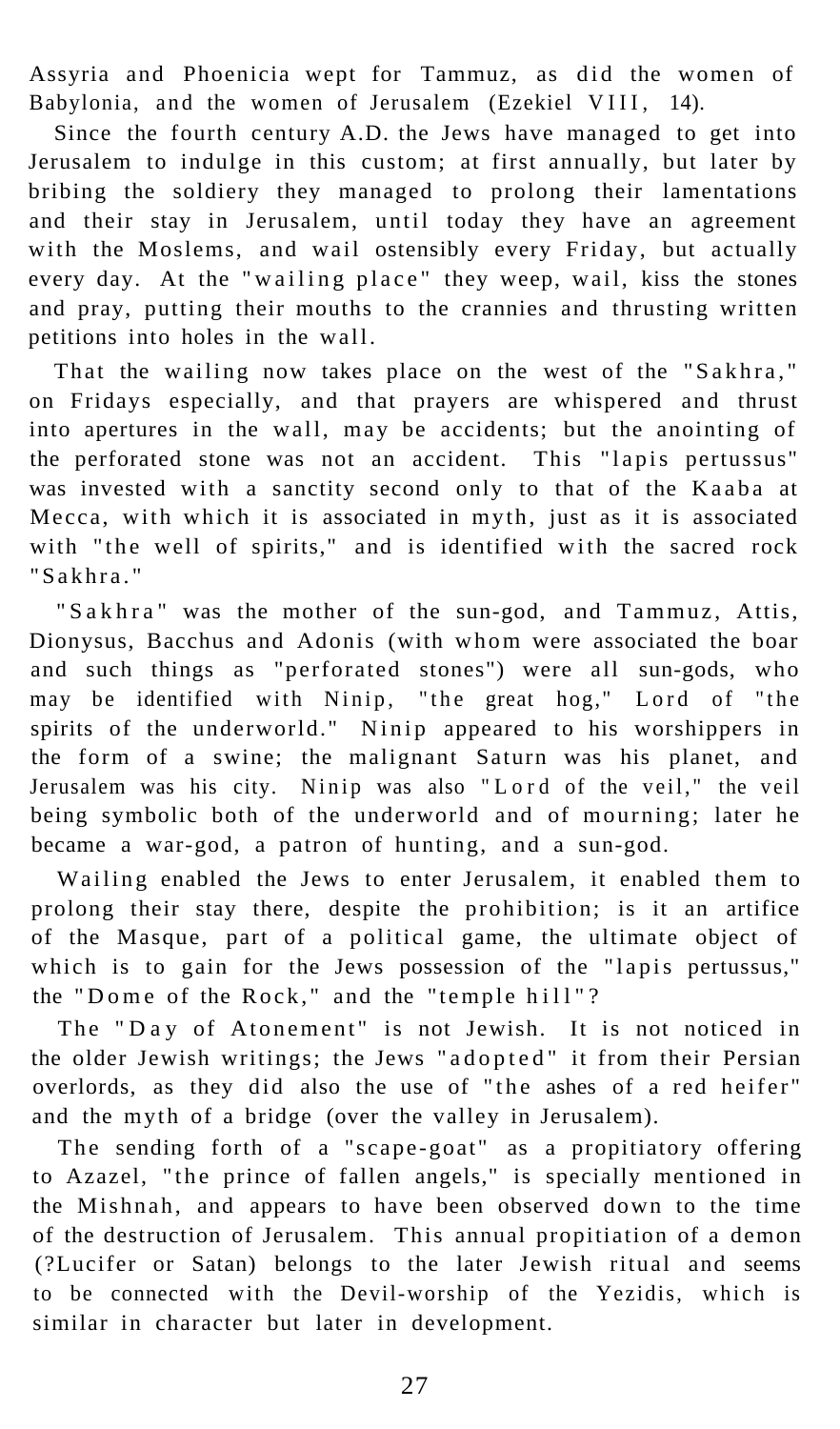Instead of a goat in modern times, Jewish fathers of families sacrificed a white cock on the eve of the "Day of Atonement." Among the ancients goats were sacrificed to Dionysus.

According to their own stories, the Jews murdered about 70,000 Babylonians in the reign of "Ahasuerus," and in memory of that massacre they celebrate their holiday, "Purim," with "great merriment and rejoicing, springing rattles and giving vent to noisy demonstrations of anger, contempt and scorn when the name of Haman is mentioned in their Synagogues."

"Purim" has always been a Saturnalia among the Jews. The author of a tract in the Talmud lays it down as a rule, that at the feast of Purim every Jew is bound to drink until he cannot distinguish between the words "Cursed be Haman" and "Blessed be Mordecai"; and in recent times the Jews made pyramids of wax tapers, burned effigies, and acted a comedy which ended in ribaldry; "gluttony and intoxication began in the afternoon, and went on until the whole community seamed to have taken leave of their senses; Jewish men and women changed clothes, they ate and they drank, they ran about and cut capers, they reeled and they staggered, they shrieked, yelled, stamped, clattered, and broke each other's heads," and the horse-play often ended in murder and crime.

However, notwithstanding the pleasure it has afforded the Jews, this festival is not Jewish; the Jews "adopted" it from the Babylonians. On the Black Obelisk, Shalmaneser says: "For the second time I celebrated the Pur-festival of Assur and Hadad" ; and a deed of sale of 734 B.C. is dated in the eponymy of Bel-daman "i n the year of his Pur-office." Even the word "Pur" is not Jewish: and, as with the "feast of Lights," the Jews appear to have muddled what they "adopted" of the Pur-festival with relics of the "Feast of Booths" and of the "Passover." In ancient ritual wax tapers were placed on the altars of Saturn.

A common complaint of the Jews is that the other peoples among whom they have chosen to dwell cruelly "herded the Jews into Ghettoes." This is misleading. The idea that the Jews should live in an area specially reserved for them came from the Jews themselves, and their hypertrophied sense of their own importance and other unpleasant qualities made the Jews so unpopular that their neighbours agreed to their request and set aside an area in which the Jews might practise the rites and customs which they claimed were theirs, and indulge their cravings for "feeling superior," "secrecy," and "separateness."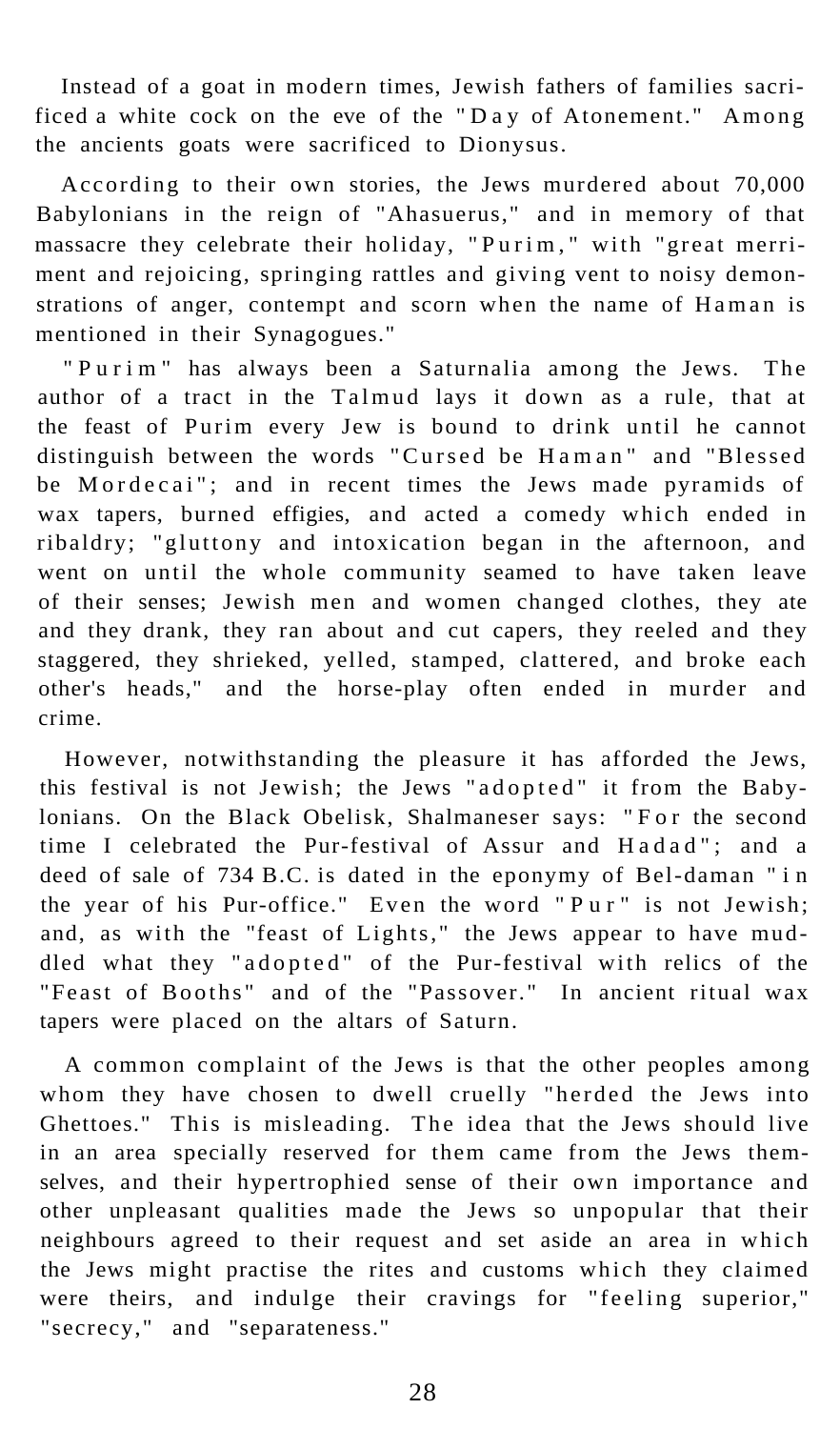It has been said that there is nothing original about the Jews, except their "feeling of separateness," but the Jews had no "feeling of separateness" before they came into contact with the Aryans and with a state of society based on "castes." From the conquering Aryans the Jews "adopted" a "sense of superiority" and a "feeling of separateness" and these, like the "monotheism" which the Jews "adopted "at about the same time, speedily became an obsession.

An oft-repeated boast of Jews is that they "invented monotheism." This foolish pretence is, of course, entirely misleading, for the Jews were among the most ignorant and uncultivated of the peoples who had monotheism thrust upon them before they were ready to receive it.

The Jews were polytheists who became, first, monolaters, and then, later and in comparatively recent times, under the influence of the Babylonians and the Persians, monotheists. It was not until they had been in Babylon for some time that idolatry ceased among the Jews. It was in Babylon, too, and at about the same time, that the Jews "adopted" the hostile genius Satan, the demon Asmodeus, the angels Gabriel, Raphael, Michael, Uriel , etc., the stories of the rebel angels and of the battle in heaven, and, half-heartedly, the idea of the immortality of the soul and the resurrection of the dead.

Before about 430 B.C., when the Great Masque commenced, the Jews did not differ from their neighbours except that they were less cultured and less civilised, but having become worshippers of one god (even though that god was a borrowed god), the Jews became fanatics obsessed with a ludicrously exaggerated idea of the importance of themselves and this god.

There is, however, nothing unique or original about either the Jews or their gods. According to their own stories the Jews worshipped stones, revered an oak tree, bowed down to images, and adored a bull. The Jewish "patriarchs" had idols or teraphim; Rachel stole the images of her father; David had images in his own house, and was saved by placing in his bed the figure of his housegod (I Samuel XIX , 12-17). Hosea seems to have regarded things like these idols, the teraphim, and the Urim and Thumin, the star, the Ephod and the Stone Pillar, as indispensable parts of the religion of the Jews. Amos attributes the worship of Moloch and Saturn to the Jews: ". . .ye bare the booths of your Moloch and Chiun your images, the star of your god, which ye made for yourselves."

Chiun was the Arab Kiwan or Saturn, whose emblems were the booth and the star, to which may be added the pillar and the serpent.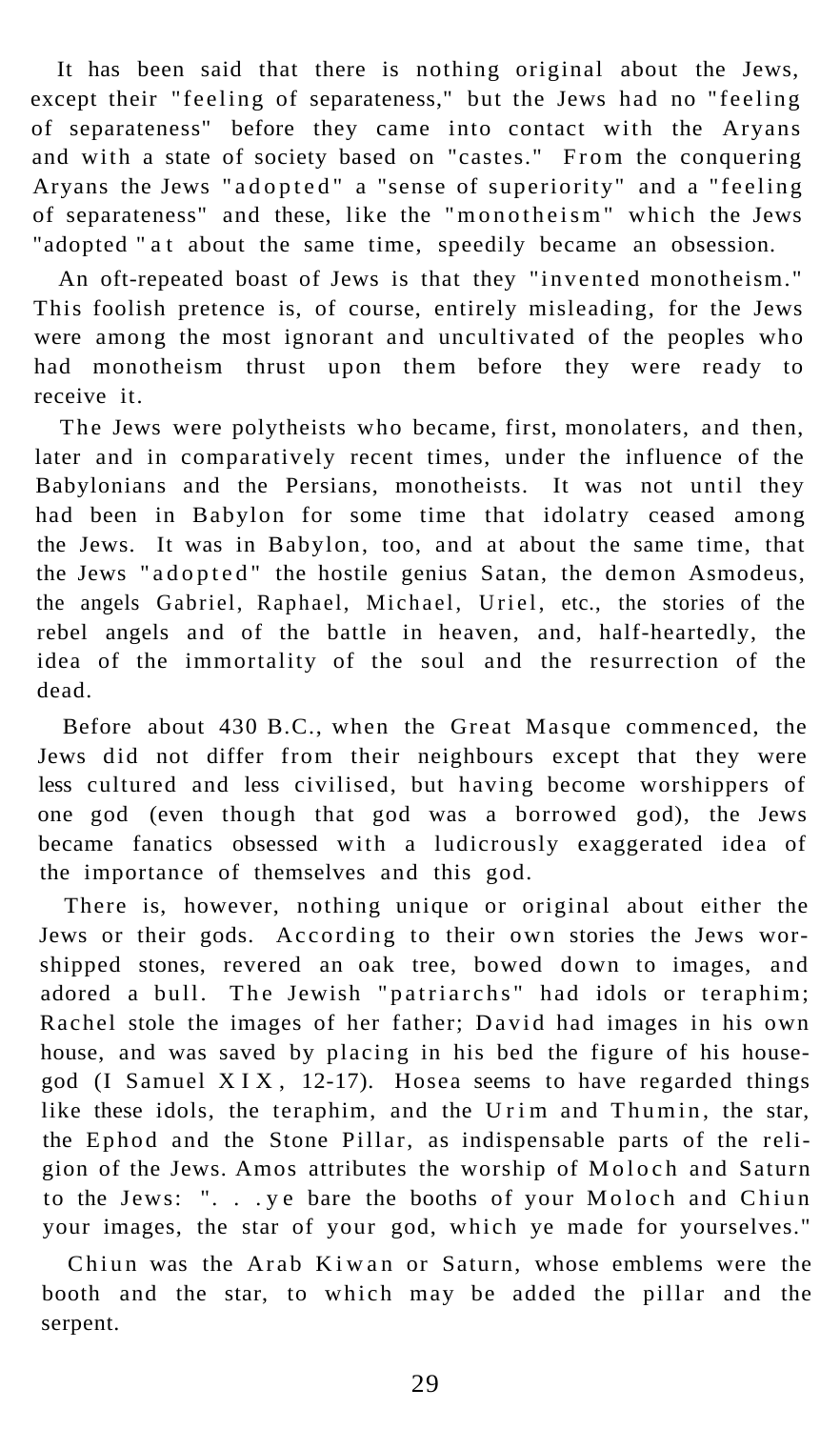Saturn or Cronus was the "ancient one," the father of all the gods, who was worshipped by various Semitic tribes as a stone, and, in Phoenicia, under the names of Israel and Saturn, with human sacrifices.

To call upon Saturn it was necessary to don black garments, to approach the sacred place at a suitable time (Saturday) like a man sunk in sorrow, to burn specially made incense, and, at the moment when the smoke rose, to raise the eyes to the star and say: "... O Lord Saturn . . . the dark, the harmful, . . . crafty sire who knoweth all wiles, who art deceitful, . . ." grant this or that.

In Assyria Saturn was honoured by crowds of "sacred women " attached to the temple of Anu.

The Jews adored a "Queen of Heaven," Astarte or Mylitta, and burned incense to her. The Jews worshipped also Moloch , and, in addition, Baal and Chemosh, and offered human sacrifices to them, after which, in some instances, they ate the victim. Some authorities, indeed, believe that the "Passover" was originally a sacrificial cannibal feast in which the "first-born" was the victim.

At Jerusalem there was a regularly appointed place where parents burned their children, both boys and girls, in honour of Baal and Moloch. Ahaz burnt incense in the valley of Hinnon and burnt his children in the fire, so did Manasseh.

Monotheism developed early among the Aryan races and was taught by them to the demon-worshipping Semites. Monotheistic tendencies, which in those days represented an advanced stage of free-thinking, manifested themselves among the educated classes in Egypt as early as the end of the sixteenth century B.C., and, somewhat later, among the Babylonians. The Chaldean savants knew of but one god, and his name, which was fastidiously concealed from the vulgar, was, in English, "One. "

Such, however, has been the success of the Great Jewish Masque that numbers of people have been persuaded to believe that "mono theism" was specially revealed to the Jews and that it is a great idea distinctive of Semitic genius.

At no time before about 430 B.C. was monotheism a distinctive feature of Jewish worship. From the propitiation of the demons of the ghost-world and the lords of Hell, such as Ura, the plague-god, and Ninip, Lord of Swine (whose star was the planet Saturn and whose city Jerusalem was), and others such as Bacchus, Dionysus, Tammuz, Adonis, Set and Typhon, to whom the ass and the pig were sacred, as well as Sabazios (or Sabos, Sbat, Sabaoth or Tsebaoth), "the Lord of Hosts," whose profligate and always discreditable rites were performed in secret and at night, and Israel,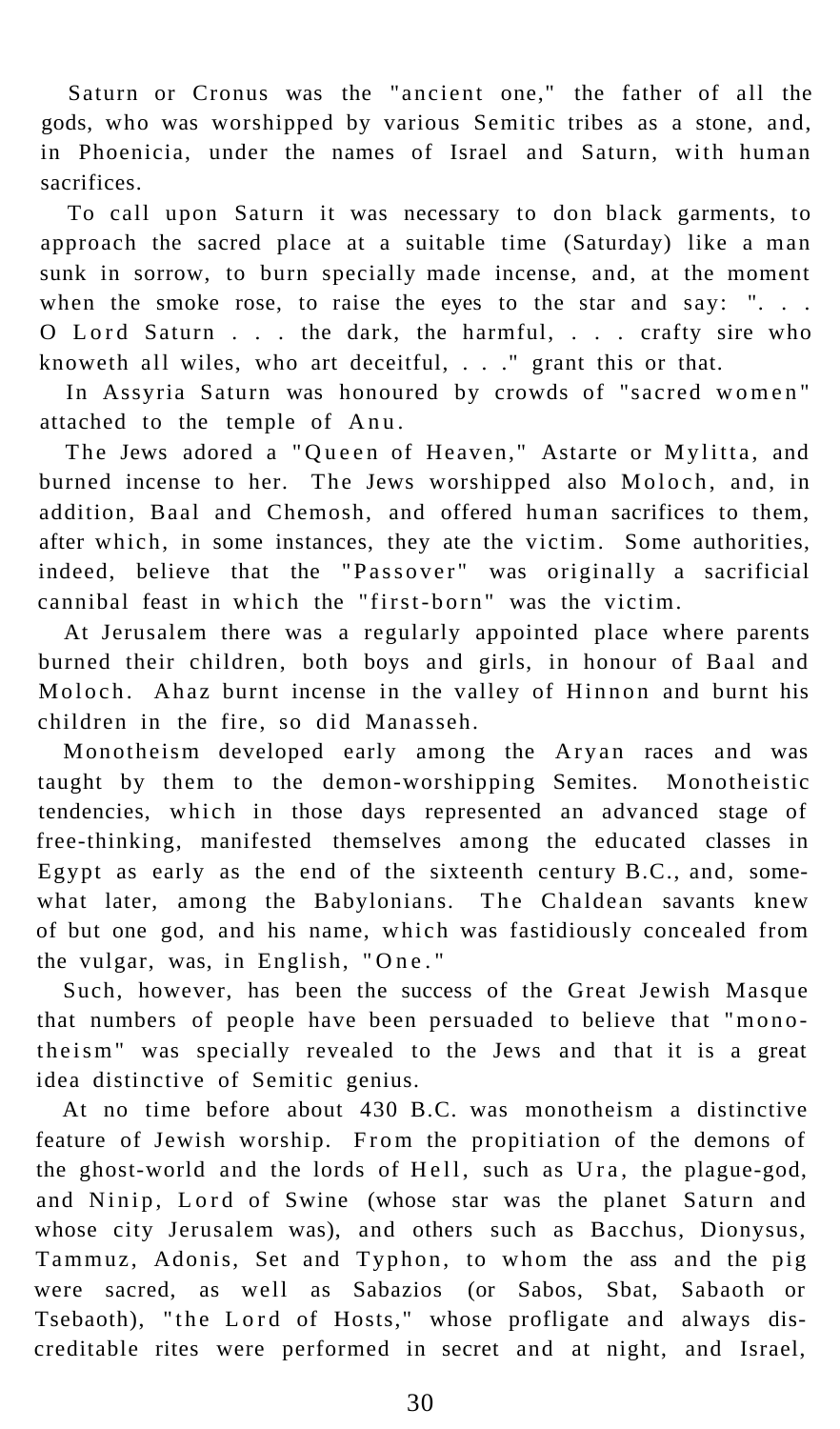Saturn, and the Saturnine "El, " who were also fire-gods, whose holy day was Saturday and to whom children were sacrificed, and the worship of gods like Yerahme'el, Ramman, Moloch, Chemosh, Asshur, Ashtoreth, Nergal and Marduk, etc., the Jews advanced slowly and unsteadily to the monolatry of one of the Elohim called Jehovah.

Like his predecessors, Jehovah was not Jewish; his name has been found in inscriptions dating from about 2,800 B.C. and again in others dating from about  $2,100$  B.C. He was associated with the moon and took on the attributes of such of his predecessors as Yerahme'el, Ura, Ramman and Asshur, and gradually came into prominence in Northern Arabia as a disease-demon, fire-god, stormgod, and perhaps also as an earthquake-god.

Though Jehovah was already very old when the Jews "adopted " him, he (if a god that was both male and female may be called him and he) is represented in the writings of the Jews as a most unlovable deity; like the people who "adopted" him, he was a vagrant, vain, jealous, treacherous, insatiable, vindictive, a butcher who consigned all peoples other than the Jews to ruin, who trampled people in anger, making them drunk with his fury, and who defiled his raiment with blood; he dwelt in thick darkness, before him went the pestilence; the sight of him was death, he was a consuming fire, and fiery bolts went forth at his feet; he rode on a cherub and sometimes in a chariot, thundered from heaven when he uttered his voice, shot out lightnings and hailstones, and made the earth tremble, shaking the foundations thereof—sometimes he caused the earth to open and swallow up houses and individuals.

His worship, in times preceding the coming of the sun cultus, was a religion of fear, of stone monuments and holy trees, of serpent worship and lacerations, of circumcision and female self-devotion, of child immolation and human sacrifice.

After the coming of the Aryans and the sun and dawn cults, a general improvement in religious thought took place; the gods of the underworld assumed pleasanter features and became gods of light and sun-gods; among those who completely emerged from the darkness of Hell were: Ura, Ninip, Bacchus, Dionysus, etc., while others lagged behind and retained many features of demon worship, such were: Israel, Saturn, E1, Sabaoth, and Jehovah.

Still later, after about 500 B.C., the Jews "adopted," for their "adopted" god Jehovah, the attributes of the good Ahura Mazda of the Persians, and little by little learned to endow Jehovah with higher moral qualities than they had been able to conceive for themselves. At the same time they "adopted" (for the Jews are by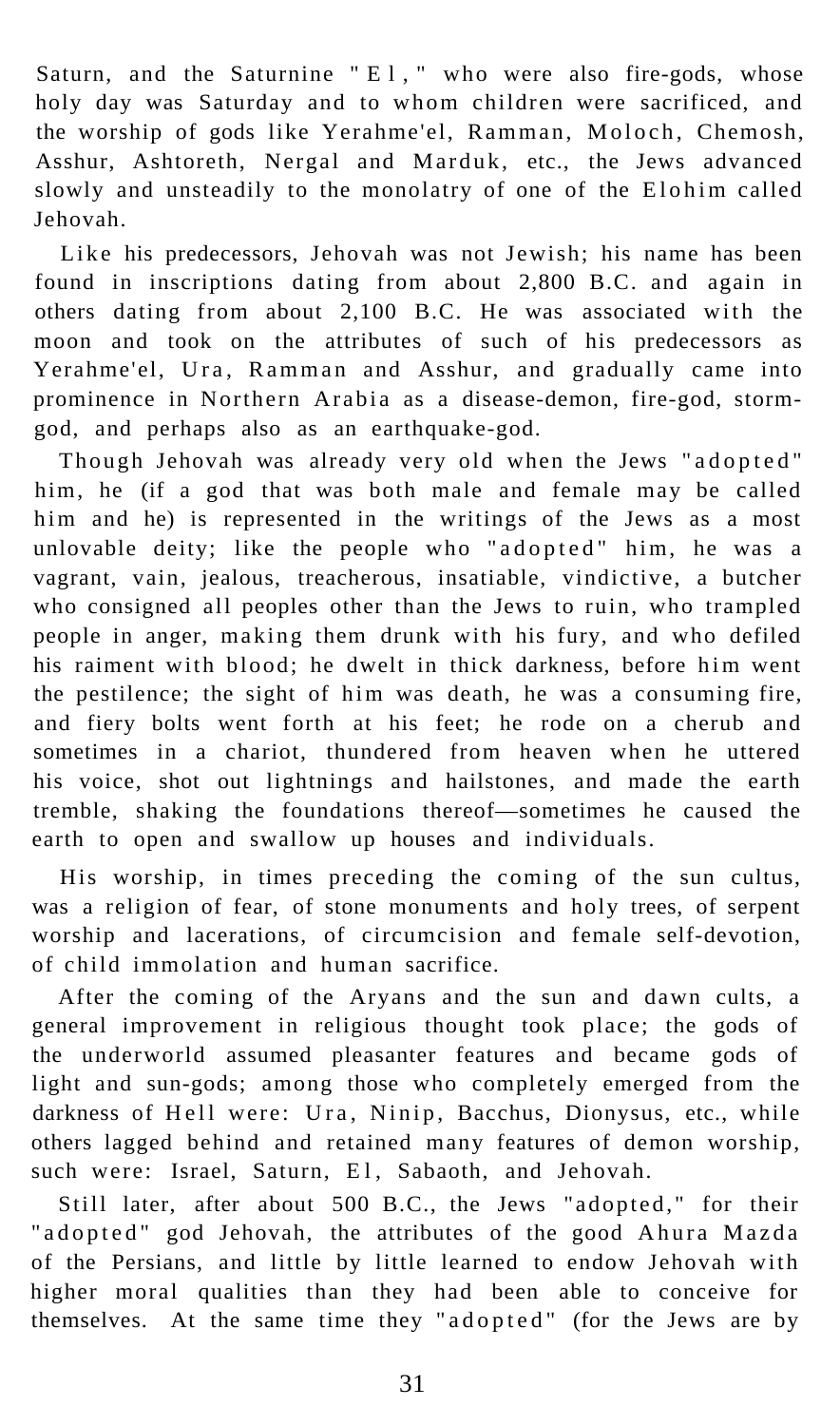nature imitative rather than creative) the dualistic system of the Akkadians and Zarathustra, and brought with them from Babylonia, side by side with the reformed ritual for their god, the propitiation of the prince of demons, Azazel, by the scapegoat; having thus reformed the worship of Jehovah, the Jews reformed, in their own fashion, the ritual of the scapegoat by pushing the unfortunate animal over a precipice to prevent its return to Jerusalem!

Thus ultimately the Jews attained to a distorted monotheism. An exuberant demonology admitted all kinds of interfering causes in the field of human life, and above the Jew on earth rose rank on rank of angels in seven heavens, powers of a well-marked animistic type, corresponding somewhat to the Chinese Shin. The god of the Jews has never been the father of all men, an ideal of love, justice, mercy, compassion, etc., but, on the contrary, the god of the Jews has always been a god of vengeance down to the tenth generation, just and merciful only to the Jews, and a foe to all other peoples; denying the latter human rights and commanding their subjection to the Jews, so that the Jews may appropriate their possessions and rule over them, exterminating all those who object to this arrangement.

Inevitably, in spite of themselves and of the Masque, the Jews became influenced by the higher conceptions of deity held by the peoples among whom they lived, and so Jehovah became God, but, be it noted, God in the strictly limited sense described; and, in the meantime, many Jews came under the influence of the "Deists " of the eighteenth century, of the rationalists, agnostics, atheists, nihilists, positivists and even the "Magicians, " all of whom have appealed strongly to large numbers of Jews, and Jehovah has changed accordingly. Many Jews are thus Positivists and Nihilists, with this important qualification that when they speak of "God " they do not mean "Humanity, " but only the Jewish part of it, and while they yearn to destroy, they wish to destroy only what is "Gentile. "

As of old, the Jews continue to "adopt" from the non-Jews and to imitate every new thing, idea and institution as it appears in the "Gentile" world. Of late, a tendency to borrow from Islam has been noticeable, and, in quite recent times, the Jews have "adopted" a symbol in imitation of the "cross" of the Christians and the "star and crescent" of the Moslems

The symbol which the Jews have "adopted" consists of two interlaced triangles, and although it is called the "Seal of Solomon" and the "Shield of David," it is not Jewish; as a symbol it antedates the Jews by thousands of years. As "adopted" by the Jews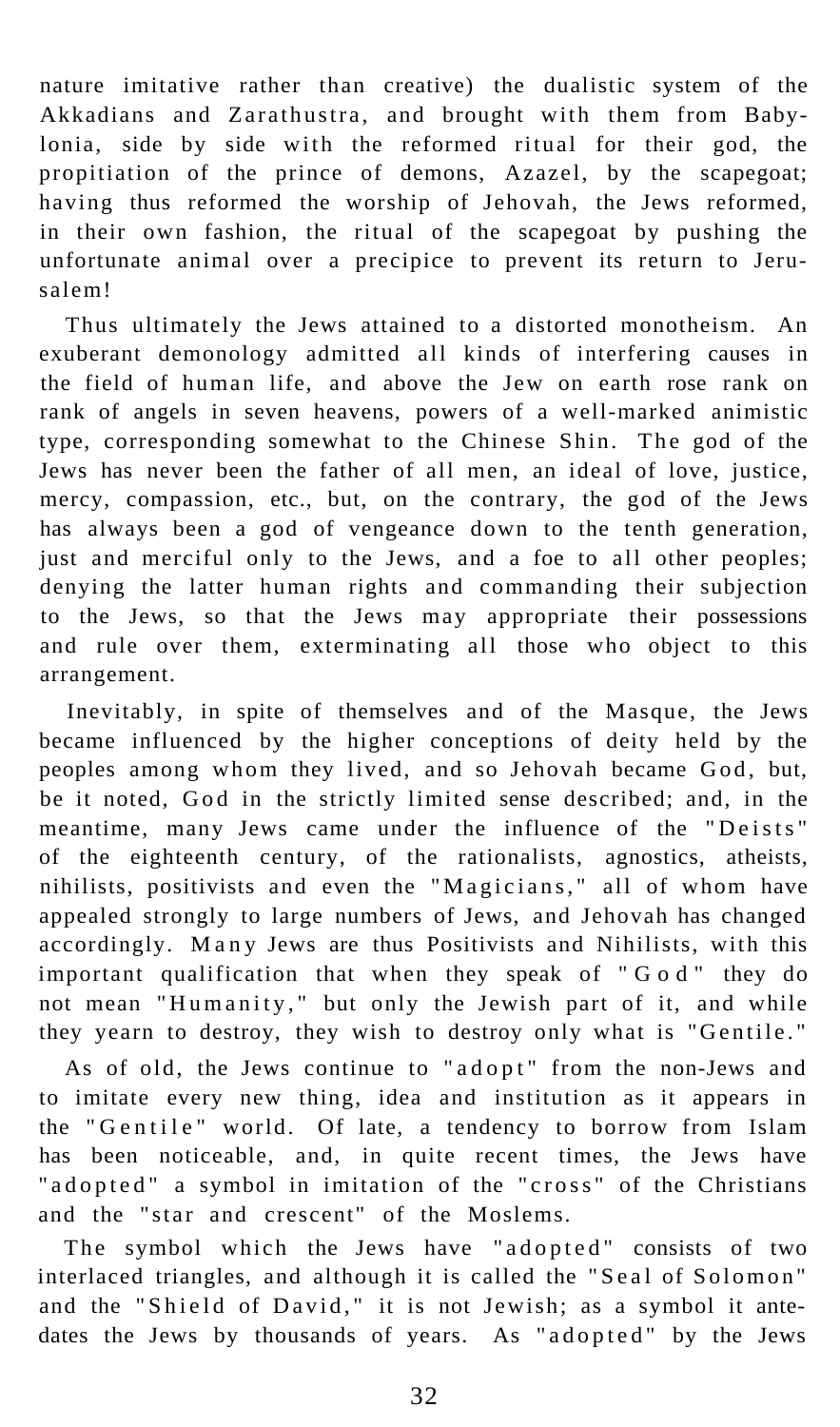the symbol is composed of two interlaced triangles, one white and the other black. In older representations a woman is depicted in the inverted black triangle, and a man in the white triangle; but, nowadays, the figure of "an uninitiated person," represented as a fool, is depicted in the inverted black triangle, while in the apex of the white triangle is depicted the figure of "an adept." represented as a wise man, and the whole is often surrounded by a snake with its tail in its mouth.

The symbol signifies a great many ideas, which need not be enumerated here; nor is it necessary to examine the associated symbol of the "five-pointed star," which signifies, among other ideas, "under control," though the studious may be tempted to trace a connection between "the illuminated instrument," the "red star" which adorns the "red army" of Russia, and the "star" of Saturn or Israel.

The Jews like to imagine that they are "male" and all other peoples "female," and they like to believe that they have so insinuated themselves into and entangled themselves with Gentile affairs that they cannot be dislodged.

The secret meaning of the symbol is as follows: The "uninitiated" creates god as a magnified image of himself projected on a background of ignorance, represented by the black triangle, below which he cowers in terror of his monstrous conception. The "adept" also creates god, not however by projecting his likeness upon the unknown, but by conceiving his power and knowledge as a symbol, represented by the white triangle, over which he is poised, because the intellect is above that which it creates. The initiate is therefore "god" for the profane, the "adept" is the actual finite deity who stands on earth for the hypothetical "god" he has created, and he has complete power over any particular conception of divinity which he has formed and which may at any time receive the reverence of the populace.

"Jehovah is he who overcomes nature," say the magicians; "The decisions of the Talmud are words of the living God. Jehovah himself asks the opinion of earthly rabbis when there are difficult affairs in heaven." "Jehovah himself in heaven studies the Talmud standing, he has such respect for that book," say the rabbis.

Thus, at last, Jehovah has become the god-creating "adept" who has "the power of a completely emancipated mind over the slaves of superstition and ignorance"! and so, very often, when the Jews of today speak of "God" they mean "the Jewish people," the "adepts" of their secret societies, or "the god of Humanity," "the Jew of the Cabala," etc.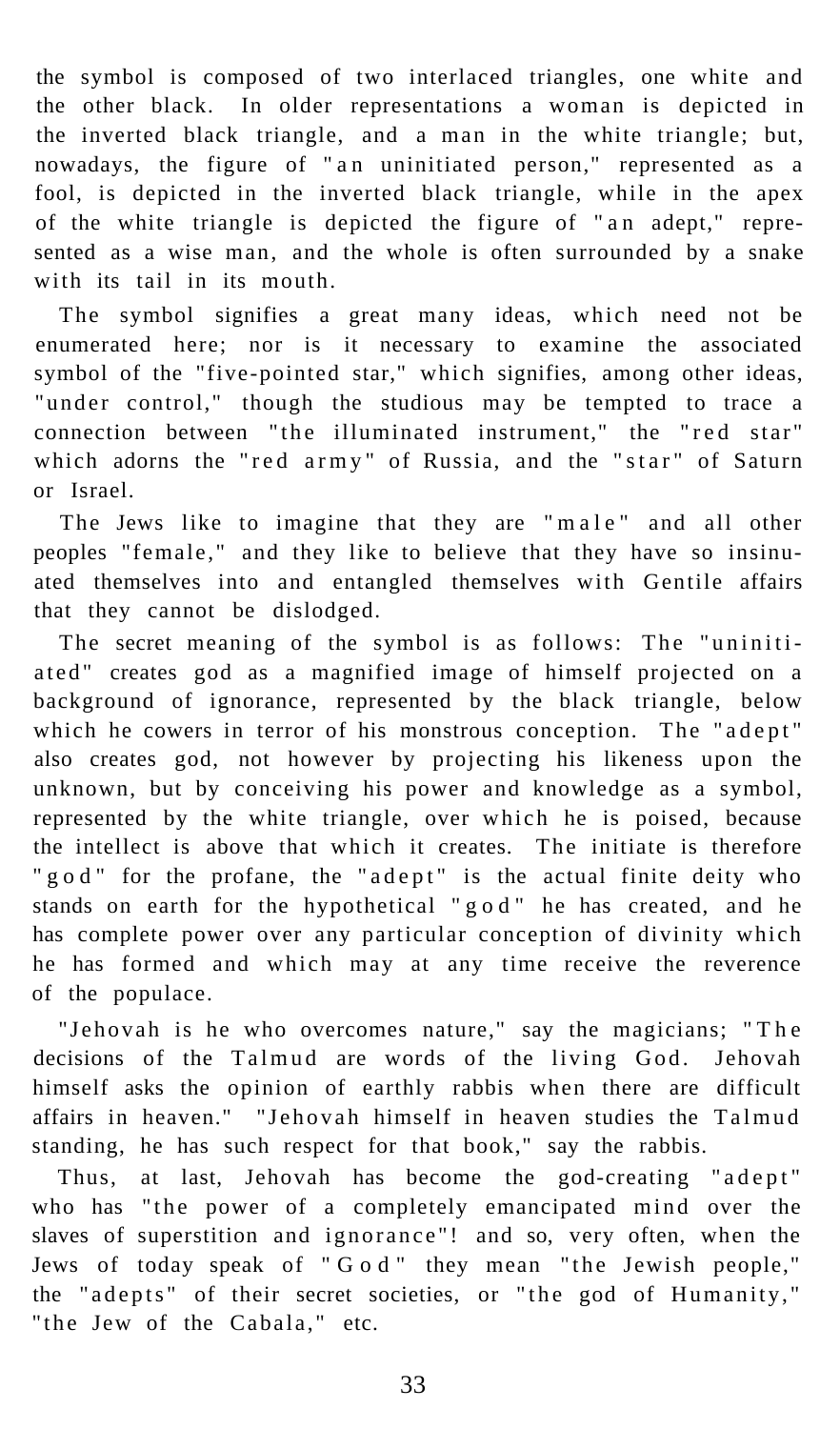Thus, too, a "Neo-Messianist, " named Baruch Levy, wrote to Karl Marx (a Jew whose real name was Mordecai) as  $follows:$ 

"The Jewish people, taken collectively, will be its own Messiah. His reign over the Universe will be obtained by the unification of the other human races, the suppression of frontiers and of monarchies who are the rampart of particularism, and the establishment of a 'Universal Republic' . . . In this new organisation of humanity the sons of Israel . . . will become without opposition the directing element everywhere; above all they will succeed in forcing on the working-men masses the stable control of certain among them. The Government of the nations forming the Universal Republic will all pass, without effort, into Israelite hands, by favour of the victory of the Proletariat. Individual ownership will then be suppressed by the governors of the Jewish race who will administer in all places the public wealth. Thus will be realised the promise of the Talmud that, when the Times of the Messiah are come, the Jews will hold under their keys the properties of all the peoples of the world. "

This is the end towards which the activities of all who participate in the Masque, whether Jews or their dupes, are directed; and, in modern times, the "six points" of the star, formed by the interlaced triangles, have been made to symbolise, among many other ideas, the principal means whereby this end is to be reached.

These "six points" may be outlined, roughly, as  $follows:$ 

First—Religious:

to undermine and discredit all Gentile, and especially all Christian, creeds; and to introduce, encourage and propagate crazy cults, unhealthy mysticism, pseudo-science, and sham philosophies.

#### Second—Ethical:

to introduce and propagate debasing codes and practices\*; to corrupt morals, weaken the marriage bond, destroy family life, and abolish inheritance (and even heritable names) among all other peoples, especially among the Northern races.

Third—Aesthetic :

to introduce and foster the cult of the ugly and the aberrant, and whatever is decadent, debasing and degenerate in Art, Literature, Music and the Theatre, etc.

#### Fourth—Sociological:

to break up large estates and abolish aristocracy; to set up plutocracy and a "money standard"; to encourage vulgar display, extravagance and corruption, to provoke the proletariat to envy, discontent, incendiarism, "sabotage," and to foment "class warfare."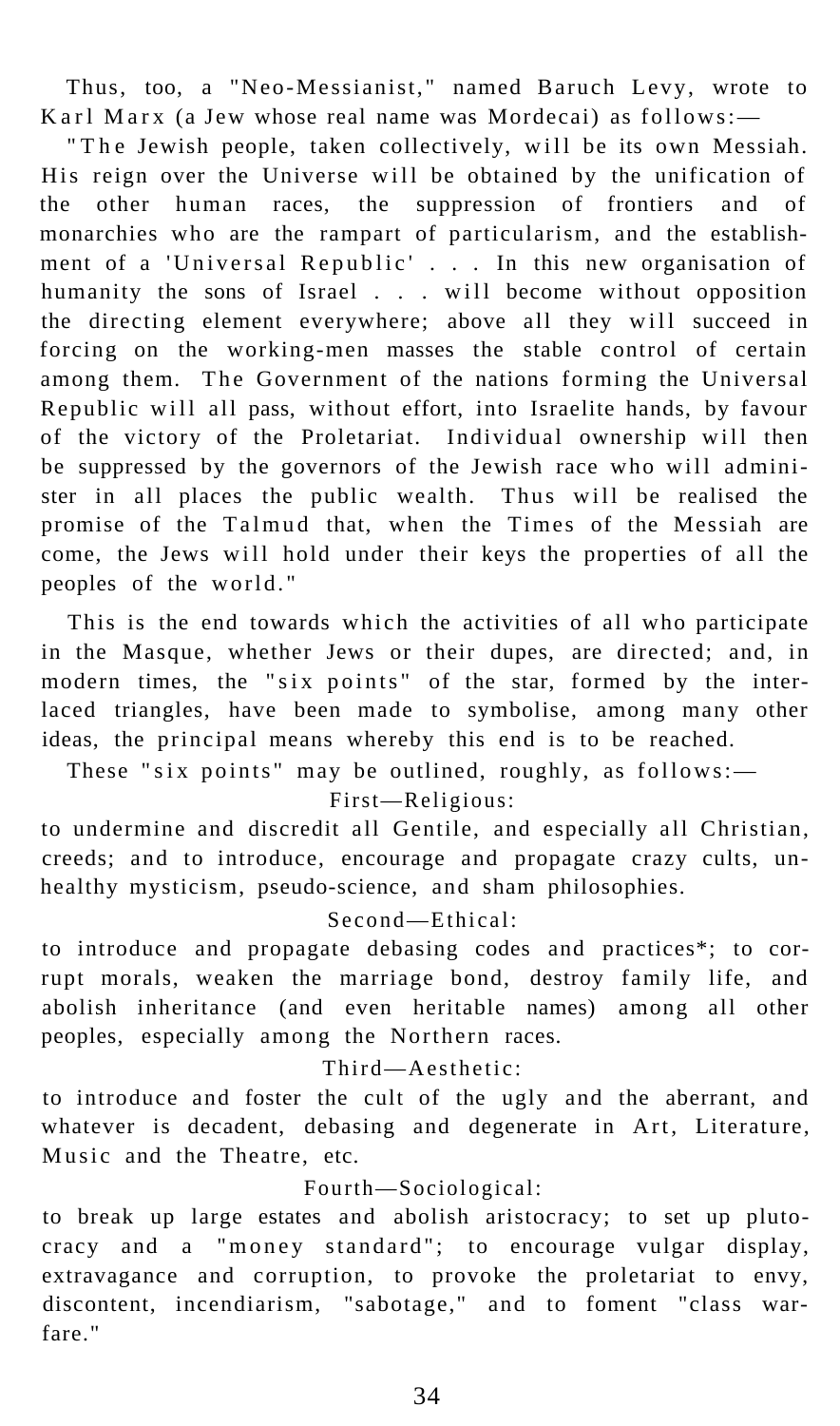#### Fifth—Industrial and Financial:

to bring about "unemployment" and want; to lower ideals of craftsmanship and abolish pride in handicraft; to encourage greed for "profit," and the standardisation of the cheap and shoddy; to bring about "Centralisation" and the formation of Trusts and Cartels: to abolish private ownership and to establish "State monopolies," "Reserve Banks," and a "World Bank"-with the control of gold in the hands of the International Directors.

\* including "the illicit drug trade," "the illicit liquor trade," and "the white-slave traffic."

#### Sixth—Political:

to secure control of the Press, Broadcasting, Cinema, Stage, and all means of publicity; to secure the presence of "agents" on all Gentile councils, committees, etc., and in confidential posts (such as "private secretary" to highly-placed persons), to maintain an effective espionage upon all Gentile activities; to start and keep alive dissensions in all Gentile institutions and thus break up all other political groups into their component parts and set these at enmity with each other; to discourage, decry and extirpate Patriotism and Pride of Race; and, in the name of "Progress" and "Evolution," and under pretence of promoting "Universal Peace" and "Human Brotherhood," to set up "Internationalism" as an ideal, thus undermining national unity and weakening government; to bring about "Disarmament" and the establishment of an "International Police Force," controlled by a "United Nations Organisation"—thus preparing the way for those who, unobtrusively, will gain control of the "United Nations Organisation" and the "International Bank," and, through these, rule the world.

The International Directors, however, never act openly or directly; they keep always in the background and work secretly and indirectly; pressure is brought to bear from all points, but whence it comes is carefully concealed—"no Gentile must be allowed to discover its source."

Thus it is evident that however ridiculous the mongrel Judean ass may appear in the royal skin of the Babylonian lion, his ludicrous posturings and ungainly capers must be viewed with suspicion.

His dubious antecedents include vile strains from the "Bolshevik " followers of the Ass of Typhon, from the outcasts who worshipped the Swine of the Satanic Set, from the run-a-gate refugee rabble of Jerusalem, and from the lawless and predatory banditti of Palestine.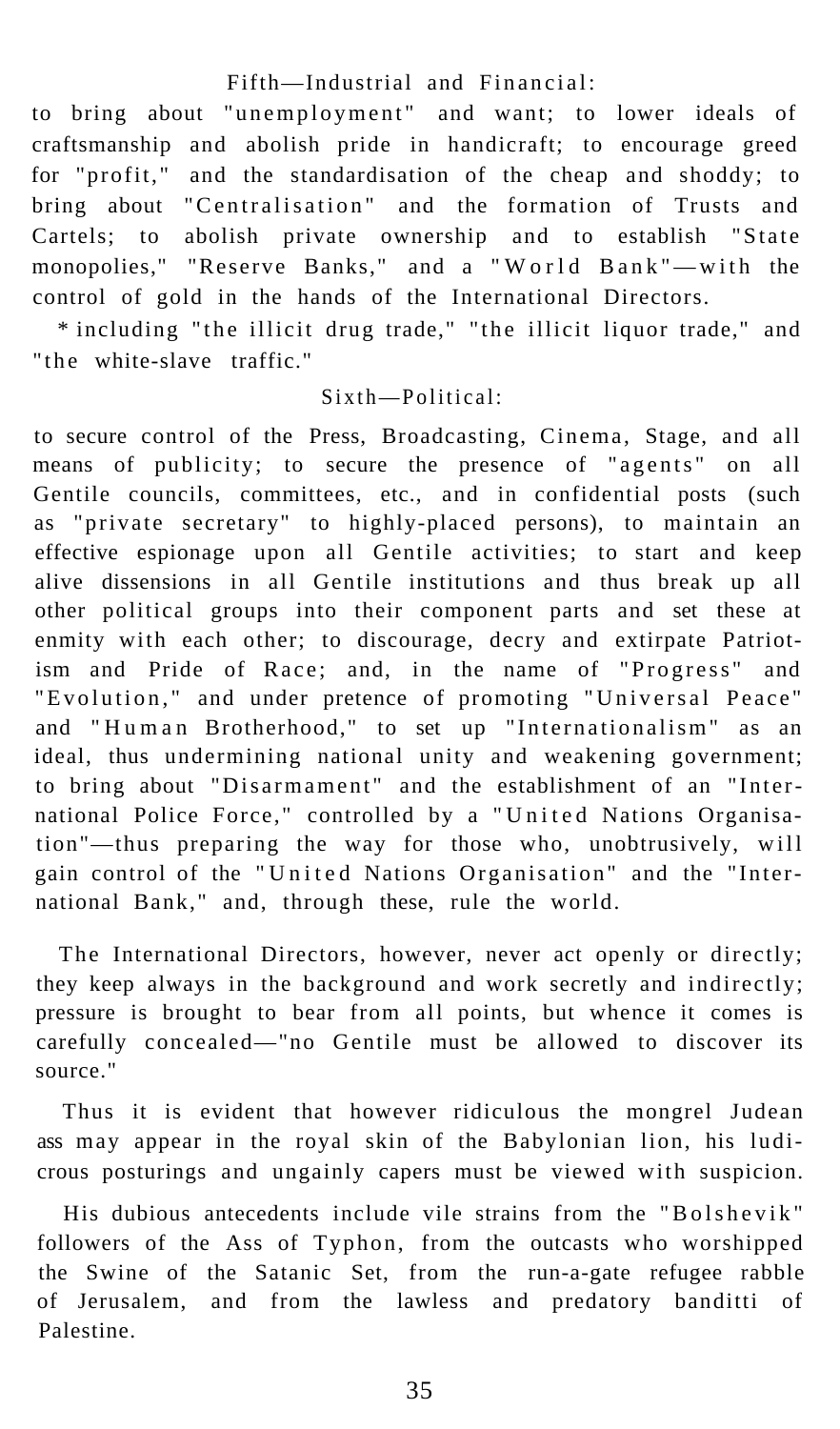Conceived in dishonour, he was born in inglorious captivity, schooled in the dark practices of savage cults (such as those of Saturn, of the gloomy Israel, of the disreputable Tsabaoth, and of Asthoreth), and reared amid scenes of perfidy, turbulence and anarchy.

Flattered by lying tales of a "wonderful past" and deluded by borrowed prophecies and plagiarised promises of a "still more glorious future," he is consumed with lust for "World domination," and, under the lion's skin, wears hatred as a garment and nurses a sinister purpose.

The impersonation has continued so long and has proved so advantageous that its perpetuation, at any cost, has become the dominant idea which obsesses his vain, selfish mind.

Devoid of scruples and realising his inability to fight his way openly to leadership, he has determined, with all the stubbornness of which his obstinate nature is capable, to reach his end by cunning, by duplicity, by any means however ignoble—even if these entail the destruction of all who are nobler than he and the degradation of the rest to a position lower than even his own—so that at last he may "reign" unassailed, in "Universal Peace," over such dregs of the once human race as may still remain to soil the desecrated ruins of a besmirched and polluted world.

In every country subversive, disruptive and disintegrating forces of every kind are to be encouraged and organised by professional propagandists and trained organisers, who, after the manner of all revolutionaries, will "invent fictitious rights, thus creating imaginary wrongs; exploit real grievances, and create want, thus producing discontent and an atmosphere of revolt; and then blame the existing social and industrial systems and point to the Red Road of Revolution as the only way of escape."

When the "aristocracy" and "bourgeoisie" of all Gentile peoples have been "removed," and all non-Jewish institutions have been discredited and trampled under foot by a systematically bestialised and scientifically depraved "Proletariat," the International Directors hope that their Jewish mummers, under cover of great secrecy and protected by armies of agents-provocateur and a vast network of secret police will be able to continue their soul-destroying Masque in the character of a "Wealth-controlling, World-dominating, Ruling Race. "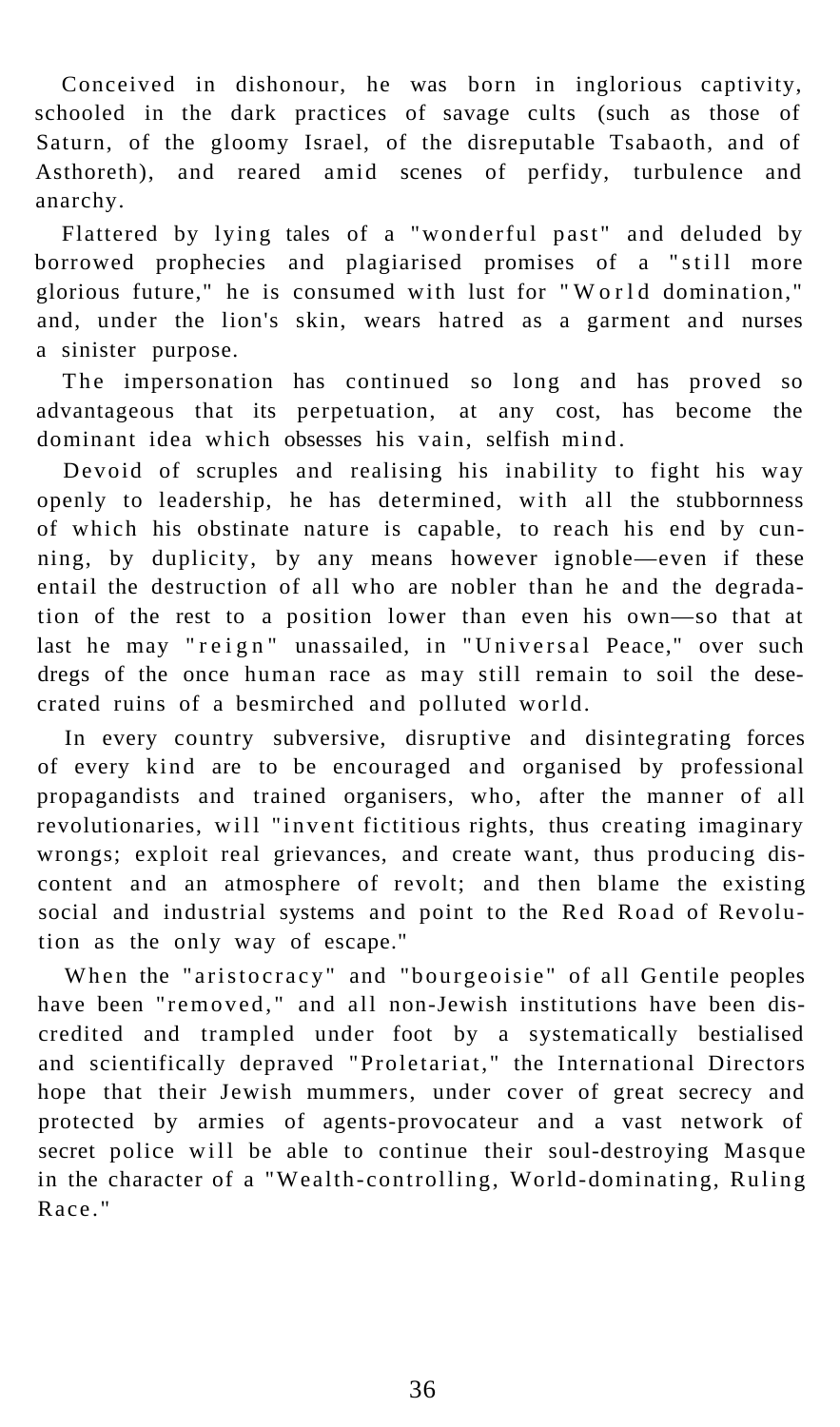# **INDEX**

| Astarte<br>Atonement, Day of 28<br>Babylon 4, 7, 8, 28 |  |
|--------------------------------------------------------|--|
|                                                        |  |
|                                                        |  |
| Bar Cocheba 15                                         |  |
| Book of Law                                            |  |
|                                                        |  |
|                                                        |  |
|                                                        |  |
|                                                        |  |
|                                                        |  |
|                                                        |  |
| David 4, 19, 21                                        |  |
| Deuteronomy19                                          |  |
|                                                        |  |
| Documents  16, 19                                      |  |
|                                                        |  |
|                                                        |  |
|                                                        |  |
| Genesis 2014. 19, 20                                   |  |
|                                                        |  |
|                                                        |  |
| Hallelujah  17, 25                                     |  |
|                                                        |  |
|                                                        |  |
|                                                        |  |
| Heroes, Adopted  20                                    |  |
|                                                        |  |
| Isaiah 19<br>Jehovah 31, 32, 33                        |  |
|                                                        |  |
| Josephus $\ldots$ , 8, 12                              |  |
|                                                        |  |
|                                                        |  |
|                                                        |  |
|                                                        |  |

| Marx, Karl 34<br>Monotheism  29, 30, 31, 32     |  |
|-------------------------------------------------|--|
|                                                 |  |
| Moses 2008. The contract of the set of $19, 20$ |  |
|                                                 |  |
| Ninip 1. 4, 27, 31                              |  |
| Old Testament 18                                |  |
| Palestine 2, 4                                  |  |
| Passover 24, 30                                 |  |
|                                                 |  |
|                                                 |  |
| Philo12                                         |  |
|                                                 |  |
|                                                 |  |
| Psalms 17, 19                                   |  |
| Purim 28<br>Return from Captivity 7             |  |
|                                                 |  |
|                                                 |  |
| Ritual 22<br>Rome 8, 10, 11, 14                 |  |
|                                                 |  |
| Sakhra  4, 27                                   |  |
| Saturn 3, 28, 29, 30, 31                        |  |
| Scapegoat 27, 32                                |  |
| Shield of David                                 |  |
| Sibylline Oracles  12                           |  |
|                                                 |  |
|                                                 |  |
| Solomon 4, 19, 21                               |  |
|                                                 |  |
| Symbols 32, 33                                  |  |
|                                                 |  |
|                                                 |  |
|                                                 |  |
|                                                 |  |
|                                                 |  |
| Wailing Wall 26, 27                             |  |
|                                                 |  |

# **SEND FOR LIST OF BOOKS**